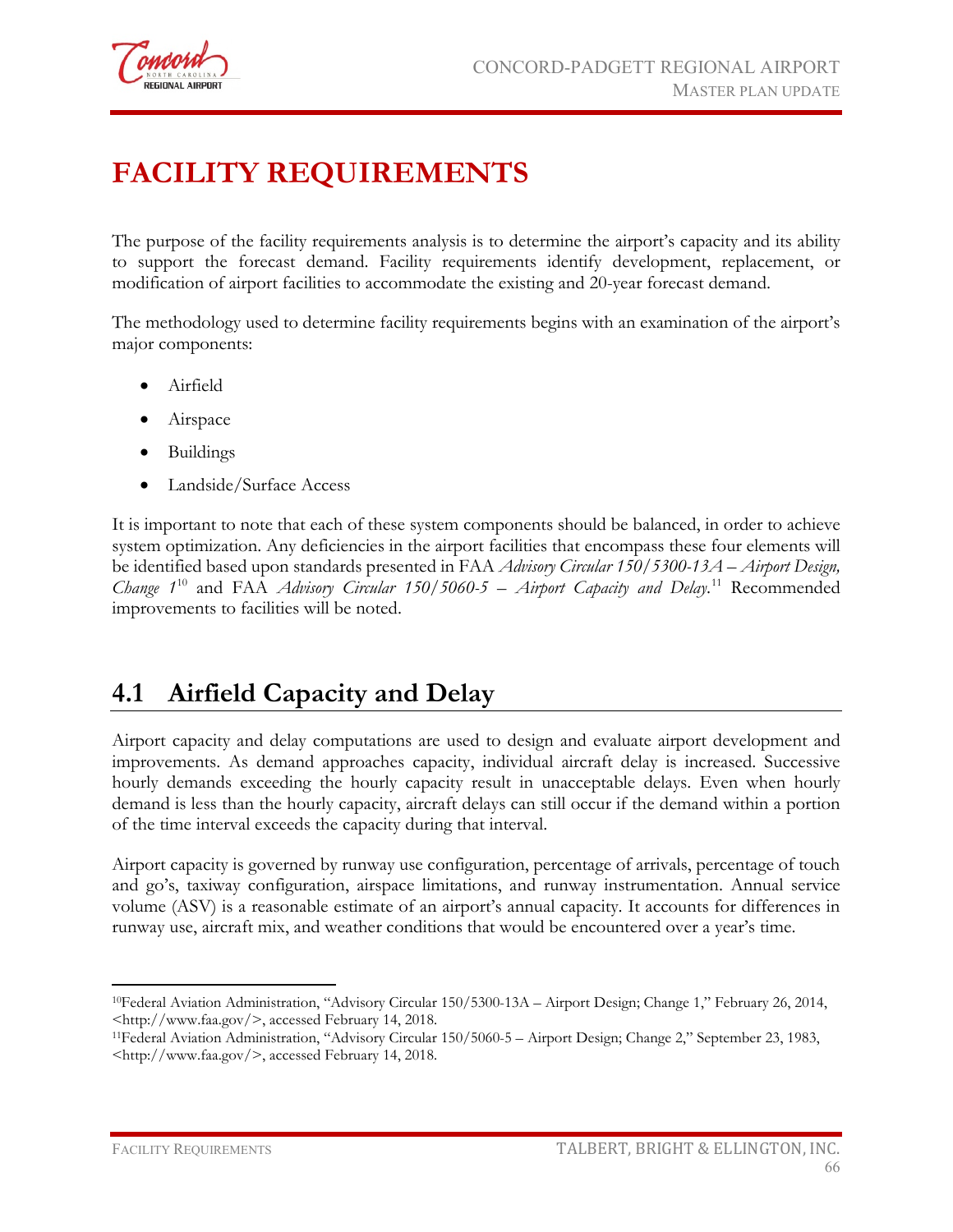

The airfield operational capacity for the Concord-Padgett Regional Airport, as calculated in accordance with FAA *Advisory Circular 150/5060-5 – Airport Capacity and Delay*, is approximately 230,000 annual operations per year. A "mix index" analysis is performed, which reduces the ASV as the number of category C and D aircraft operations increases at an airport. The current mix index for the Concord-Padgett Regional Airport is approximately 15 percent, which is short of the 20 percent index required to lower the ASV.

The current airport configuration provides an 'hourly' runway capacity of 98 visual flight rules (VFR) operations and 59 instrument flight rules (IFR) operations. A comparison of future demand to current airfield operational capacities does not indicate the need for runway capacity-enhancement projects. Based on the forecasts for the Airport, the demand as a percentage of ASV is presented in Table 4.1- 1.

| <b>Table 4.1-1</b><br><b>Forecast Demand as Percentage of ASV</b><br><b>Concord-Padgett Regional Airport</b> |                 |       |  |  |  |
|--------------------------------------------------------------------------------------------------------------|-----------------|-------|--|--|--|
| <b>Forecast Annual</b><br><b>Percentage of ASV</b><br>Year<br><b>Operations</b>                              |                 |       |  |  |  |
| 2017                                                                                                         | 62,410          | 27.1% |  |  |  |
| 2018                                                                                                         | 62,785          | 27.3% |  |  |  |
| 2023                                                                                                         | 64,691          | 28.1% |  |  |  |
| 2028                                                                                                         | 66,655          | 29.0% |  |  |  |
| 2038                                                                                                         | 70,764<br>30.8% |       |  |  |  |
| ASV - Annual Service Volume<br>Source: Talbert, Bright & Ellington, Inc., February 2018.                     |                 |       |  |  |  |

Table 4.1-1 indicates that the forecast total annual operations are expected to grow from 27.1 percent to 30.8 percent of the annual service volume by the end of the 20-year planning period. Industry and FAA guidelines recommend that capacity improvements be pursued when annual operations reach 60 percent of the theoretical ASV. Therefore, when actual annual operations reach 138,000, more detailed analysis should be performed to better determine the runway's capacity. Since the demand at JQF is not forecasted to reach the 60 percent threshold level within the 20-year planning period, no new runways are required to increase the Airport's capacity.

Hourly airfield capacity is a measure of the maximum number of aircraft operations, which can be accommodated on the airport or airport component in an hour. Hourly capacity is an important consideration, since this measure determines whether an airport can accommodate the projected peak hour operations during the 20-year planning period.

FAA *Advisory Circular 150/5060-5 – Airport Capacity and Delay* was used to estimate the hourly capacity of JQF. The VFR and IFR hourly capacity for a single runway airport with a full-length parallel taxiway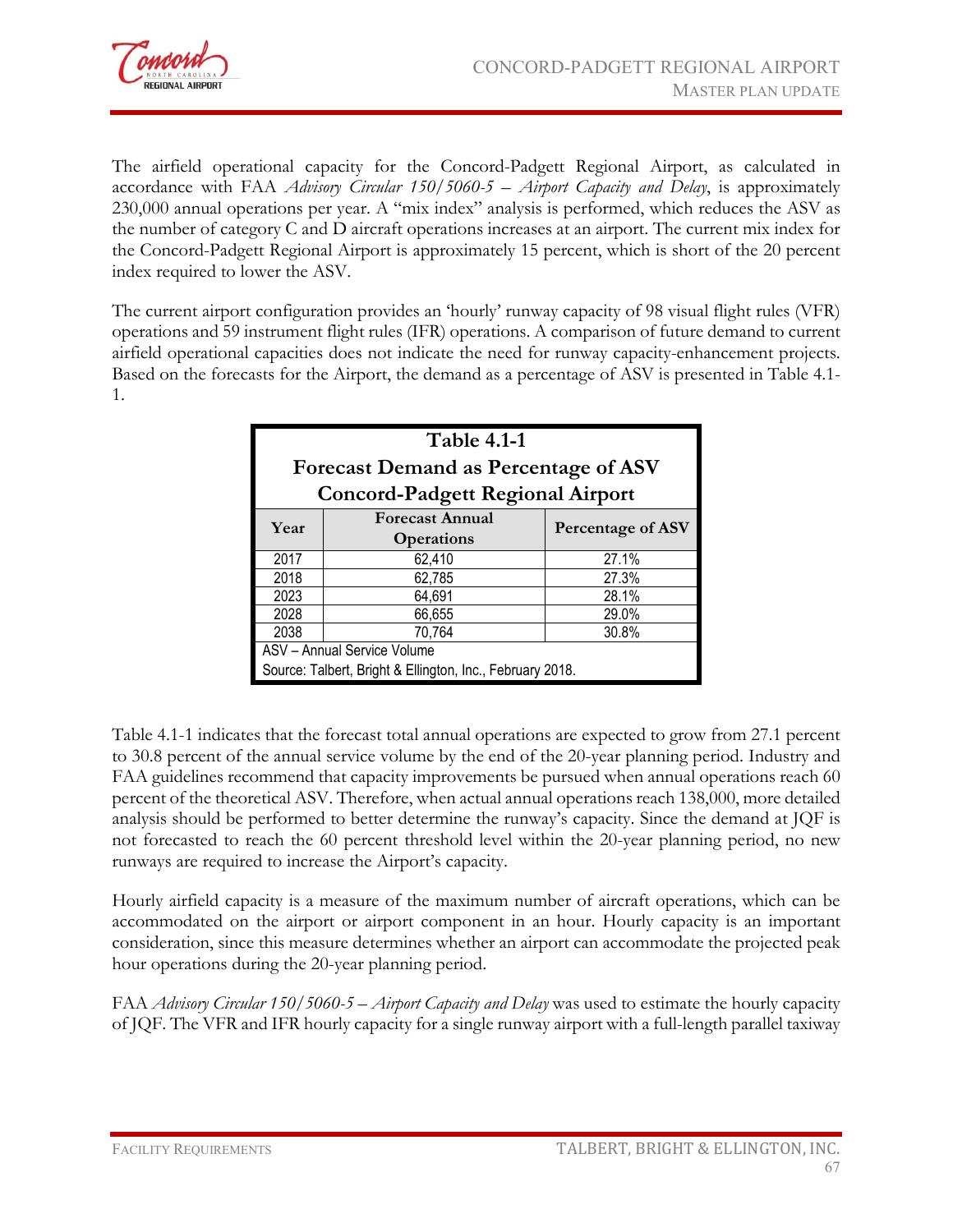is 98 VFR and 59 IFR operations according to the FAA. The forecast demand as a percentage of VFR and IFR hourly capacity is presented in Table 4.1-2.

| <b>Table 4.1-2</b> |                                                           |                                         |                       |  |  |  |  |
|--------------------|-----------------------------------------------------------|-----------------------------------------|-----------------------|--|--|--|--|
|                    | <b>Forecast Demand as Percentage of Hourly Capacity</b>   |                                         |                       |  |  |  |  |
|                    |                                                           | <b>Concord-Padgett Regional Airport</b> |                       |  |  |  |  |
|                    | <b>Forecast Peak</b>                                      | <b>VFR Percentage</b>                   | <b>IFR</b> Percentage |  |  |  |  |
|                    | <b>Hour Operations</b><br>of Hourly<br>of Hourly          |                                         |                       |  |  |  |  |
| Year               | (operations/hour)                                         | Capacity $(\%)$                         | Capacity $(\%)$       |  |  |  |  |
| 2017               | 32                                                        | 32.7%                                   | 54.2%                 |  |  |  |  |
| 2018               | 33                                                        | 33.7%                                   | 55.9%                 |  |  |  |  |
| 2023               | 34                                                        | 34.7%                                   | 57.6%                 |  |  |  |  |
| 2028               | 35                                                        | 35.7%                                   | 59.3%                 |  |  |  |  |
| 2038               | 37.8%<br>37<br>62.7%                                      |                                         |                       |  |  |  |  |
|                    | Source: Talbert, Bright & Ellington, Inc., February 2018. |                                         |                       |  |  |  |  |

Similar to the runway capacity analysis, the actual/projected hourly demand is only expected to reach 37.8 percent of hourly VFR capacity and approximately 62.70 percent of hourly IFR capacity by the end of the 20-year planning period. Therefore, no runway capacity improvements are recommended.

# **4.2 Airport Service Level**

The Concord-Padgett Regional Airport provides general aviation and commercial air service to the Charlotte-Concord-Gastonia Metropolitan Statistical Area (MSA). The population of this area was estimated to be 2.43 million in 2015 according to US Census Bureau data. The Airport also accommodates the majority of the race team aviation needs by providing a convenient, safe, and secure airport as an alternative to flights in and out of Charlotte-Douglas International Airport.

The current National Plan of Integrated Airport Systems (NPIAS)<sup>[12](#page-2-0)</sup> lists the Concord-Padgett Regional Airport as a small/non-hub facility. Small hubs are defined in statute as airports that enplane 0.05 percent to 0.25 percent of total U.S. passenger enplanements and non-hubs enplane less than 0.05 percent of all commercial passenger enplanements but have more than 10,000 annual enplanements. There is no change required to the Airport NPIAS designation as it is anticipated that JQF will continue to serve as small/non-hub facility through the 20-year planning period.

 $\overline{a}$ 

<span id="page-2-0"></span><sup>12</sup>U.S. Department of Transportation Federal Aviation Administration (September 30, 2016), "Report to Congress National Plan of Integrated Airport Systems (NPIAS) 2017-2021,"

<sup>&</sup>lt;https://www.faa.gov/airports/planning\_capacity/npias/reports/>, accessed February 19, 2018.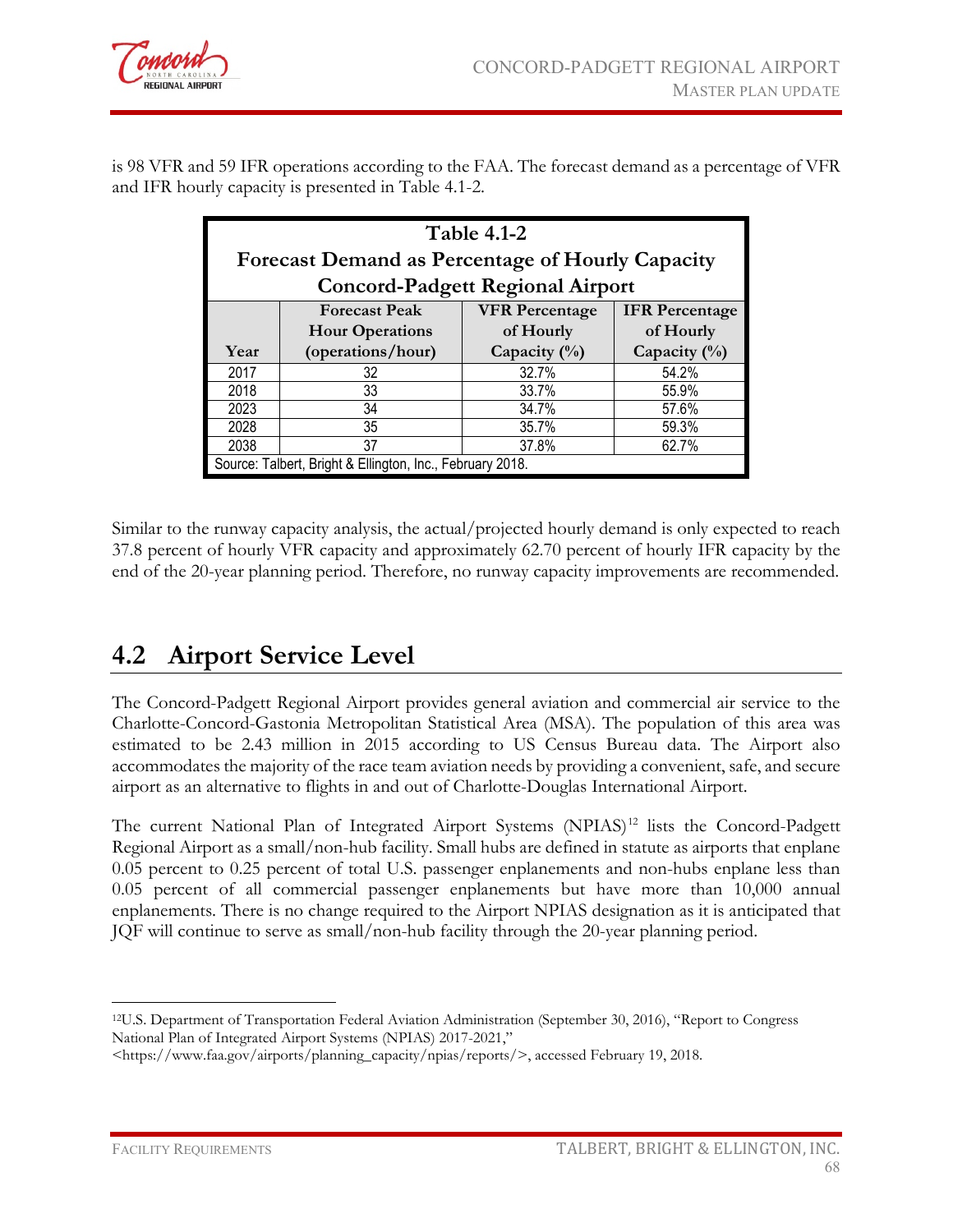

# **4.3 Runway Design Code**

The runway design code (RDC) is a measure of the approach speed and wingspan of the most critical aircraft that operates at an airport. The critical aircraft is therefore used to determine the required airport approach and layout dimensions. The aircraft approach categories are listed in Table 4.3-1 while the aircraft design groups are listed in Table 4.3-2.

| <b>Table 4.3-1</b>                |                                                                                                                                                                                             |  |  |  |
|-----------------------------------|---------------------------------------------------------------------------------------------------------------------------------------------------------------------------------------------|--|--|--|
| <b>Aircraft Approach Category</b> |                                                                                                                                                                                             |  |  |  |
|                                   | <b>Concord-Padgett Regional Airport</b>                                                                                                                                                     |  |  |  |
| Approach                          |                                                                                                                                                                                             |  |  |  |
| Category                          | <b>Aircraft Approach Speed</b>                                                                                                                                                              |  |  |  |
| Category A                        | Less than 91 knots                                                                                                                                                                          |  |  |  |
| Category B                        | 91 knots or more but less than 121 knots                                                                                                                                                    |  |  |  |
| Category C                        | 121 knots or more but less than 141 knots                                                                                                                                                   |  |  |  |
| Category D                        | 141 knots or more but less than 166 knots                                                                                                                                                   |  |  |  |
| Category E                        | More than 166 knots                                                                                                                                                                         |  |  |  |
|                                   | Source: Federal Aviation Administration, "Advisory Circular<br>150/5300-13A - Airport Design; Change 1," February 26,<br>2014, <http: www.faa.gov=""></http:> , accessed February 14, 2018. |  |  |  |

| <b>Table 4.3-2</b>                                          |                                                                    |  |  |  |
|-------------------------------------------------------------|--------------------------------------------------------------------|--|--|--|
| <b>Aircraft Design Group</b>                                |                                                                    |  |  |  |
|                                                             | <b>Concord-Padgett Regional Airport</b>                            |  |  |  |
| Design                                                      |                                                                    |  |  |  |
| Group                                                       | Aircraft Wingspan                                                  |  |  |  |
| Group I                                                     | Up to but not including 49'                                        |  |  |  |
| Group II                                                    | 49' up to but not including 79'                                    |  |  |  |
| Group III                                                   | 79' up to but not including 118'                                   |  |  |  |
| Group IV                                                    | 118' up to but not including 171'                                  |  |  |  |
| Group V                                                     | 171' up to but not including 214'                                  |  |  |  |
| Group VI<br>214" up to but not including 262"               |                                                                    |  |  |  |
| Source: Federal Aviation Administration, "Advisory Circular |                                                                    |  |  |  |
| 150/5300-13A - Airport Design; Change 1," February 26,      |                                                                    |  |  |  |
|                                                             | 2014, <http: www.faa.gov=""></http:> , accessed February 14, 2018. |  |  |  |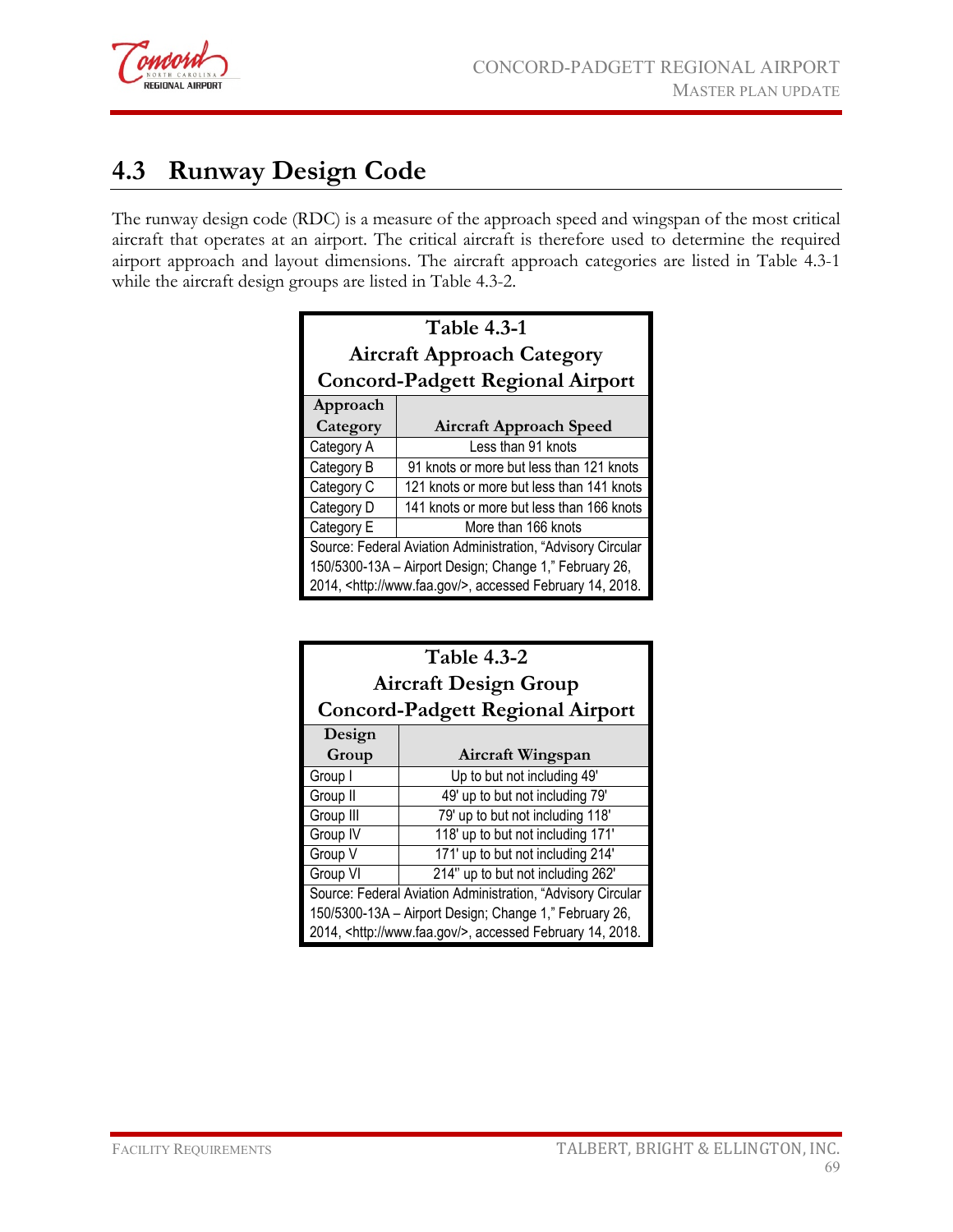

The current RDC for the Concord-Padgett Regional Airport is C-III (Table 4.3-3). The current critical aircraft at JQF is the Airbus A320-214. The Airbus A320-214 is considered an approach category C and design group III aircraft. The proposed critical aircraft is the Boeing 737-800, which is an RDC D-III. Future facilities should be designed to meet RDC D-III standards. Table 4.3-4 illustrates runway length requirements for the critical aircraft ast JQF.

| <b>Table 4.3-3</b><br><b>Critical Aircraft Forecast</b><br><b>Concord-Padgett Regional Airport</b>                                                                                                                                                                                                                                                                                                                                                                                                                                                                                                                                                                                                                                                                 |                                                                                           |  |  |  |  |  |  |
|--------------------------------------------------------------------------------------------------------------------------------------------------------------------------------------------------------------------------------------------------------------------------------------------------------------------------------------------------------------------------------------------------------------------------------------------------------------------------------------------------------------------------------------------------------------------------------------------------------------------------------------------------------------------------------------------------------------------------------------------------------------------|-------------------------------------------------------------------------------------------|--|--|--|--|--|--|
| Maximum<br><b>Takeoff</b><br>Gross<br>Aircraft<br><b>Takeoff</b><br><b>Aircraft Type</b><br>Wing-<br>Aircraft<br><b>Distance</b><br>Approach<br>and ARC<br>Length<br>Height<br>(ISO)<br>Weight<br><b>Speed</b><br>Span<br>Seating                                                                                                                                                                                                                                                                                                                                                                                                                                                                                                                                  |                                                                                           |  |  |  |  |  |  |
| Airbus A320-214<br>Up to 177<br>117.4'<br>123.3'<br>38.6'<br>(RDC C-III)<br>172,000 lbs.<br>6,900'<br>130 KIAS<br>$pax + 2$<br>(Current)<br>pilots                                                                                                                                                                                                                                                                                                                                                                                                                                                                                                                                                                                                                 |                                                                                           |  |  |  |  |  |  |
| Boeing 737-800<br>(RDC D-III)<br>(Future)                                                                                                                                                                                                                                                                                                                                                                                                                                                                                                                                                                                                                                                                                                                          | Up to 175<br>41.2'<br>117.4'<br>129.5'<br>174,200 lbs.<br>7,598'<br>141 KIAS<br>$pax + 2$ |  |  |  |  |  |  |
| pilots<br>Note: Takeoff weight indicates maximum takeoff and ramp weight, respectively.<br>ISO (International Standard Observation): 59°F @ 29.92"<br>pax - passengers<br>KIAS - knots indicated air speed<br>RDC - Runway Design Code<br>Critical Aircraft (Defined) – The largest aircraft within a family of FAA Runway Design Code (RDC) that conducts at least 500<br>annual itinerant operations per year at the airport. The FAA establishes airport design criteria in accordance with the airport's<br>ARC designation, which provides minimum safety standards with respect to the performance characteristics of the family of<br>aircraft represented by the airport's critical aircraft.<br>Source: Talbert, Bright & Ellington, Inc., November 2017. |                                                                                           |  |  |  |  |  |  |

| <b>Table 4.3-4</b><br><b>Critical Aircraft Runway Length Requirements</b><br><b>Concord-Padgett Regional Airport</b> |                                                                                                              |           |                                                                                  |                         |          |                 |                 |  |  |
|----------------------------------------------------------------------------------------------------------------------|--------------------------------------------------------------------------------------------------------------|-----------|----------------------------------------------------------------------------------|-------------------------|----------|-----------------|-----------------|--|--|
|                                                                                                                      |                                                                                                              |           |                                                                                  | <b>Takeoff Distance</b> |          | Dry Landing     | Landing         |  |  |
|                                                                                                                      | Maximum                                                                                                      |           |                                                                                  | Adjusted                | Adjusted | <b>Distance</b> | <b>Distance</b> |  |  |
|                                                                                                                      | Takeoff                                                                                                      | Reference | Manufacturer                                                                     | <b>Hottest</b>          | Runway   | from            | Wet (15%)       |  |  |
| Aircraft                                                                                                             | Weight                                                                                                       | Code      | Gradient <sup>1</sup><br>Manufacturer<br>Month<br>increase)<br>(f <sub>t</sub> ) |                         |          |                 |                 |  |  |
| Airbus A320-214                                                                                                      | 172,000 lbs                                                                                                  | C-III     | 6,900'                                                                           | 7,500'                  | 8,148'   | 4,900'          | 5,635'          |  |  |
| Boeing 737-800 (BBJ2)                                                                                                | 174,200 lbs                                                                                                  | D-III     | 7,200'                                                                           | 7,600'                  | 8,248'   | 5,440'          | 6,256'          |  |  |
| Length of Haul 500+ miles. Mean Daily Maximum Temperature 86°.                                                       |                                                                                                              |           |                                                                                  |                         |          |                 |                 |  |  |
| Adjusted 645.3 feet for runway gradient (10 feet for every 1-foot of change) - Table 4.4.2-2, page 73.               |                                                                                                              |           |                                                                                  |                         |          |                 |                 |  |  |
|                                                                                                                      | Source: Airbus A320 Aircraft Characteristics - Airport and Maintenance Planning Document Rev. June 01, 2012. |           |                                                                                  |                         |          |                 |                 |  |  |
| Boeing Commercial Airplanes 737 Airplane Characteristics for Airport Planning, October 2005.                         |                                                                                                              |           |                                                                                  |                         |          |                 |                 |  |  |
| Talbert, Bright & Ellington, Inc., April 2018.                                                                       |                                                                                                              |           |                                                                                  |                         |          |                 |                 |  |  |
|                                                                                                                      |                                                                                                              |           |                                                                                  |                         |          |                 |                 |  |  |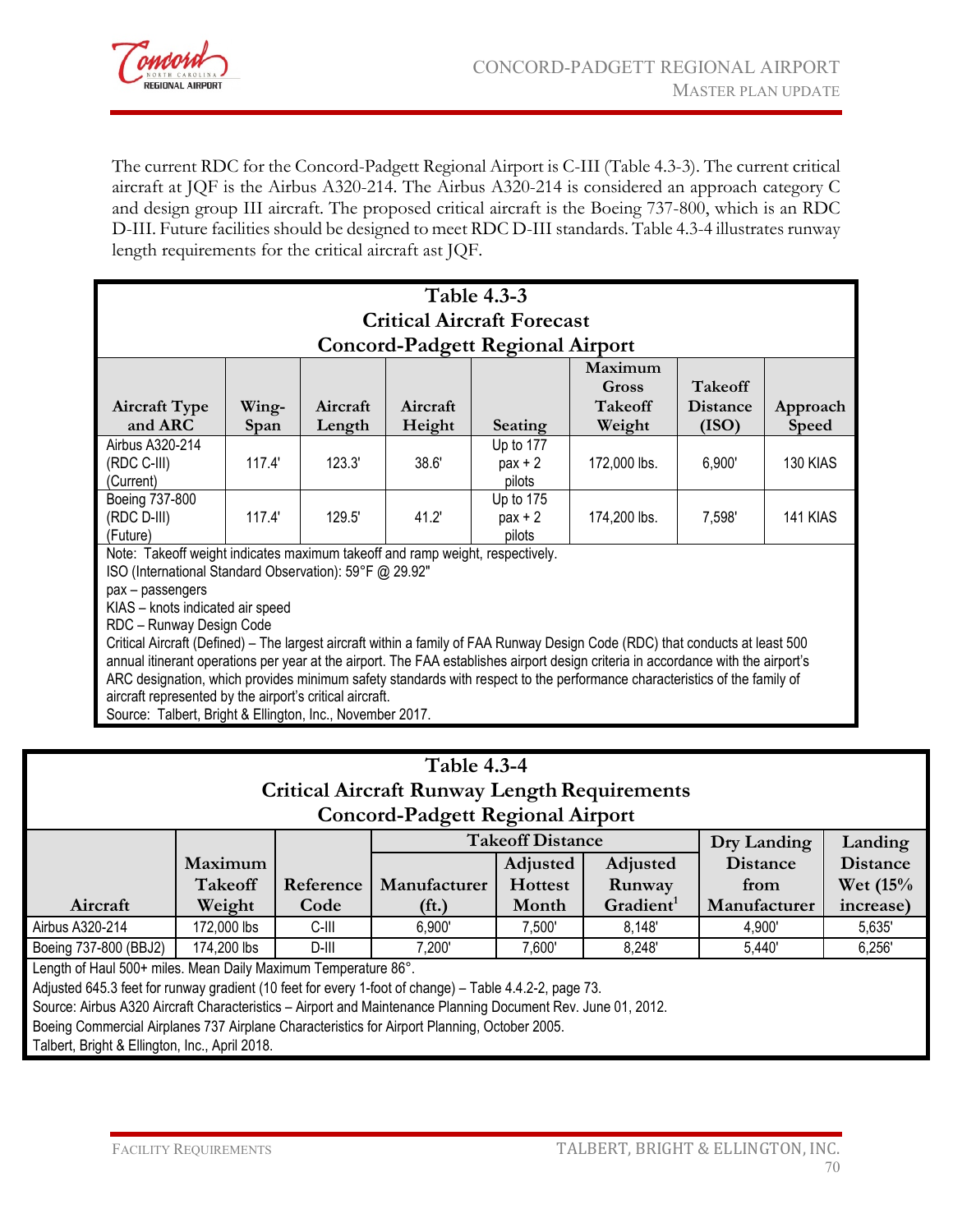

The FAA TFMSC data was used to determine the approximate number of operations currently being conducted at JQF by category C-III and larger (faster) aircraft. This information is used to determine if the future critical aircraft needs to be upgraded from the existing designation of C-III. Approximately 0.02 percent of the total operations at JQF are conducted by C-III and greater aircraft. This percentage is anticipated to increase through the 20-year planning period to 0.07 percent. This results in an increase from 1,291 to 4,953 annual operations by 2038 (Table 4.3-5).

| <b>Table 4.3-5</b><br><b>Forecast Critical Aircraft Operations</b><br><b>Concord-Padgett Regional Airport</b>                                                          |        |                                                           |  |  |  |
|------------------------------------------------------------------------------------------------------------------------------------------------------------------------|--------|-----------------------------------------------------------|--|--|--|
| <b>Forecast Operations by C-III or</b><br><b>Forecast Annual</b><br><b>Greater Aircraft</b><br>Year<br><b>Operations</b><br>$(0.02\%$ to $0.07\%$ of Total Operations) |        |                                                           |  |  |  |
| 2017                                                                                                                                                                   | 62,410 | 1.291                                                     |  |  |  |
| 2018                                                                                                                                                                   | 62,785 | 1,884                                                     |  |  |  |
| 2023                                                                                                                                                                   | 64,691 | 3,234                                                     |  |  |  |
| 2028                                                                                                                                                                   | 66,655 | 3,999                                                     |  |  |  |
| 70,764<br>2038<br>4,953                                                                                                                                                |        |                                                           |  |  |  |
|                                                                                                                                                                        |        | Source: Talbert, Bright & Ellington, Inc., February 2018. |  |  |  |

# **4.4 Airport Geometry**

This section presents the airport geometric design standards and recommendations to ensure the safety, economy, efficiency, and longevity of an airport. It is important for airport owners to look at both, the present and the future of the airport.

# **4.4.1 Runway Wind Coverage**

Meteorological conditions play an important role in the operation of an airport and must be considered for future development. The orientation of runway(s) to the prevailing wind directions is critical to the safe operation of aircraft, especially small single-engine aircraft, which are more susceptible to crosswinds. Crosswinds are wind components perpendicular to the runway or path of an aircraft. The FAA recommends 95 percent wind coverage for various crosswind components. The 95 percent wind coverage is computed on the basis that a crosswind not exceed 10.5 knots for Airport Reference Code A-I and B-I, 13 knots for Airport Reference Code A-II and B-II, 16 knots for Airport Reference Code A-III, B-III, and C-I through D-III, and 20 knots for Airport Reference Codes A-IV through D-VI. The wind coverage for the Concord-Padgett Regional Airport is shown in Table 4.4.1-1 (page 72).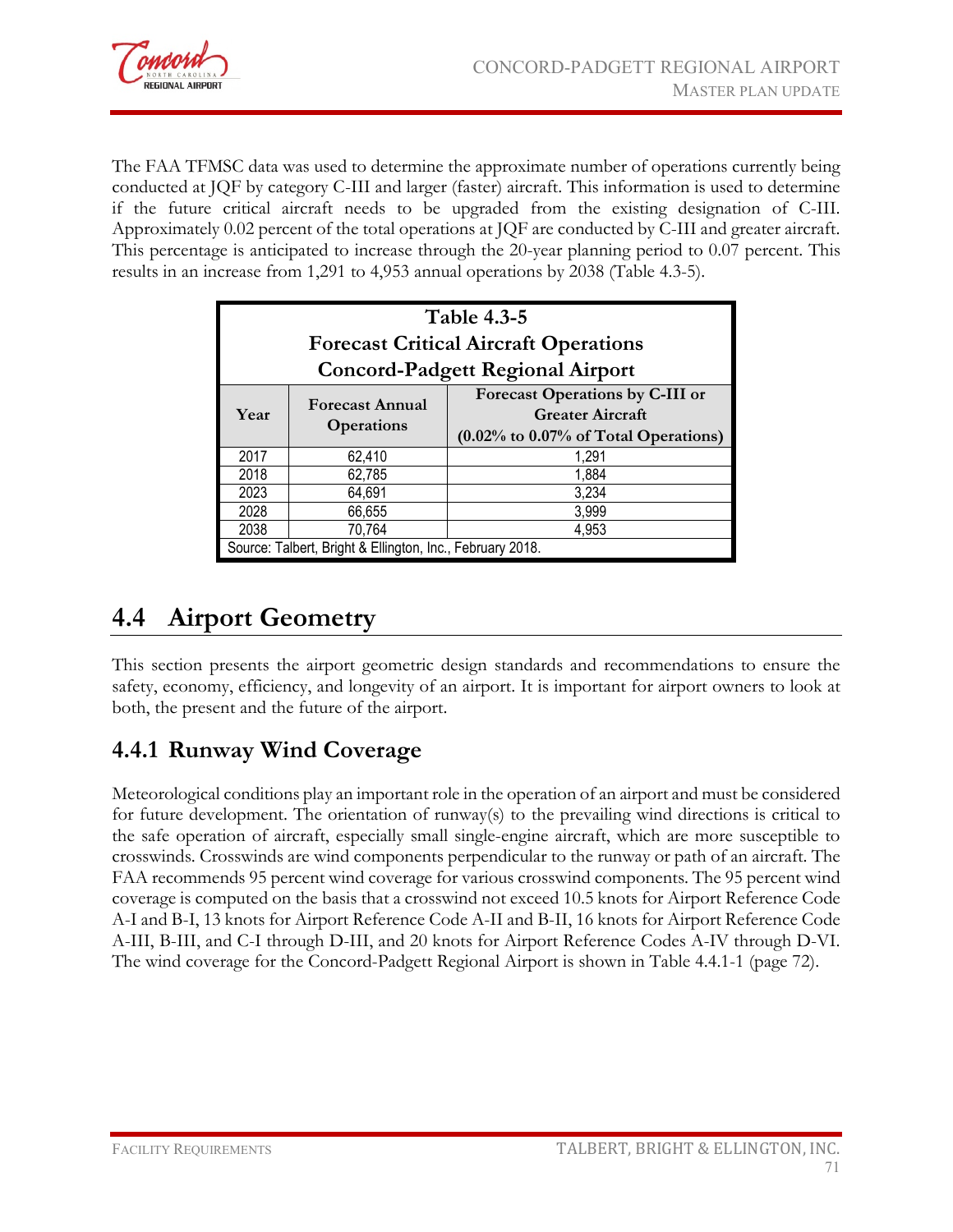

| Table 4.4.1-1<br><b>Runway Wind Coverage</b><br><b>Concord-Padgett Regional Airport</b> |                                                           |       |                  |  |  |  |
|-----------------------------------------------------------------------------------------|-----------------------------------------------------------|-------|------------------|--|--|--|
|                                                                                         | <b>VFR Wind Rose</b><br><b>IFR Wind Rose</b>              |       |                  |  |  |  |
| Knots                                                                                   | <b>RWY 02-20</b>                                          | Knots | <b>RWY 02-20</b> |  |  |  |
| 10.5                                                                                    | 97.07%<br>99.08%<br>10.5                                  |       |                  |  |  |  |
| 99.27%<br>98.55%<br>13<br>13                                                            |                                                           |       |                  |  |  |  |
|                                                                                         | Source: Talbert, Bright & Ellington, Inc., February 2018. |       |                  |  |  |  |

Based on the wind analysis, it is clear that the current runway orientation at JQF satisfies FAA requirements for wind coverage and an additional crosswind runway is not required at this time for crosswind coverage. The FAA recommends ten consecutive years of wind observation data for determining runway wind coverage. A wind rose analysis should be performed periodically to ensure that runway geometry meets the future needs of the airport users.

## **4.4.2 Runway Length Requirements**

The following section describes the recommended runway length requirements for JQF. The planned or future, runway length is determined by:

- Performance requirements to satisfy the most demanding aircraft or family of aircraft utilizing the Airport
- Conformance with FAA recommended runway length standards per *FAA Advisory Circular 150/5325-4C, Runway Length Recommendations for Runway Design*[13](#page-6-0)
- Airport and local interest commensurate with community competitiveness for retaining and attracting business and investment to the region.

FAA provides guidance for all airports receiving federal funding for determining future runway length requirements. As stated in paragraph 301 of FAA *Advisory Circular 150/5325-4C, Runway Length Recommendations for Runway Design*[14:](#page-6-1) *The recommended runway length obtained for this category of airplanes (large airplanes and light jets) is based on using the performance charts published by airplane manufacturers (APMs) for individual airplanes*. There are five steps identified in FAA *Advisory Circular 150/5325-4C, Runway Length Recommendations for Runway Design* for determining the require runway length which are listed below.

• **Step #1.** Identify the critical aircraft takeoff and landing weights

 $\overline{a}$ 

<span id="page-6-1"></span><span id="page-6-0"></span><sup>13</sup>Federal Aviation Administration, "Advisory Circular 150/5325-4C – Runway Length Recommendations for Airport Design (DRAFT)," ND, <http://www.faa.gov/>, accessed February 21, 2018. 14*Ibid*.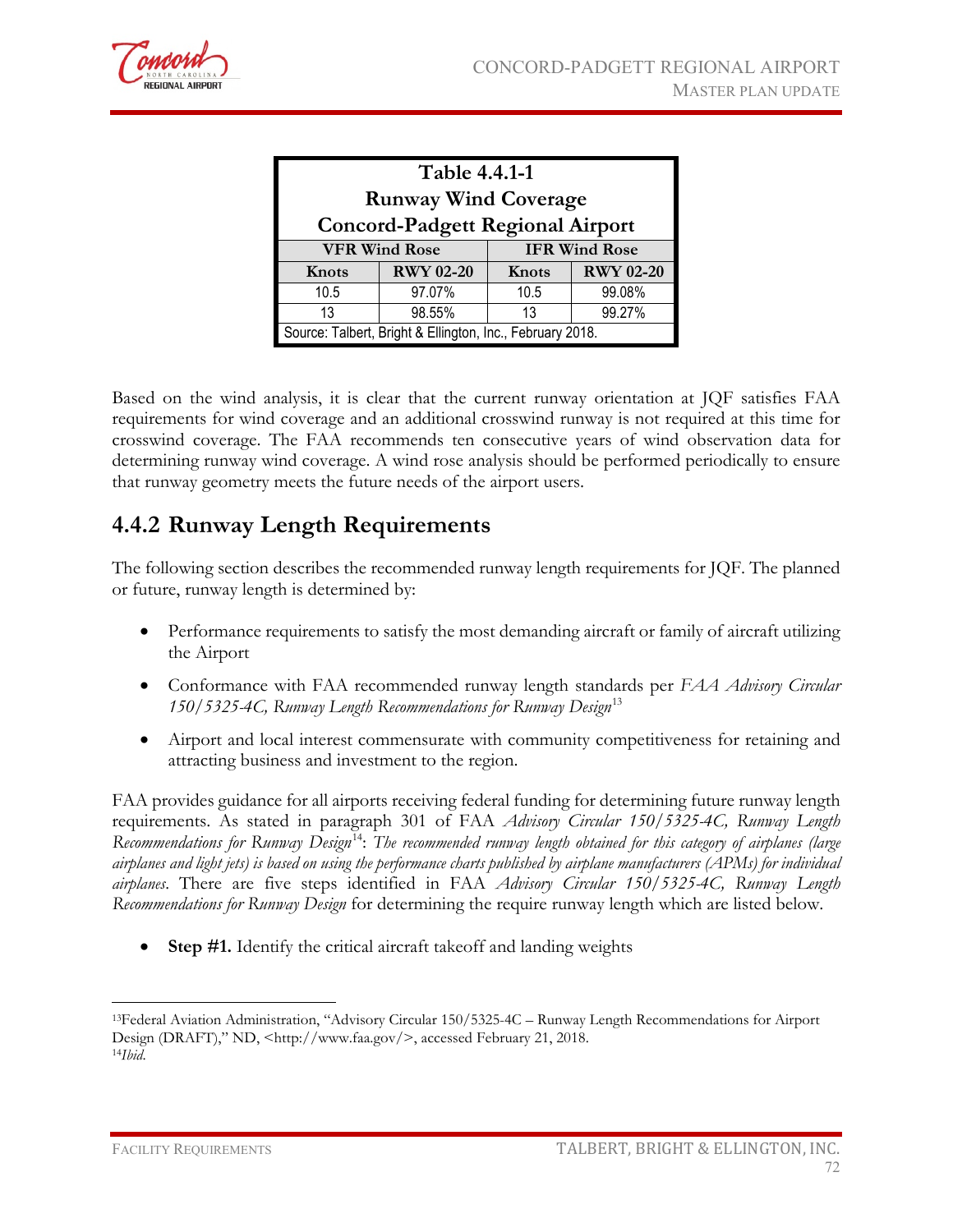

- **Step #2.** Identify the critical aircraft flap setting
- **Step #3.** Identify airport specific parameters such as runway end elevation changes and mean daily maximum temperature.
- **Step #4.** Apply the procedures in this chapter to each APM to obtain separate takeoff and landing runway length recommendations.
- **Step #5.** Apply any takeoff and landing length adjustments, if necessary, to the resulting lengths.

FAA TFMSC data was used to determine the types of jet aircraft most frequently operating at JQF, as well as the most demanding aircraft operating at JQF. This data consists of aircraft that operated via an instrument flight plan to or from JQF for 2013 through 2017. Table 4.4.2-1 (page 74) depicts the annual jet operations as well as the number of operations by the existing (Airbus A320-214) and future (Boeing 737-800) critical aircraft or larger jet aircraft. The takeoff and landing distance requirements set by the manufacturers are also listed in Table 4.4.2-1 (page 72). These distances have been adjusted to account for the mean daily maximum temperature during the hottest month and the existing runway gradient (Table 4.4.2-2).

| Table 4.4.2-2<br><b>Runway Length Requirements</b><br><b>Concord-Padgett Regional Airport</b>                                                                                                                                                                                                                                                                                                      |                               |  |  |  |
|----------------------------------------------------------------------------------------------------------------------------------------------------------------------------------------------------------------------------------------------------------------------------------------------------------------------------------------------------------------------------------------------------|-------------------------------|--|--|--|
| <b>Airport Elevation</b>                                                                                                                                                                                                                                                                                                                                                                           | 703.99'                       |  |  |  |
| Mean Maximum Temperature                                                                                                                                                                                                                                                                                                                                                                           | $90.0^{\circ}$ F              |  |  |  |
| Runway 02 Elevation                                                                                                                                                                                                                                                                                                                                                                                | 639.46'                       |  |  |  |
| Runway 20 Elevation                                                                                                                                                                                                                                                                                                                                                                                | 703.99'                       |  |  |  |
| ∆ Runway Centerline Elevation                                                                                                                                                                                                                                                                                                                                                                      | $64.53' \times 10' = 645.30'$ |  |  |  |
| For airplanes from the APMs must be increased by 10 feet per foot of<br>difference in centerline elevations between the high and low points of the<br>runway centerline elevations.<br>Source: Federal Aviation Administration, "Advisory Circular 150/5325-4C -<br>Runway Length Recommendations for Airport Design (DRAFT)," ND,<br><http: www.faa.gov=""></http:> , accessed February 21, 2018. |                               |  |  |  |

The current runway at JQF is currently 7,400 feet long; however, only 6,350 feet is available for landing on Runway 20.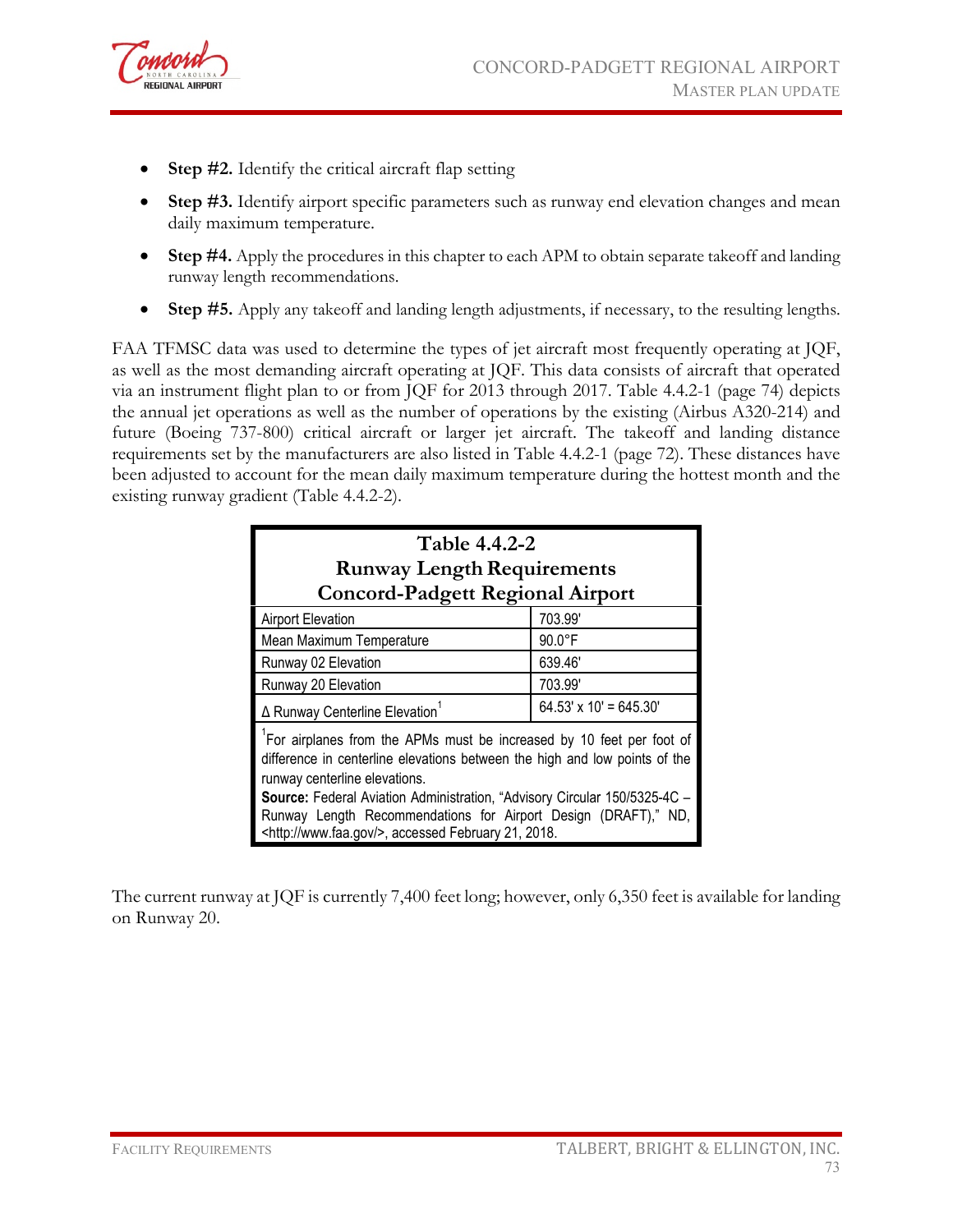

| Table 4.4.2-1                                                                                                                                                                                        |                                          |          |                 |                     |                 |                |          |       |                |                |
|------------------------------------------------------------------------------------------------------------------------------------------------------------------------------------------------------|------------------------------------------|----------|-----------------|---------------------|-----------------|----------------|----------|-------|----------------|----------------|
|                                                                                                                                                                                                      | <b>Large Aircraft and Jet Operations</b> |          |                 |                     |                 |                |          |       |                |                |
| <b>Concord-Padgett Regional Airport</b>                                                                                                                                                              |                                          |          |                 |                     |                 |                |          |       |                |                |
| <b>Takeoff</b><br><b>Annual Operations at JQF</b>                                                                                                                                                    |                                          |          |                 |                     |                 |                |          |       |                |                |
|                                                                                                                                                                                                      | Maximum                                  |          |                 | <b>Adjusted for</b> | Landing         |                |          |       |                |                |
|                                                                                                                                                                                                      | <b>Takeoff</b>                           |          | <b>Takeoff</b>  | Maximum             | <b>Distance</b> |                |          |       |                |                |
|                                                                                                                                                                                                      | Weight                                   | Runway   | <b>Distance</b> | Temperature.        | Wet             |                |          |       |                |                |
|                                                                                                                                                                                                      | (MTOW, in                                | Design   | from            | and Runway          | (15%            |                |          |       |                |                |
| Aircraft                                                                                                                                                                                             | pounds)                                  | Code     | Manufacturer    | Gradient            | increase)       | 2013           | 2014     | 2015  | 2016           | 2017           |
| Annual Large Aircraft and Jet Operations at JQF                                                                                                                                                      |                                          |          |                 |                     |                 |                |          |       |                |                |
|                                                                                                                                                                                                      |                                          |          |                 |                     | <b>TOTAL</b>    | 6,530          | 6,832    | 7,770 | 8,310          | 8,606          |
| Reference Code C-III and Greater Jet Aircraft Currently Operating at JQF                                                                                                                             |                                          |          |                 |                     |                 |                |          |       |                |                |
| A319 - Airbus A319                                                                                                                                                                                   | 166,500                                  | C-III    | 4,800'          | 5,445'              | 5,405'          | $\Omega$       | $\Omega$ | 0     | 8              | $\overline{2}$ |
| B734 - Boeing 737-400                                                                                                                                                                                | 150,000                                  | $C$ -III | 7,600'          | 8,245'              | 5,405'          | 98             | 126      | 154   | 160            | 75             |
| B737 - Boeing 737-700                                                                                                                                                                                | 154,500                                  | C-III    | 6,180'          | 6,825'              | 5,037'          | $\overline{2}$ | 0        | 97    | $\overline{2}$ | $\mathbf 0$    |
| GL5T - Bombardier BD-700 Global 5000                                                                                                                                                                 | 87,700                                   | C-III    | 5,000'          | 5,645'              | 3,070'          | Δ              | 4        | 4     | 6              | $\overline{2}$ |
| GLEX - Bombardier BD-700 Global Express                                                                                                                                                              | 95,000                                   | C-III    | 6,170'          | 6,815               | 3,070'          | 14             | 17       | 20    | 6              | 12             |
| GLF5 - Gulfstream V/G500                                                                                                                                                                             | 90,500                                   | $D$ -III | 6,100'          | 6,745'              | 2,553'          | 101            | 124      | 107   | 147            | 134            |
| MD83 - Boeing (Douglas) MD 83                                                                                                                                                                        | 163,000                                  | $D$ -III | 7,550'          | 8,195'              | 6,095'          | 4              | 135      | 396   | 184            | 96             |
| MD88 - Boeing (Douglas) MD 88                                                                                                                                                                        | 160,000                                  | $D$ -III | 6,650'          | 7,295'              | 6,210'          | $\mathbf 0$    | 8        | 72    | 39             | 9              |
| Airbus A320-214                                                                                                                                                                                      | 172,000                                  | C-III    | 6,900'          | 7,545'              | 5,865'          | 9              | 98       | 336   | 852            | 1,548          |
| (Existing Critical Aircraft)                                                                                                                                                                         |                                          |          |                 |                     |                 |                |          |       |                |                |
| Boeing 737-800                                                                                                                                                                                       | 174,200                                  | $D$ -III | 7,598'          | 8,243'              | 6,164'          | 226            | 261      | 266   | 308            | 179            |
| (Future Critical Aircraft)                                                                                                                                                                           |                                          |          |                 |                     | <b>TOTAL</b>    | 458            | 773      | 1,452 | 1,712          | 2,057          |
| Source: Federal Aviation Administration, "Traffic Flow Management System Counts (TFMSC) Repository, 2007-2017," <https: aspm.faa.gov="" main.asp="" sys="" tfms="">, accessed September 28,</https:> |                                          |          |                 |                     |                 |                |          |       |                |                |
| 2017.                                                                                                                                                                                                |                                          |          |                 |                     |                 |                |          |       |                |                |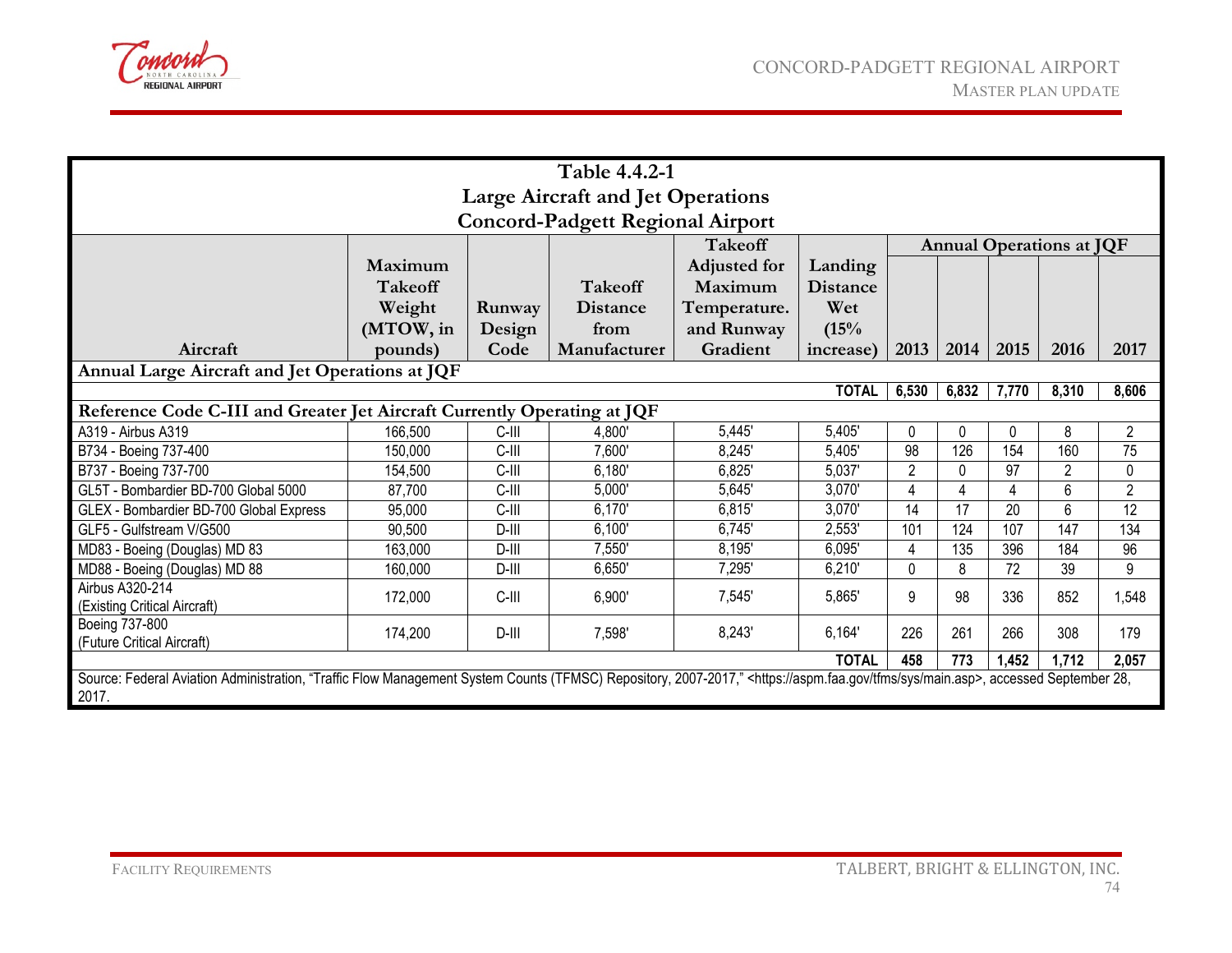

Due to constraints, a runway extension is not recommended at this time. The runway threshold is currently displaced so that the runway protection zone (RPZ) meets FAA standards. It is however recommended that the stacker and silos belonging to Vulcan be moved to the back of the property so that 300 feet of runway can be made available to pilots landing on Runway 20. Discussions of potentially relocating Vulcan's equipment has been ongoing for several years but has been considered cost prohibitive. This would reduce the existing displaced threshold on Runway 20 allowing 7,050 feet available for landing on Runway 20.

## **4.4.3 Runway Numbering**

Runway numbers are determined by the nearest tenth of a degree in magnetic heading. The constant shifting of magnetic north due to declination can cause runway designation numbers to change occasionally. The true runway heading (11.454 degrees [°]) at the Concord-Padgett Regional Airport plus the magnetic declination (7.442° West) equals the magnetic runway heading of 18.896° or 20° when rounded. The existing runway numbers of 02-20 will not need to be altered as part of this study. It is important to monitor declination changes so that the most accurate magnetic heading may be reflected through the runway designation numbers.

### **4.4.4 Runway Width**

FAA *Advisory Circular 150/5300-13A – Airport Design, Change 1*[15](#page-9-0) provides guidance for runway width standards based on RDC and wind coverage. For Categories C-III and D-III runways, a 150-foot width is recommended. Runway 02-20 at the Concord-Padgett Regional Airport is currently 100 feet wide. It is recommended that within the first five years of the 20-year planning period that the Runway 02-20 be widened to 150 feet with 25-foot pave shoulders to reduce the accumulation of foreign object debris (FOD) on the runway from rotor wash and jet blast.

# **4.4.5 Pavement Strength and Condition**

Airport pavements are constructed to provide adequate support for the loads imposed by aircraft using the airport and to produce a firm, stable, smooth, year-round, and all-weather surface free from dust or other particulates that may be blown or picked up by propeller wash or jet blast. For a pavement to meet the requirements noted, it must have the strength and stability to withstand abrasive action, adverse weather, and other deteriorating influences. Braking performance on pavement surfaces becomes critical with increases in forecasted turbojet operations. Under certain conditions, hydroplaning or unacceptable loss of friction can occur resulting in poor braking performance and possible loss of directional control.

<span id="page-9-0"></span> $\overline{a}$ 15Federal Aviation Administration, "Advisory Circular 150/5300-13A – Airport Design; Change 1," February 26, 2014, <http://www.faa.gov/>, accessed February 14, 2018.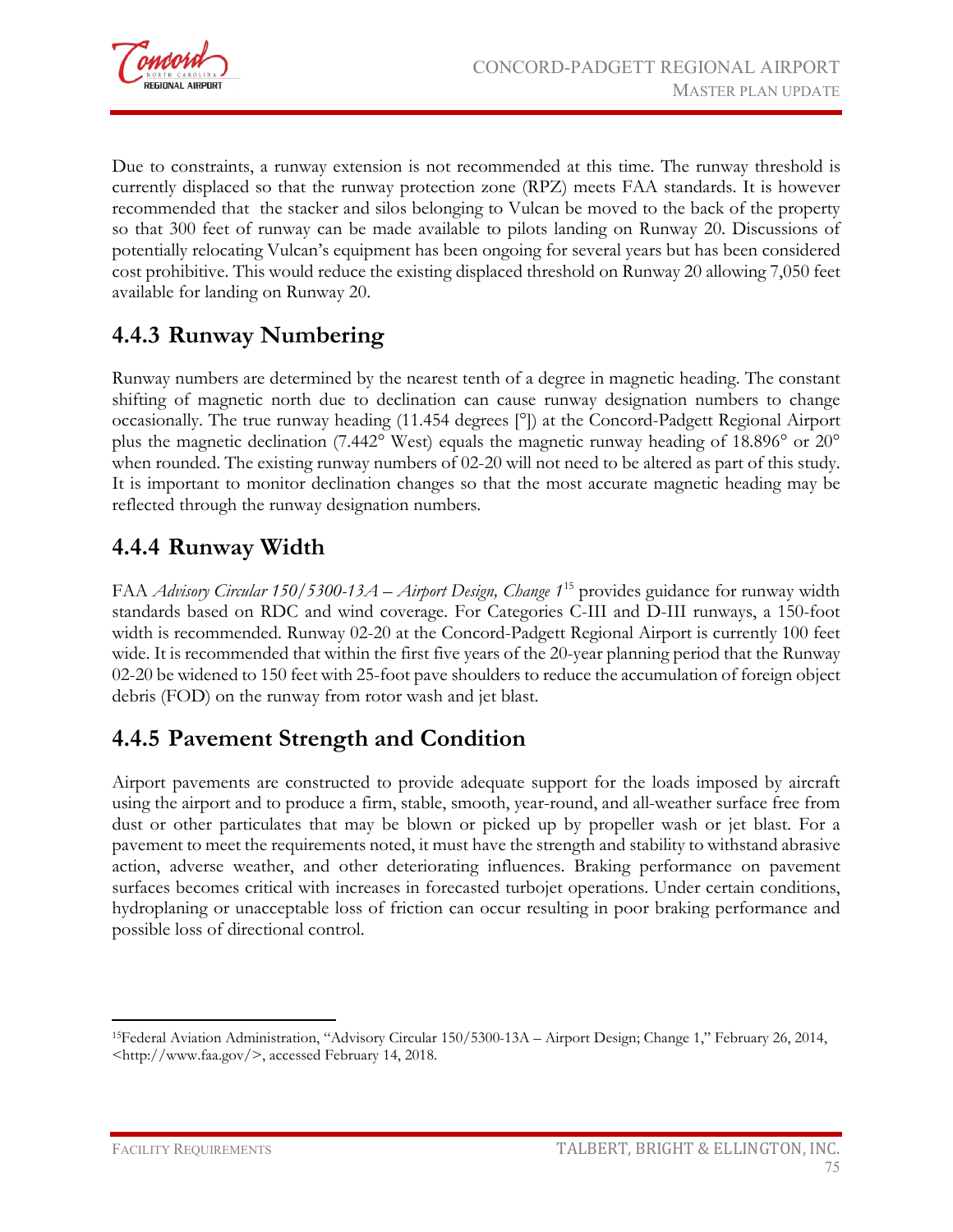

As determined during the inventory of airport facilities, the existing runway and taxiway pavements were found to be in satisfactory condition. A pavement management study<sup>[16](#page-10-0)</sup> conducted by the NCDOT-DOA in March 2016 determined the following (Appendix B):

- Overall (Network) Airport Pavement Condition Index (PCI): 76 (Satisfactory)
- The following provides the area-weighted average PCI based on branch use for all airside pavements at JQF:
	- Runway: 73 (Satisfactory)
	- Aprons: 75 (Satisfactory)
	- Taxiways: 83 (Satisfactory)

As of the preparation of this Master Plan Update, JQF is initiating the placement of three inches of P-401 bituminous concrete over the existing runway, taxiway, and apron system in order to strengthen the pavements to accommodate the commercial service aircraft that are currently using the facility. The strengthing of the runway, taxiway, and apron system is currently underway from 129,000-pound dual wheel gear to 171,000-pound dual wheel gear.

As part of the taxiway strengthening there is a section of Taxiway 'A' that connects to concrete taxiways at the concrete commercial service apron. This section of taxiway will not tie-into the existing concrete with three inches added. Therefore, the bituminous concrete will be removed by milling, and the aggregate base course will be treated with cement to strengthen the base course. Then the bituminous concrete will be placed on top of the strengthened base course to match the grades of the concrete taxiways. As part of the apron strengthening there will concrete hardstands installed at current parking locations for large aircraft (Airbus A320-214 and Boeing 737-800), so that the aircraft does not cause rutting in a static position. In addition, the taxilane rehabilitation will include milling out two inches of bituminous service and putting back two inches of P-401 bituminous concrete surface course.

It is recommended that within the first five to ten years of the 20-year planning period that the pavements be reevaluated to determine whether the pavement strength needs to be increased to accommodate the larger commercial service aircraft projected to use JQF.

#### **4.4.6 Runway Protection Zones**

The runway protection zone (RPZ) function is to enhance the protection of people and property on the ground. This is achieved through airport owner control over RPZs. Such control includes clearing RPZ areas (and maintaining them clear) of incompatible objects and activities. Control is preferably

 $\overline{a}$ 

<span id="page-10-0"></span><sup>16</sup>RDM International, Inc. and CH2M Hill, Inc. (March 2016), "Airport Pavement Management Study Update, Inspection Report for Concord-Padgett Regional Airport (JQF)," prepared for North Carolina Department of Transportation Division of Aviation.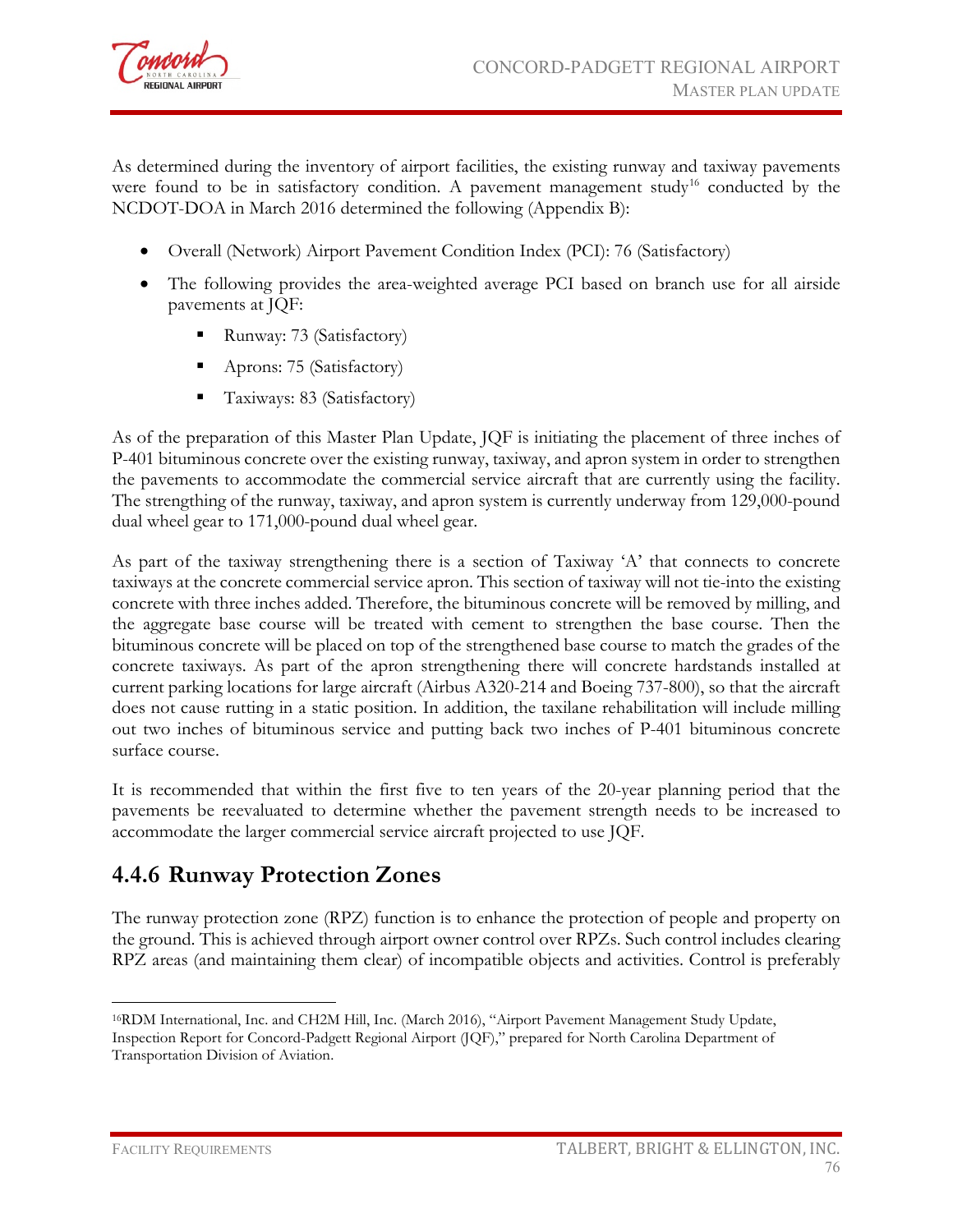

exercised through acquisition of sufficient property interest in the RPZ. The geometrics of the RPZ vary depending upon the visibility minimums for the runway approach and the aircraft utilizing the airport. Table 4.4.6-1 depicts the existing and future RPZ sizes based on a non-precision 34:1 approach slope to Runway 02 and a precision 50:1 approach slope to Runway 20.

| Table 4.4.6-1<br><b>RPZ</b> Requirements                                                                                 |                                                                              |                          |  |  |  |  |
|--------------------------------------------------------------------------------------------------------------------------|------------------------------------------------------------------------------|--------------------------|--|--|--|--|
| <b>Concord-Padgett Regional Airport</b>                                                                                  |                                                                              |                          |  |  |  |  |
| <b>Runway Protection</b>                                                                                                 | <b>Existing Size</b>                                                         | <b>Future Size</b>       |  |  |  |  |
| Zone                                                                                                                     | (length x inner width x outer width)<br>(length x inner width x outer width) |                          |  |  |  |  |
| Runway 02 Approach RPZ                                                                                                   | 1,700' x 500' x 1,510'                                                       | 1,700' x 1,000' x 1,510' |  |  |  |  |
| Runway 02 Departure RPZ                                                                                                  | 1,700' x 500' x 1,010'                                                       | Same                     |  |  |  |  |
| Runway 20 Approach RPZ                                                                                                   | 2,500' x 1,000' x 1,750'                                                     | Same                     |  |  |  |  |
| Runway 20 Departure RPZ<br>1,700' x 500' x 1,010'<br>Same                                                                |                                                                              |                          |  |  |  |  |
| Source: Federal Aviation Administration, "Advisory Circular 150/5300-13A - Airport Design; Change 1," February 26, 2014, |                                                                              |                          |  |  |  |  |
| <http: www.faa.gov=""></http:> , accessed February 14, 2018.                                                             |                                                                              |                          |  |  |  |  |

Vulcan Materials owns the land adjacent to JQF on the north side of Poplar Tent Road. The relocation of this facility would allow for the relocation of the Runway 20 approach RPZ, which would permit the removal of the displaced threshold on Runway 20. Currently two security/utility poles penetrate the FAA Part 77 surface approach slope criteria. Removal or lowering of these two poles would decrease the horizontal visibility minimums. Decreasing the visibility minimums enhances flight safety; therefore, the RPZ increases to support the lower approach minimums.

### **4.4.7 Runway Safety Area**

A runway safety area (RSA) is defined as a surface surrounding the runway, which is suitable for reducing the risk of damage to airplanes in the event of an undershoot, overshoot, or excursion from the runway. The dimensional standards for the RSA at JQF are noted in Table 4.4.7-1 (page 78). In addition to the dimensional standards, the RSA should conform to the following design standards:

- Graded and cleared of hazardous items or surface variations
- Drained by grading or other conveyance to prevent water accumulation
- Capable of supporting airport and usage vehicles and the occasional passage of aircraft under dry conditions
- Free from objects except those fixed by function. Objects greater than 3 inches in height above grade shall be frangible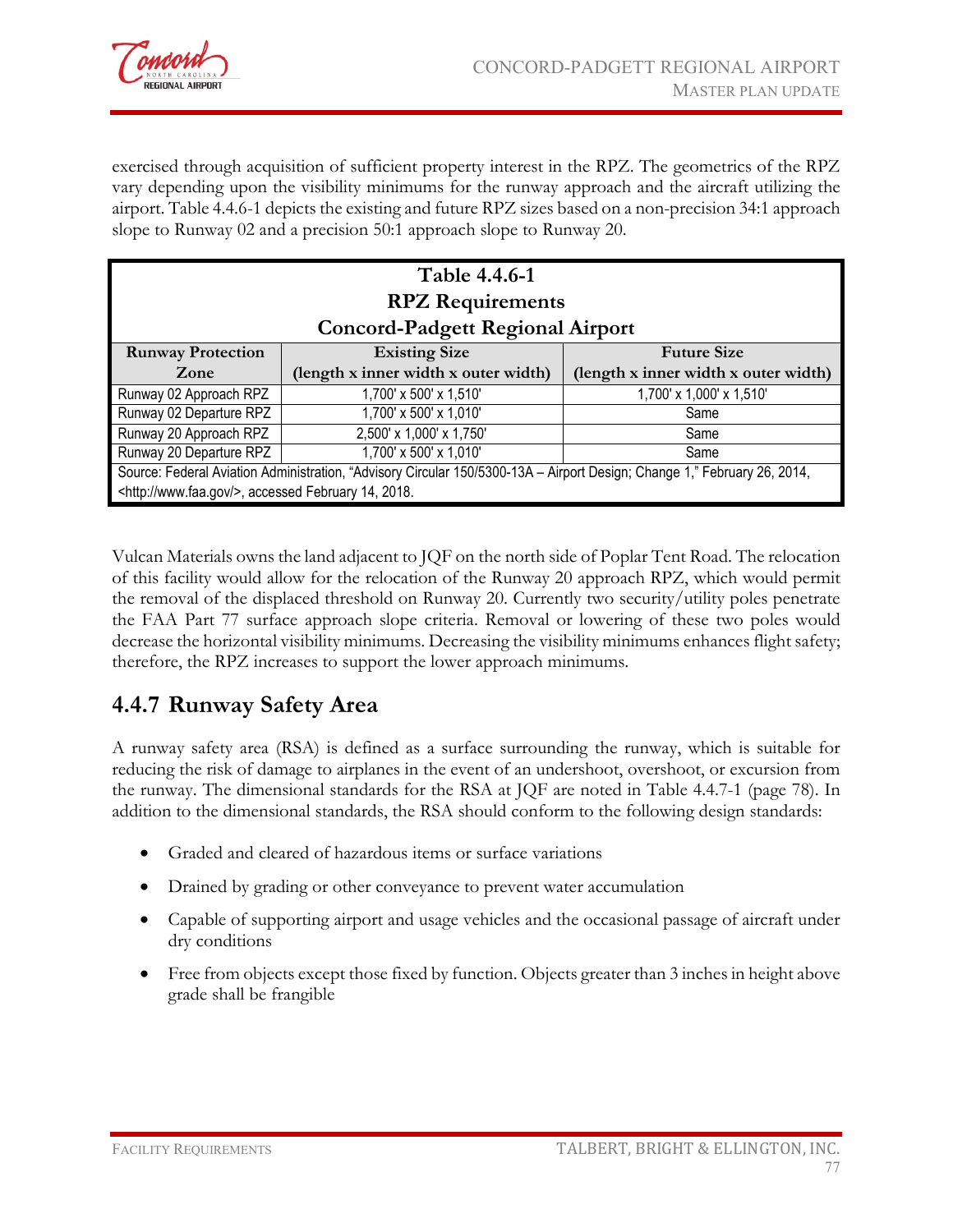

The Runway 20 RSA extends 1,000 feet beyond the far end of the runway. Aircraft operating on Runway 02 need a 1,000-foot RSA on that end while aircraft operating on Runway 20 require the full 1,000 feet on the Runway 02 end. In order to meet the FAA requirements for extended runway safety areas, declared distances have been published to define the amount of runway available for takeoff and landing on Runway 20 (Table 4.4.7-2).

| Table 4.4.7-1                                                                                                      |                                                                              |            |                                         |                   |                     |  |  |  |
|--------------------------------------------------------------------------------------------------------------------|------------------------------------------------------------------------------|------------|-----------------------------------------|-------------------|---------------------|--|--|--|
|                                                                                                                    | <b>RSA Dimensions and Design Standards</b>                                   |            |                                         |                   |                     |  |  |  |
|                                                                                                                    |                                                                              |            | <b>Concord-Padgett Regional Airport</b> |                   |                     |  |  |  |
|                                                                                                                    |                                                                              |            | <b>RSA Length</b>                       | <b>RSA Length</b> |                     |  |  |  |
|                                                                                                                    |                                                                              | <b>RSA</b> | Prior to                                | <b>Beyond</b>     | <b>Meets Design</b> |  |  |  |
| Runway                                                                                                             | <b>RDC</b><br>Width<br><b>Threshold</b><br>Departure End<br><b>Standards</b> |            |                                         |                   |                     |  |  |  |
| <b>Existing</b>                                                                                                    |                                                                              |            |                                         |                   |                     |  |  |  |
| 02                                                                                                                 | C-III                                                                        | 500        | 600'                                    | 600'              | No.                 |  |  |  |
| 20                                                                                                                 | C-III                                                                        | 500'       | 600                                     | 1.000'            | Yes.                |  |  |  |
| <b>Future</b>                                                                                                      |                                                                              |            |                                         |                   |                     |  |  |  |
| 02                                                                                                                 | D-III                                                                        | 500        | 600'                                    | 600' (EMAS)       | Yes                 |  |  |  |
| 20                                                                                                                 | 500'<br>600'<br>1,000'<br>Yes<br>D-III                                       |            |                                         |                   |                     |  |  |  |
| Source: Federal Aviation Administration, "Advisory Circular 150/5300-13A - Airport Design; Change 1," February 26, |                                                                              |            |                                         |                   |                     |  |  |  |
| 2014, <http: www.faa.gov=""></http:> , accessed February 14, 2018.                                                 |                                                                              |            |                                         |                   |                     |  |  |  |

| Table 4.4.7-2<br><b>Runway 02-20 Declared Distances</b>   |                                            |        |                                         |        |  |  |
|-----------------------------------------------------------|--------------------------------------------|--------|-----------------------------------------|--------|--|--|
|                                                           |                                            |        | <b>Concord-Padgett Regional Airport</b> |        |  |  |
|                                                           | Existing                                   |        | Ultimate                                |        |  |  |
| Runway                                                    | 20<br>20<br>02<br>02                       |        |                                         |        |  |  |
| <b>TORA</b>                                               | 7,400'                                     | 7,400' | 7,400'                                  | 7,400' |  |  |
| <b>TODA</b>                                               | 7,400'                                     | 7,400' | 7,400'                                  | 7,400' |  |  |
| ASDA                                                      | 7,400'<br>7,000'<br>7,400'<br>7,400'       |        |                                         |        |  |  |
| LDA                                                       | 7,400'<br>6,350'<br>7,400'<br>6,750'       |        |                                         |        |  |  |
|                                                           | ASDA - Accelerated Stop Distance Available |        |                                         |        |  |  |
| LDA - Landing Distance Available                          |                                            |        |                                         |        |  |  |
| TODA - Takeoff Distance Available                         |                                            |        |                                         |        |  |  |
| TORA - Takeoff Run Available                              |                                            |        |                                         |        |  |  |
| Source: Talbert, Bright & Ellington, Inc., February 2018. |                                            |        |                                         |        |  |  |

It is recommended that an engineered materials arresting system (EMAS) be installed on the Runway 02 approach end. This system is comprised of a bed of soft material, which slows an aircraft that might overrun the runway end and is used when a full 1,000-foot RSA is not available. An RSA study (Appendix C) was completed for the Concord-Padgett Regional Airport in 2009, which recommended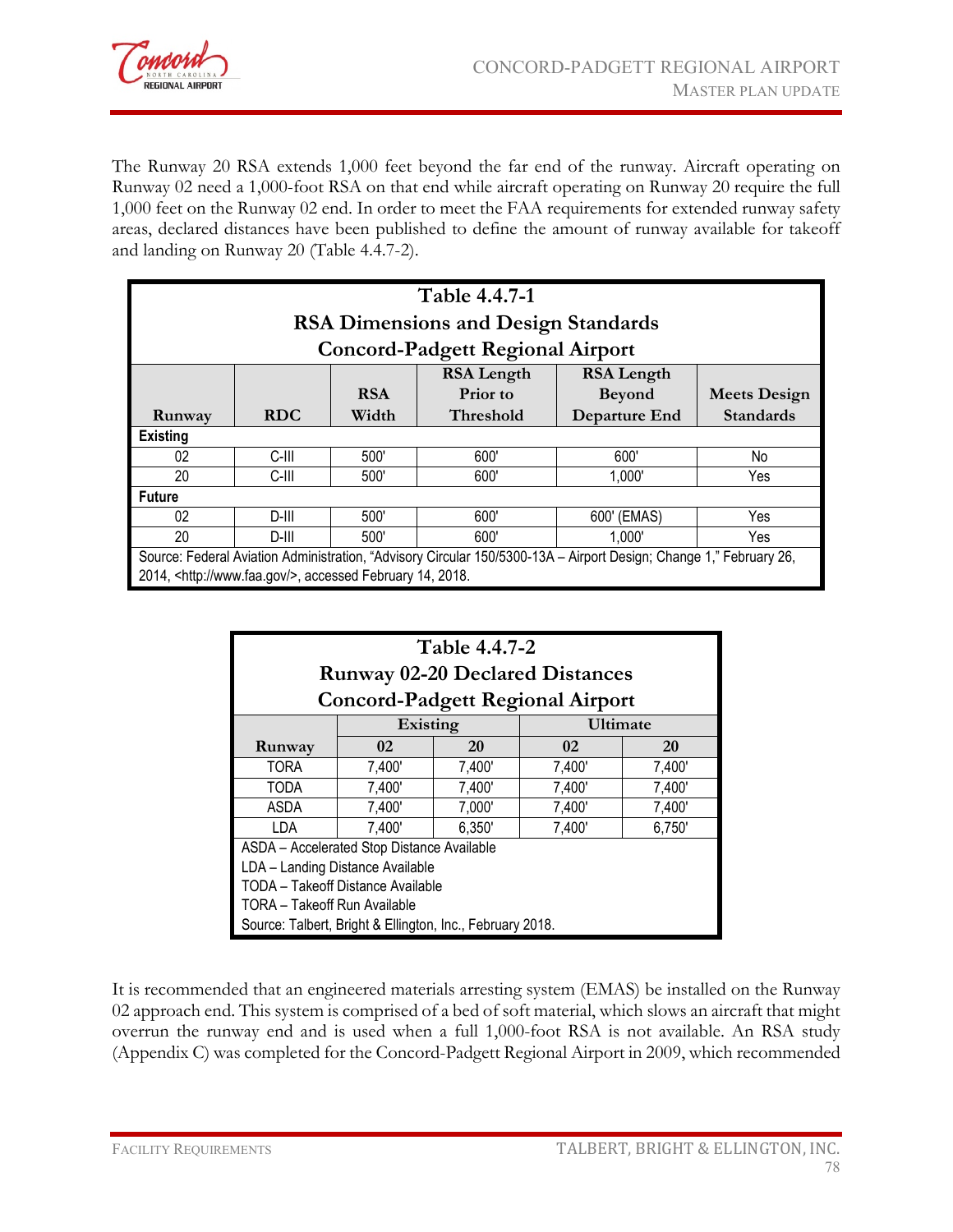

the previously mentioned solution for obtaining an FAA-compliant RSA at JQF. Table 4.3-4 (page 70) outlines the the runway length requirements for the critical aircraft at JQF and supports this recommendation.

# **4.4.8 Runway Obstacle Free Zone**

The runway obstacle free zone (OFZ) clearing standards preclude taxiing and parked airplanes and object penetrations, except for frangible visual NAVAIDs that need to be located in the OFZ because of their function. The runway OFZ, inner-approach OFZ, and inner-transitional OFZ comprise the obstacle free zone (OFZ).

- **Runway OFZ (ROFZ)** is a defined volume of airspace centered above the runway centerline. The ROFZ is the airspace above a surface whose elevation at any point is the same as the elevation of the nearest point on the runway centerline. The ROFZ extends 200 feet beyond each end of the runway. Its width varies depending on aircraft served. At the Concord-Padgett Regional Airport, Runway 02-20 serves aircraft weighing more than 172,000 pounds and therefore has an ROFZ width of 400 feet.
- **Inner-approach OFZ** is a defined volume of airspace centered on the approach area. The inner-approach OFZ begins 200 feet from the runway threshold at the same elevation as the runway threshold and extends 200 feet beyond the last light unit in the approach lighting system. Its width is the same as the ROFZ and rises at a slope of 50 (horizontal) to 1 (vertical) from its beginning. The inner-approach OFZ applies only to the approach end of Runway 20 at the Concord-Padgett Regional Airport due to the approach lighting system on this end. The inner-approach OFZ measures 2,500 feet in length.
- **Inner-Transitional OFZ** is a defined volume of airspace along the sides of the ROFZ and inner-approach OFZ. It applies only to runways with lower than  $\frac{3}{4}$ -statute mile approach visibility minimums. The inner-transitional OFZ at the Airport begins at the edges of the ROFZ and inner-approach OFZ and rises vertically based on the height of the critical aircraft and then slopes at 6:1 to a height of 150 feet AGL.
- **Precision OFZ (POFZ)** is a defined volume of airspace above an area beginning at the runway threshold, at the threshold elevation, and centered on the extended runway centerline, 200 feet long by 800 feet wide. The surface is in effect only when all of the following operational conditions are met:
	- **vertically guided approach**
	- Reported ceiling below 250 feet and/or visibility less than  $\frac{3}{4}$ -statute mile (or Runway Visual Range [RVR] below 4,000 feet)
	- An aircraft on final approach within two miles of the runway threshold.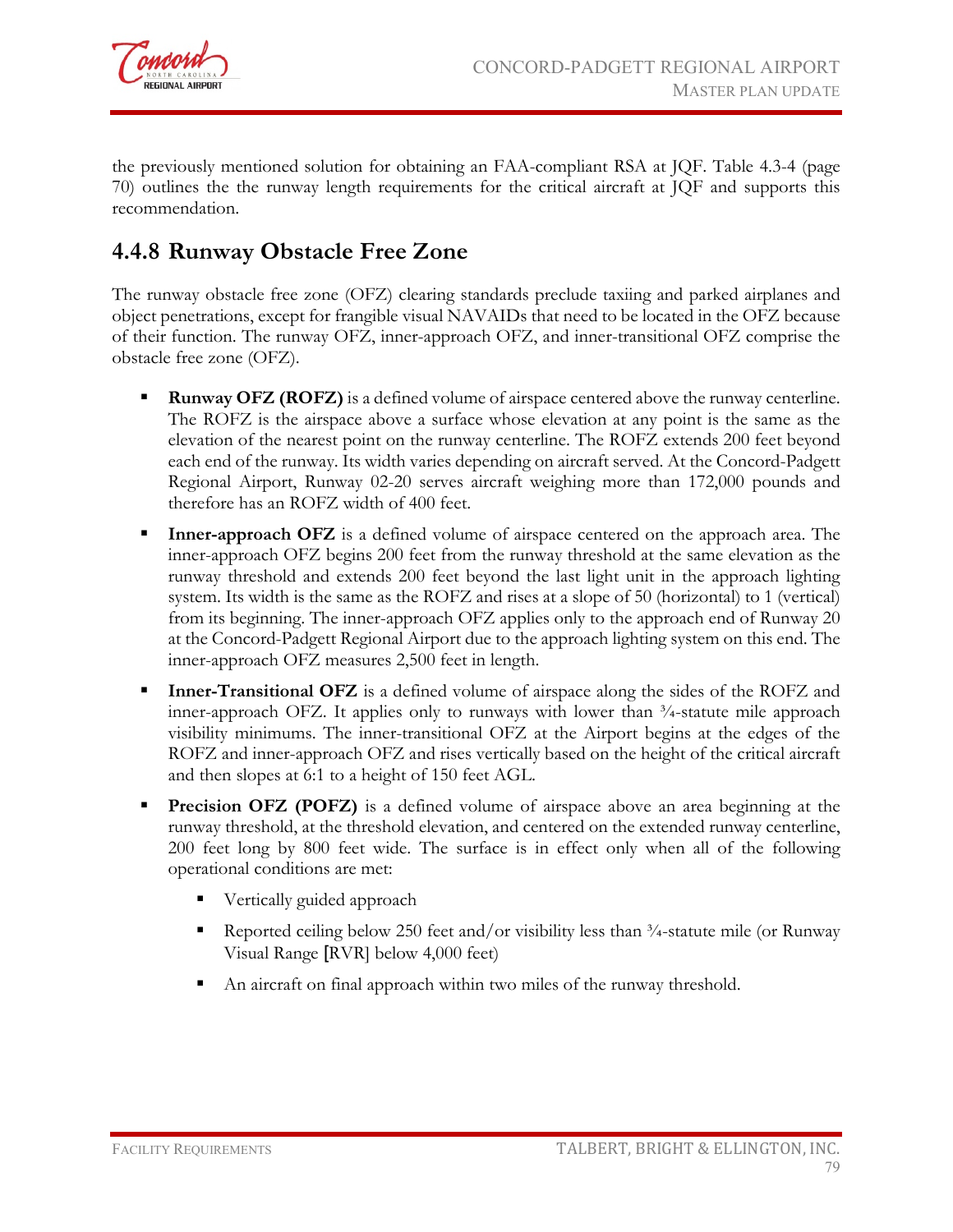

When the POFZ is in effect, a wing of an aircraft holding on a taxiway waiting for runway clearance may penetrate the POFZ; however, neither the fuselage nor the tail may infringe on the POFZ.

The POFZ at the Concord-Padgett Regional Airport aligns with the northern edge of Taxiway G. Aircraft may wait for departure on this taxiway as long as the fuselage or tail does not encroach upon the POFZ.

### **4.4.9 Runway Object Free Area**

The runway object free area (ROFA) is an area on the ground centered on the runway centerline provided to enhance the safety of aircraft operations by having the area free of objects except objects that need to be located in the ROFA for air navigation or aircraft maneuvering purposes. The dimensional standards are noted in Table 4.4.9-1.

| Table 4.4.9-1<br><b>ROFA Dimensions and Design Standards</b> |                                                          |      |                                                                                                                                                                                          |          |  |  |
|--------------------------------------------------------------|----------------------------------------------------------|------|------------------------------------------------------------------------------------------------------------------------------------------------------------------------------------------|----------|--|--|
|                                                              |                                                          |      | <b>Concord-Padgett Regional Airport</b>                                                                                                                                                  |          |  |  |
|                                                              | <b>Meets ROFA</b>                                        |      |                                                                                                                                                                                          |          |  |  |
|                                                              |                                                          |      | <b>Length Beyond</b>                                                                                                                                                                     | Clearing |  |  |
| Runway                                                       | <b>RDC</b><br><b>Runway End</b><br>Width<br>Requirements |      |                                                                                                                                                                                          |          |  |  |
| <b>Existing</b>                                              |                                                          |      |                                                                                                                                                                                          |          |  |  |
| 02                                                           | C-III                                                    | 800' | 1,000'                                                                                                                                                                                   | Yes      |  |  |
| 20                                                           | C-III                                                    | 800' | 1,000'                                                                                                                                                                                   | Yes      |  |  |
| <b>Future</b>                                                |                                                          |      |                                                                                                                                                                                          |          |  |  |
| 02                                                           | D-III                                                    | 800' | 1,000'                                                                                                                                                                                   | Yes      |  |  |
| 20<br>1,000'<br>800'<br>D-III<br>Yes                         |                                                          |      |                                                                                                                                                                                          |          |  |  |
|                                                              |                                                          |      | Source: Federal Aviation Administration, "Advisory Circular 150/5300-13A - Airport Design;<br>Change 1," February 26, 2014, <http: www.faa.gov=""></http:> , accessed February 14, 2018. |          |  |  |

### **4.4.10 Runway Line of Sight**

An acceptable runway profile permits any two points five feet above the runway centerline to be mutually visible for the entire runway length. However, if the runway has a full-length parallel taxiway, the runway profile may be such that an unobstructed line of sight will exist from any point five feet above the runway centerline for one-half the runway length. There are no obstructions or limitations to the line of sight within the visibility zone. No changes are required to meet runway visibility standards.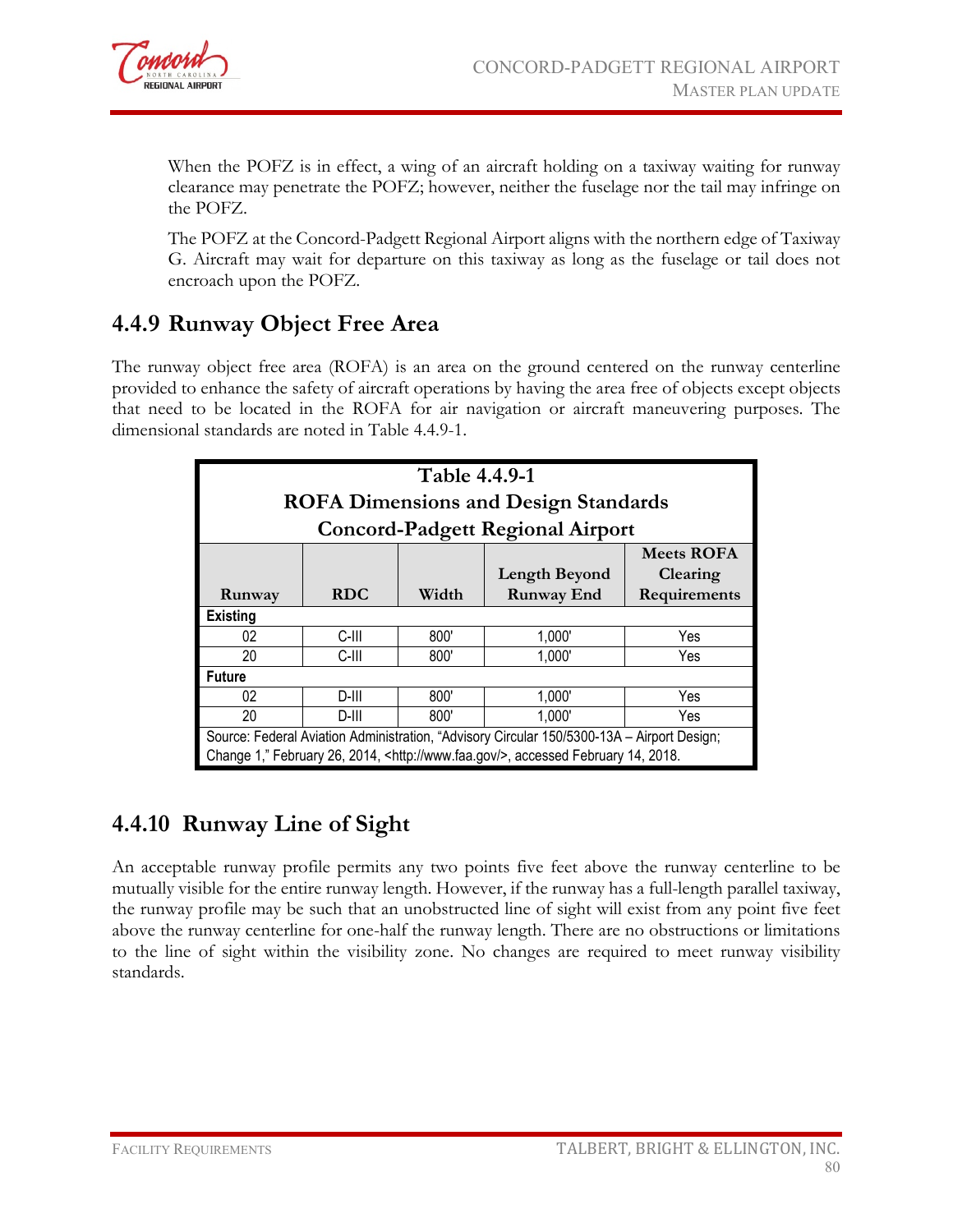

# **4.4.11 Runway Edge Lighting and Signage**

Edge lights are used to outline usable operational areas of airports during periods of darkness and low visibility weather conditions. The Concord-Padgett Regional Airport is currently equipped with HIRLs. These lights were installed on Runway 20 for the inclement weather capabilities of the Airport. It is recommended that these lights be retrofitted so that the "high" setting may be accessed via pilotcontrolled TDZ lighting to enhance inclement weather capability in the future.

A conversion of these lights to light emitting diode (LED) lights is recommended if and when the FAA approves LED lights for runway use. No other modifications are anticipated other than routine maintenance.

Existing airside signage consists of lighted guidance signs. These signs will require periodic maintenance but do not currently need to be replaced or upgraded.

## **4.4.12 Helipad**

The Concord-Padgett Regional Airport is currently equipped with one helipad. While this existing helipad can accommodate all forecast helicopter operations over the planning period, the addition of two helipads on the north side of the apron area is recommended. These additional helipads would reduce the towing distance of helicopters, which are stored on the north side of the Airport. This will help reduce congestion and maximize aircraft flow on the apron. No other additions to these facilities are required. The Airport is equipped with dollies, which can be used to move helicopters to and from the helipad and apron/hangar storage areas. The new helipads would provide helicopter storage, as well as reduce the need to reposition between flights.

### **4.4.13 Taxiway Requirements**

The minimum pavement widths, curve radii, and separations associated with airplane movement areas and airplane physical characteristics establish the taxiway system. Since the taxiway system is the transitional facility, which supports airport operational capacity, the capability to maintain an average taxiing speed of at least 20 mph is recommended, which is currently met by the existing taxiways at the Airport. Taxiway dimensional standards are categorized by separations, widths, curves, and fillets. In addition, the taxiway safety area shall be:

- Cleared and graded and have no potentially hazardous ruts, humps, depressions, or other surface variations
- Drained by grading or storm sewers to prevent water accumulation
- Capable, under dry conditions, of supporting snow removal equipment, ARFF equipment, and the occasional passage of aircraft without causing structural damage for the aircraft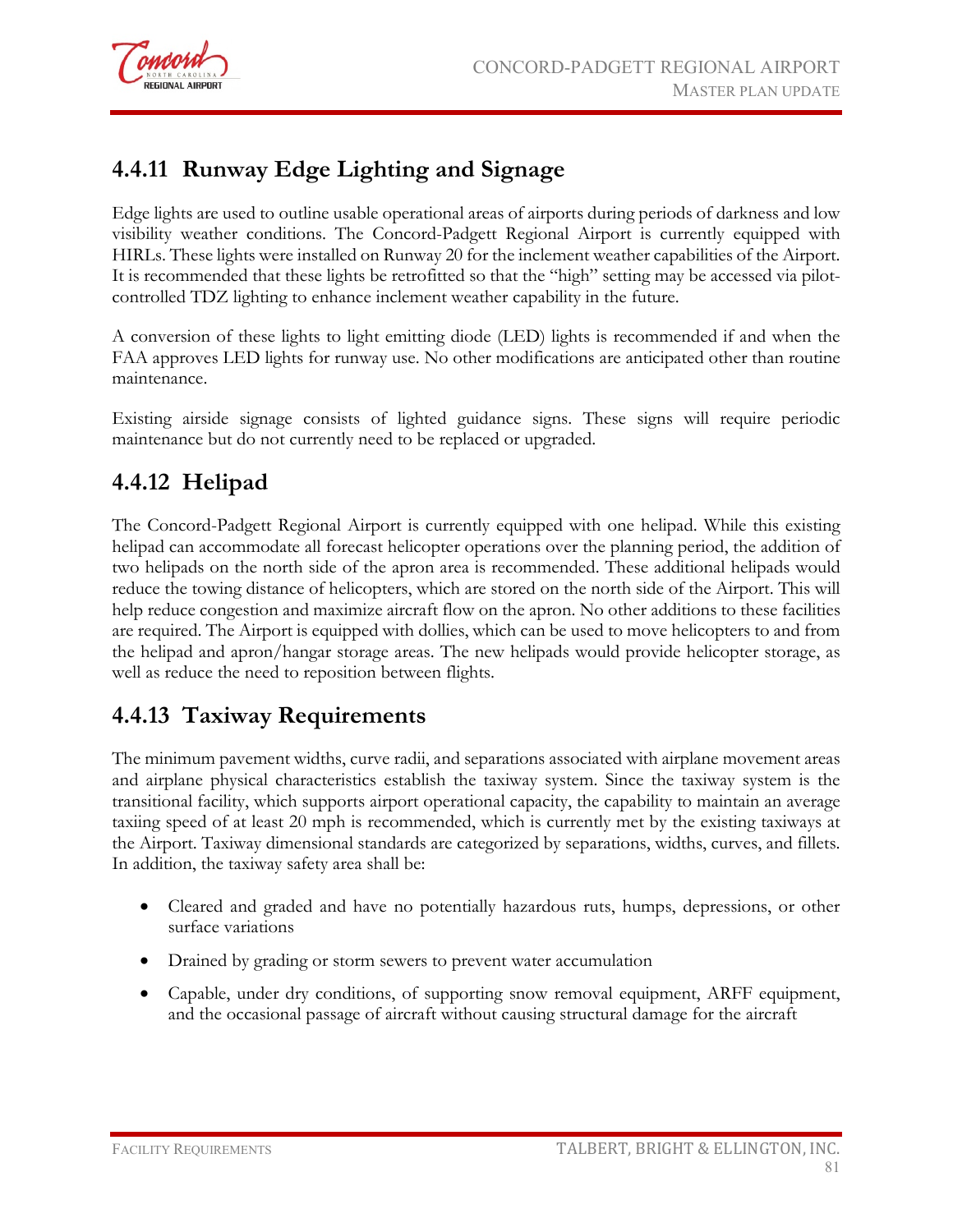

- Free of objects except those which need to be located in the taxiway safety area because of their function. Objects higher than 3 inches above grade should be constructed on low impact resistant supports (frangible mounted structures) of the lowest practical height with the frangible point no higher than three inches above grade. Other objects, such as manholes, should be constructed at grade. In no case should their height exceed 3 inches above grade
- Taxiway are not allowed to have direct access from the parking aprons to the runway, but must be off-set to prevent runway incursions

### **4.4.14 Taxiway and Taxilane Object Free Areas**

The taxiway and taxilane object free areas (OFAs) are centered on the taxiway and taxilane centerlines. The taxiway and taxilane OFA clearing standards prohibit service vehicle roads, parked airplanes, and aboveground objects except for objects that need to be located in the OFA for air navigation or aircraft ground maneuvering purposes. Vehicles may operate within the OFA provided they give rightof-way to oncoming aircraft by either maintaining a safe distance ahead or behind the aircraft or by exiting the OFA to let the aircraft pass. The taxiway and taxilane OFAs at JQF meet FAA standards, and no modifications are necessary.

### **4.4.15 Parallel Taxiways**

A basic airport consists of a runway with a full-length parallel taxiway, an apron, and connecting transverse taxiways between the runway, parallel taxiway, and the apron. The Airport currently has a full-length parallel taxiway system connecting each end of the runway. This taxiway (Taxiway A) is connected to the runway via seven stub taxiways. The existing taxiways meet C-III design standards and are 50 feet wide. There are no changes required to this taxiway system. Bypass taxiways are located at each runway end. These will allow departing aircraft that have been cleared for takeoff to access the runway ends without waiting behind aircraft, which have not been cleared.

Connector taxiways should permit free flow to the parallel taxiway. The location of connector taxiways depends a great deal on the mix of aircraft, approach and touchdown speeds, point of touchdown, exit speed, rate of deceleration, dry or wet pavement, and number of exits. The FAA conducted a study evaluating the distance of connector taxiways from the threshold for various aircraft types. Under dry conditions, 100 percent of aircraft weighing less than 12,500 pounds can exit at 5,000 feet. Connector taxiways are located roughly every 1,360 feet at the Concord-Padgett Regional Airport. No additional runway/taxiway connectors are required.

# **4.4.16 Taxiway Edge Lighting and Signage**

The taxiway edge lighting system is a configuration of lights that define the lateral and longitudinal limits of usable taxiway. Taxiway signage provides the airport users with guidance information for taxiing destinations and to assist in taxi route decision making upon exiting the apron area. The Concord-Padgett Regional Airport is currently equipped with medium intensity taxiway lighting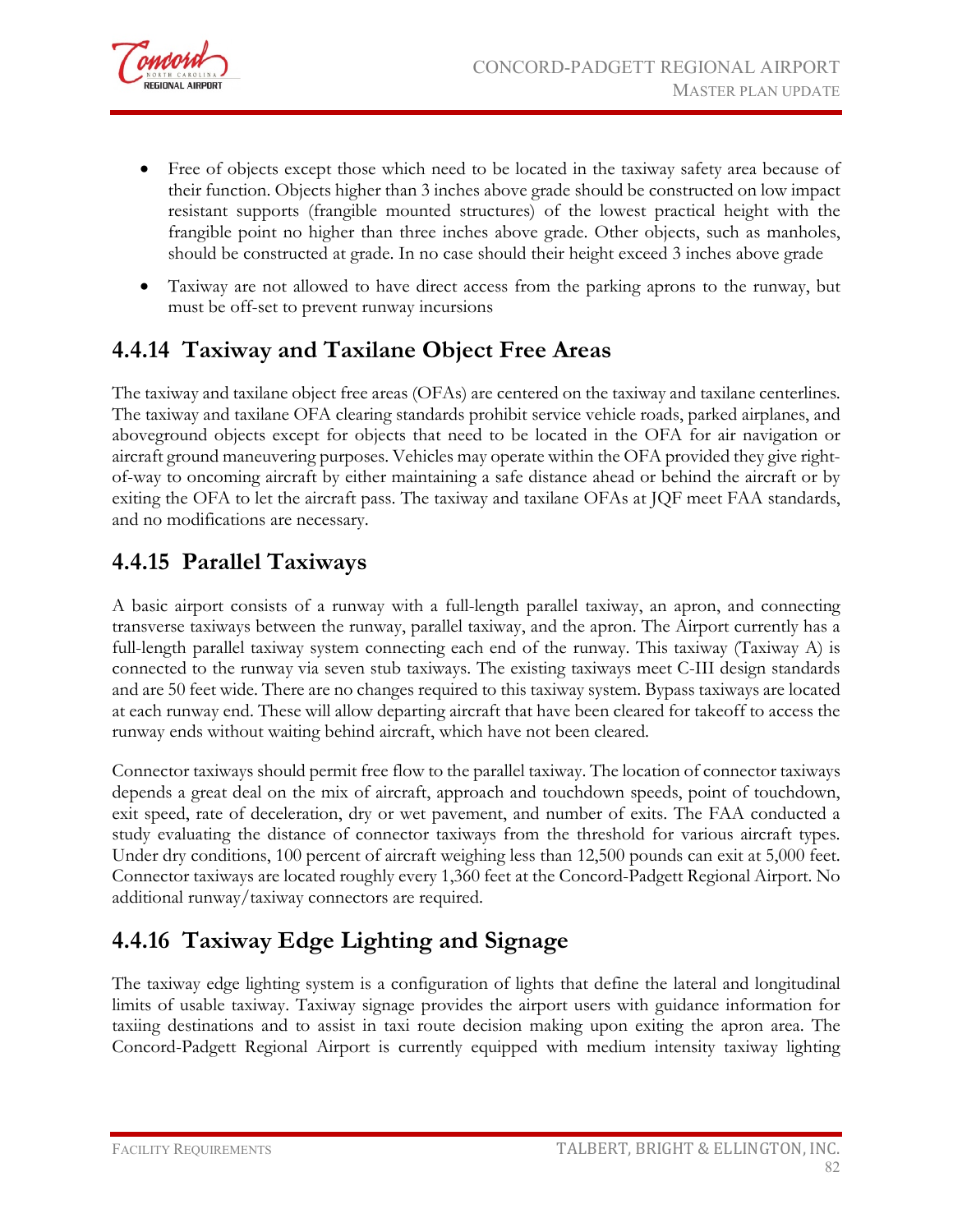

(MITL) and lighted taxiway signs. All of the taxiway lights at JQF are LED lights, which use a fraction of the power that regular quartz lights use. This change in the taxiway lights provides a "green" benefit to the Airport by reducing power consumption.. There are no other improvements required for these ground navigational aids.

# **4.4.17 Runway to Taxiway Separation**

Runway to taxiway separation standards are predicated on the RDC and the existing/future visibility minimums expected. The higher the RDC and the lower the visibility minimums, the greater the runway to taxiway separation distances. For an airport with an RDC of C-III or D-III and runways with precision instrument approach visibility minimums, FAA *Advisory Circular 150/5300-13A – Airport Design, Change 1* recommends a 400-foot separation between the runway and taxiway. The Concord-Padgett Regional Airport currently meets and will meet this standard.

## **4.4.18 Taxilane System**

The taxilanes, having access from the apron and taxiway system to hangar and ramp areas, should be designed in accordance with RDC D-III standards as specified in FAA *Advisory Circular 150/5300- 13A – Airport Design, Change 1*. The taxilane strength should be commensurate with aircraft usage as needed between the airfield and associated hangar/ramp maneuvering areas. Hangar taxilanes should be of sufficient width to allow unencumbered wingtip clearance between fixed objects (hangars, fence, fueling facilities, light poles, etc.).

The taxilanes at the Concord-Padgett Regional Airport are used for aircraft maneuvering from the taxiways to and from the hangars and apron areas. Additional taxilanes will be required as more hangars are constructed at the Airport. These taxilanes will provide access to these new facilities. Existing taxilanes are currently undergoing rehabilitation and strengthening to accommodate frequent passage of heavier aircraft to and from existing hangars at JQF. There are no other modifications or improvements required at this time to the taxiway/taxilane network at the Concord-Padgett Regional Airport.

### **4.4.19 Airport Geometry Summary**

Table 4.4.19-1 (page 84) summarizes the existing and future airfield design standards.

# **4.5 Airside Facility Requirements**

This section identifies airfield facilities needed to satisfy the 20-year forecast of aviation demand at the Concord-Padgett Regional Airport. The identification of needed facilities does not constitute a requirement in terms of absolute design standards or goals, but rather an option for facility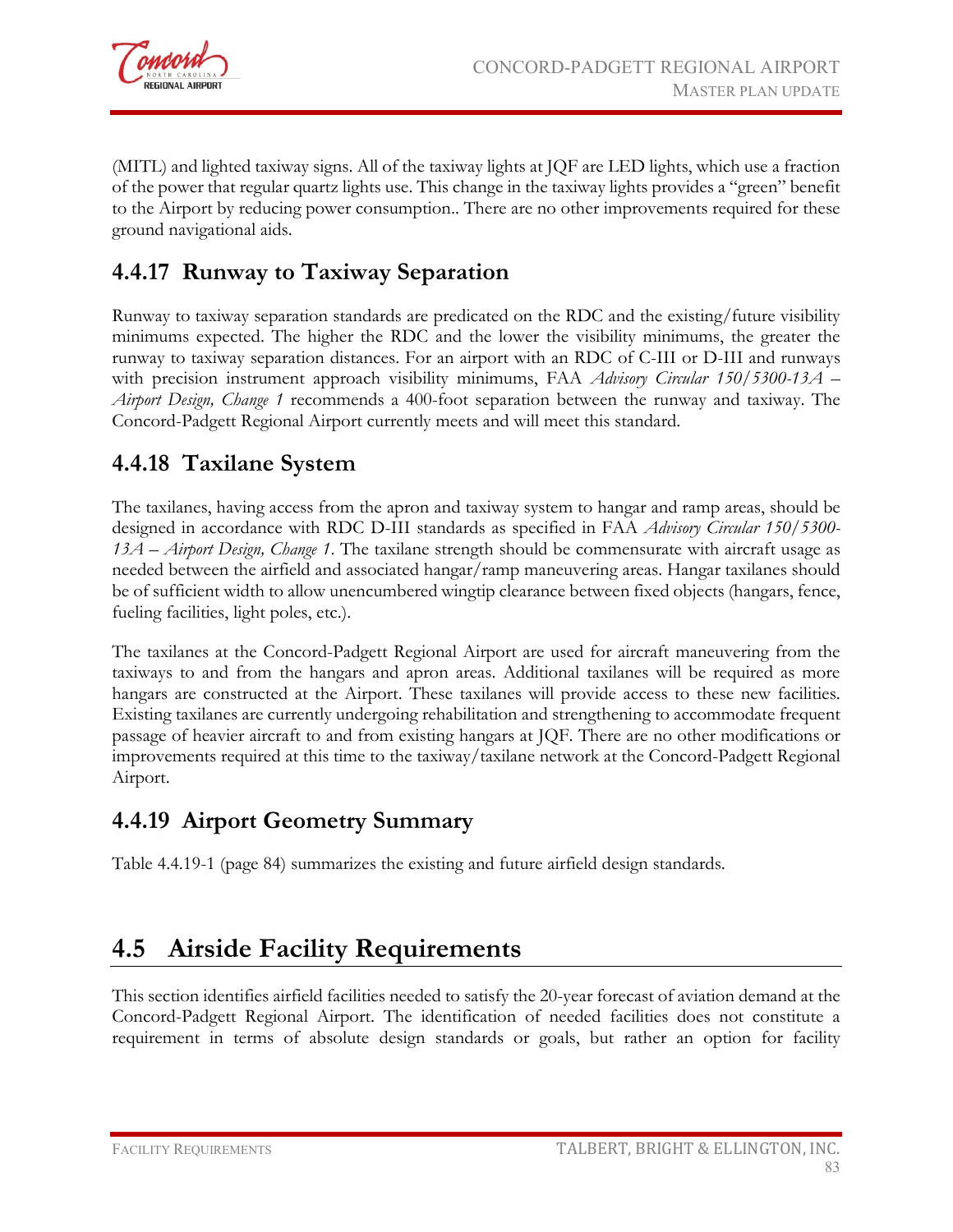

improvements to resolve various types of facility or operational inadequacies or to make improvements as demand warrants. The facilities recommended as part of this Master Plan Update have been identified from inventory and forecast findings and planned in accordance with FAA airport design standards and airspace criteria.

| Table 4.4.19-1                                                                             |                                         |                           |  |  |  |
|--------------------------------------------------------------------------------------------|-----------------------------------------|---------------------------|--|--|--|
| <b>Airfield Design Standards</b>                                                           |                                         |                           |  |  |  |
|                                                                                            | <b>Concord-Padgett Regional Airport</b> |                           |  |  |  |
|                                                                                            |                                         | Future (RDC D-III)        |  |  |  |
|                                                                                            |                                         | <b>Precision Approach</b> |  |  |  |
| <b>Runway Design Factors</b>                                                               | Existing                                | Requirements              |  |  |  |
| Runway Width                                                                               | 100'                                    | 150'                      |  |  |  |
| Runway Safety Area (RSA):                                                                  |                                         |                           |  |  |  |
| <b>RSA</b> width                                                                           | 500'                                    | 500'                      |  |  |  |
| RSA length beyond runway end                                                               | 1,000' (600' RWY 20)                    | 1,000' (600' EMAS)        |  |  |  |
| Object Free Area (OFA):                                                                    |                                         |                           |  |  |  |
| OFA width                                                                                  | 800'                                    | 800'                      |  |  |  |
| OFA length beyond runway end                                                               | 1,000'                                  | 1,000'                    |  |  |  |
| (Precision OFA)                                                                            |                                         |                           |  |  |  |
| <b>Building Restriction Line (BRL)</b>                                                     | 800' from centerline                    | 800' from centerline      |  |  |  |
| Taxiway width                                                                              | 50'                                     | 50'                       |  |  |  |
| Runway to taxiway distance                                                                 | 400'                                    | 400'                      |  |  |  |
| Runway to parking distance                                                                 | 500'                                    | 500'                      |  |  |  |
| 100'<br>Taxiway to parking distance<br>100'                                                |                                         |                           |  |  |  |
| Source: Federal Aviation Administration, "Advisory Circular 150/5300-13A - Airport Design; |                                         |                           |  |  |  |
| Change 1," February 26, 2014, <http: www.faa.gov=""></http:> , accessed February 14, 2018. |                                         |                           |  |  |  |

The following analysis addresses seven major airport areas. The runway length has been addressed as part of the demand capacity study and is thus not included in the following analysis. The facility requirements section has been broken down into airside and landside facility requirements.

### **4.5.1 Aircraft Storage**

General aviation aircraft parking and storage requirements can vary widely from airport to airport depending on the number of transient aircraft using the airport and the number of based aircraft owners who chose to tie down their aircraft on the ramp versus those who choose to use available hangar space. Table 4.5.1-1 (page 85) lists the existing storage percentages at the Concord-Padgett Regional Airport by aircraft type.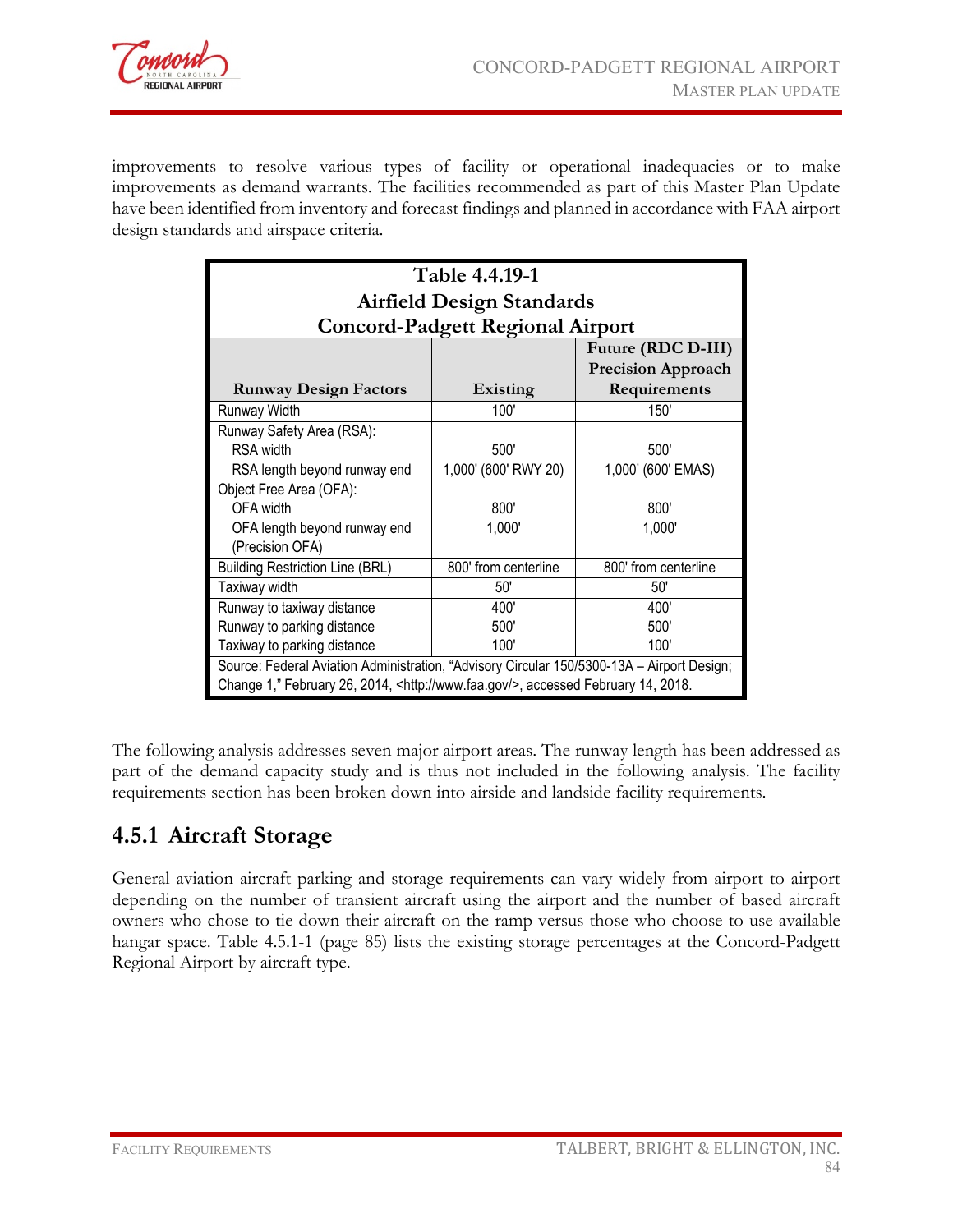

| Table 4.5.1-1<br><b>Based Aircraft Storage Ratios</b><br><b>Concord-Padgett Regional Airport</b>                |                               |            |              |  |  |  |
|-----------------------------------------------------------------------------------------------------------------|-------------------------------|------------|--------------|--|--|--|
|                                                                                                                 | <b>Apron Tie-</b>             |            | Conventional |  |  |  |
| <b>Aircraft Types</b>                                                                                           | T-Hangars<br>Downs<br>Hangars |            |              |  |  |  |
| Single-Engine                                                                                                   | 26%                           | 25%<br>49% |              |  |  |  |
| Multi-Engine                                                                                                    | 20%<br>60%<br>20%             |            |              |  |  |  |
| Turboprop                                                                                                       | $0\%$                         | $0\%$      | 100%         |  |  |  |
| 88%<br>12%<br>$0\%$<br>Jet                                                                                      |                               |            |              |  |  |  |
| 100%<br>Rotorcraft<br>$0\%$<br>$0\%$                                                                            |                               |            |              |  |  |  |
| Source: Concord-Padgett Regional Airport (September 2017).<br>Talbert, Bright & Ellington, Inc., February 2018. |                               |            |              |  |  |  |

## **4.5.2 T-Hangar Storage**

General aviation airports most often utilize T-hangars as covered storage for small general aviation aircraft. JQF currently has 62 T-hangar units. Based on this ratio, a total of 63 T-hangar units will be required by 2038 as shown in Table 4.5.2-1. This equates to the possible need for one additional 8 unit T-hangar building at the Airport over the 20-year planning period.

| Table 4.5.2-1<br><b>T-Hangar Storage Requirements</b><br><b>Concord-Padgett Regional Airport</b> |                              |    |    |    |  |  |
|--------------------------------------------------------------------------------------------------|------------------------------|----|----|----|--|--|
| <b>Aircraft Types</b>                                                                            | 2017<br>2023<br>2028<br>2038 |    |    |    |  |  |
| Single-Engine                                                                                    | 53                           | 53 | 53 | 53 |  |  |
| Multi-Engine                                                                                     | 9                            | 10 | 10 | 10 |  |  |
| Turboprop                                                                                        |                              |    |    |    |  |  |
| Jet                                                                                              |                              |    |    |    |  |  |
| Rotorcraft                                                                                       |                              |    |    |    |  |  |
| 63<br>63<br><b>Total T-Hangar Units</b><br>62<br>63                                              |                              |    |    |    |  |  |
| Source: Talbert, Bright & Ellington, Inc., February 2018.                                        |                              |    |    |    |  |  |

# **4.5.3 Conventional Hangar Storage**

Conventional hangars represent the other most common method of covered aircraft storage. The following square footage requirements were used for calculating the total conventional hangar storage required at the Airport.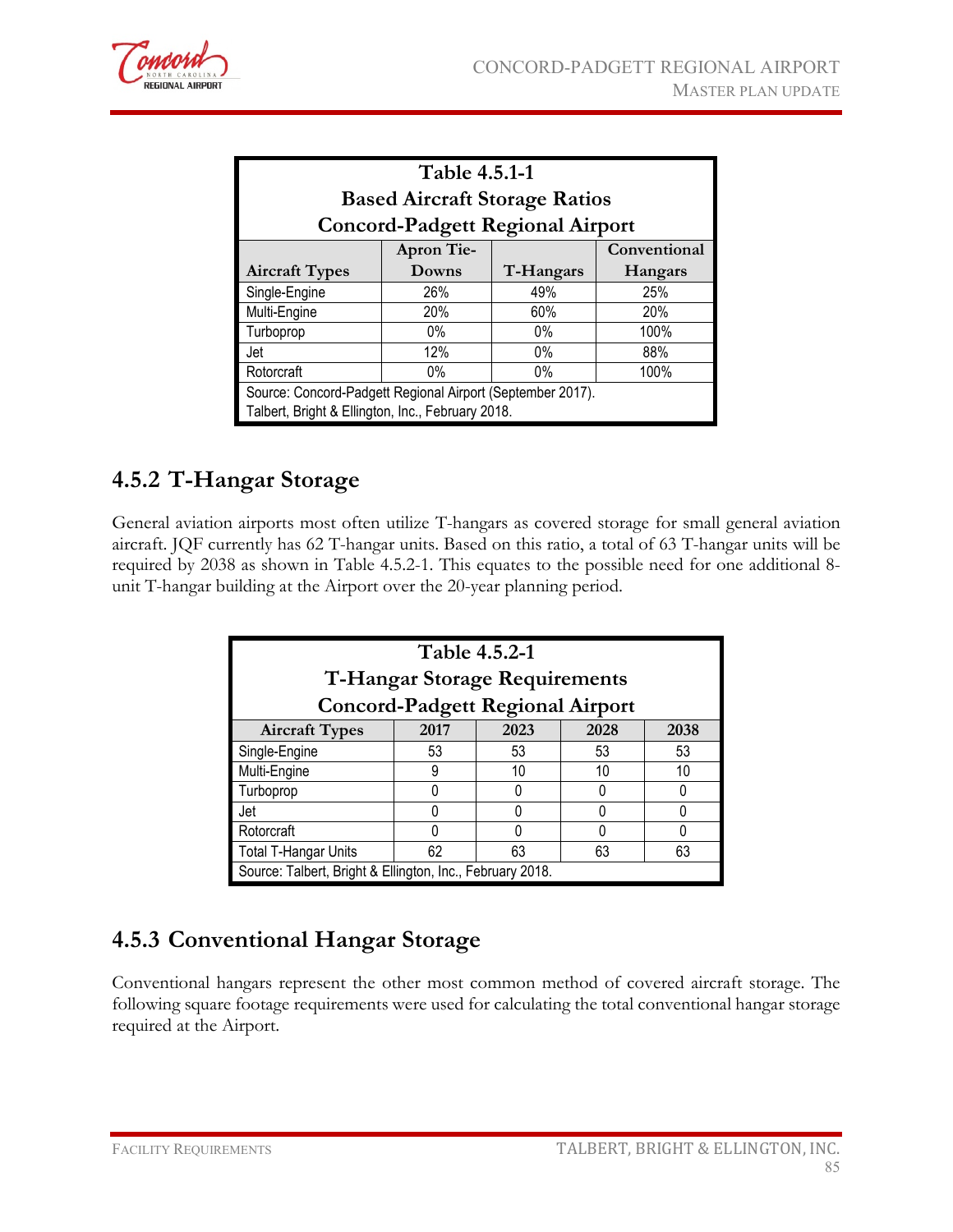

- Single-Engine  $-1,000$  square feet
- Multi-Engine 3,000 square feet
- Turboprop  $-6,000$  square feet
- Jet  $8,000$  square feet
- Helicopter  $-4,000$  square feet

The existing conventional hangar storage area at JQF totals 264,000 square feet, which includes hangar office space and bay areas. Table 4.5.3-1 depicts the number of aircraft per hangar type over the 20 year planning period. A total of 394,000 square feet of conventional hangar storage will be needed by 2038 as shown in Table 4.5.3-2. This accounts for all conventional hangar requirements accommodating single, multi, turboprop, jet, and rotorwing aircraft, as well as additional space for aircraft maintenance and office functions.

| Table 4.5.3-1<br><b>Conventional Hangar Storage Requirements by</b> |                              |                                         |    |    |  |  |
|---------------------------------------------------------------------|------------------------------|-----------------------------------------|----|----|--|--|
|                                                                     |                              | <b>Number of Aircraft</b>               |    |    |  |  |
|                                                                     |                              | <b>Concord-Padgett Regional Airport</b> |    |    |  |  |
| <b>Aircraft Types</b>                                               | 2017<br>2023<br>2028<br>2038 |                                         |    |    |  |  |
| Single-Engine                                                       | 27                           | 27                                      | 27 | 27 |  |  |
| Multi-Engine                                                        | 3                            | 3                                       | 3  | 3  |  |  |
| Turboprop                                                           | 11<br>8<br>9<br>9            |                                         |    |    |  |  |
| 26<br>20<br>33<br>23<br>Jet                                         |                              |                                         |    |    |  |  |
| Rotorcraft<br>5<br>6<br>6                                           |                              |                                         |    |    |  |  |
| Source: Talbert, Bright & Ellington, Inc., February 2018.           |                              |                                         |    |    |  |  |

| Table 4.5.3-2<br><b>Conventional Hangar Storage Requirements by Total</b>                        |                                          |         |         |         |  |  |  |
|--------------------------------------------------------------------------------------------------|------------------------------------------|---------|---------|---------|--|--|--|
|                                                                                                  | <b>Size (Square Feet)</b>                |         |         |         |  |  |  |
| <b>Concord-Padgett Regional Airport</b><br>2038<br>2017<br>2028<br><b>Aircraft Types</b><br>2023 |                                          |         |         |         |  |  |  |
| Single-Engine                                                                                    | 27,000<br>27,000<br>27,000<br>27,000     |         |         |         |  |  |  |
| Multi-Engine                                                                                     | 9,000<br>9,000<br>9,000<br>9,000         |         |         |         |  |  |  |
| Turboprop                                                                                        | 48,000<br>54,000<br>54,000<br>66,000     |         |         |         |  |  |  |
| Jet                                                                                              | 184,000<br>208,000<br>264,000<br>160,000 |         |         |         |  |  |  |
| 20,000<br>24,000<br>24,000<br>28,000<br>Rotorcraft                                               |                                          |         |         |         |  |  |  |
| <b>Total Conventional Hangar Space</b>                                                           | 264,000                                  | 298,000 | 322,000 | 394,000 |  |  |  |
| Source: Talbert, Bright & Ellington, Inc., February 2018.                                        |                                          |         |         |         |  |  |  |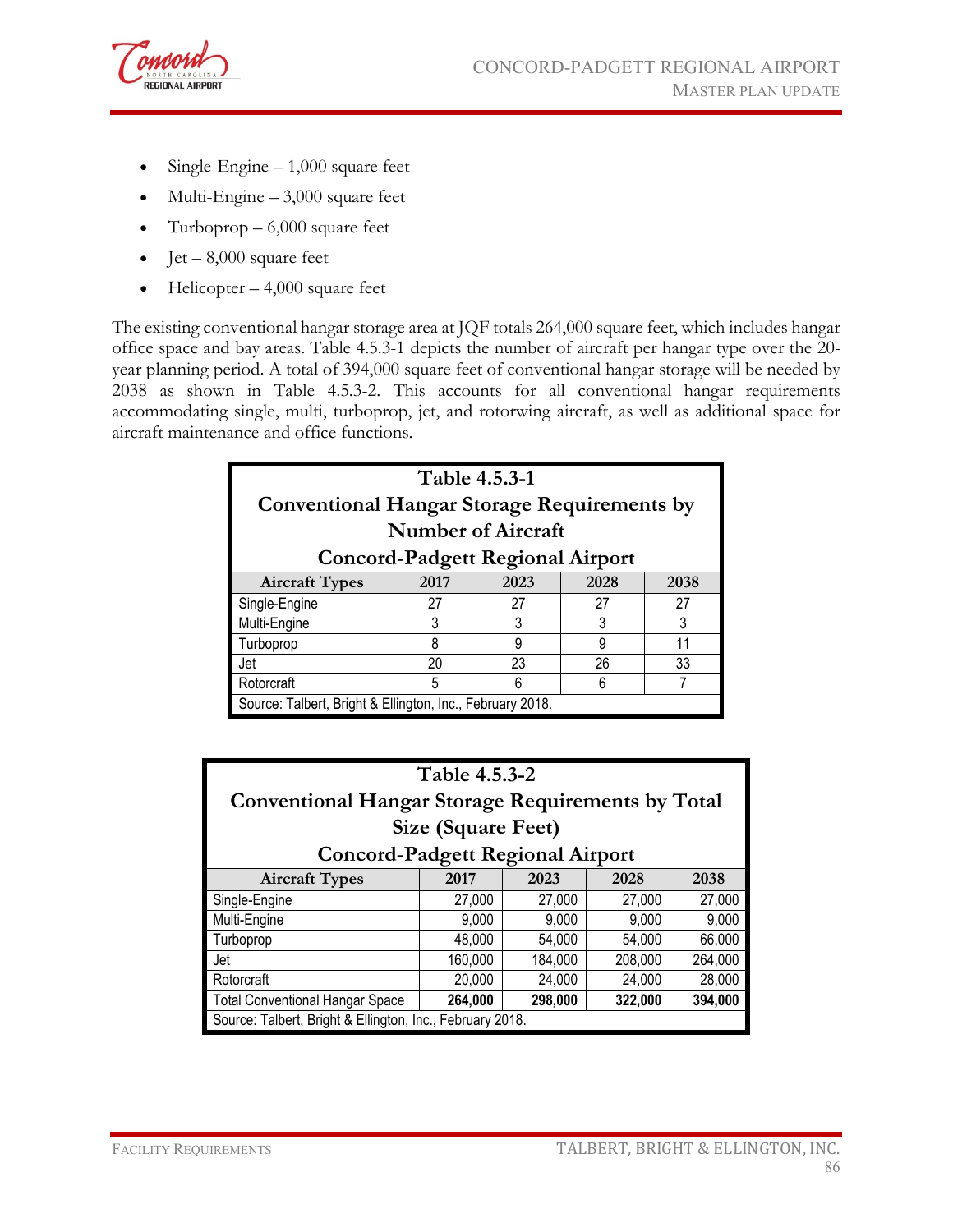

# **4.5.4 Apron Area**

Existing aircraft parking apron and hangar taxilane areas include:

- General aviation 109,018 square yards
- Commercial service 19,042 square yards
- Hangar access taxilanes 50,893 square yards
- Private apron  $-1,234$  square yards

Apron areas are used for outside aircraft storage. There are 104 individual tie-down spaces accounting for a total itinerant and storage apron size of 109,018 square yards currently at the Airport. The following square footage requirements were used for calculating the total apron area required at the Airport. Table 4.5.4-1 lists the based aircraft apron requirements in square yards.

- Single-Engine  $-1,000$  square yards
- Multi-Engine  $-2,000$  square yards
- Turboprop  $-3,000$  square yards
- Jet 4,000 square yards
- $Helicopter 4,000$  square yards

| Table 4.5.4-1<br><b>Based Aircraft Apron Area Requirements by</b><br><b>Total Size (Square Yards)</b><br><b>Concord-Padgett Regional Airport</b> |                              |        |        |        |  |  |
|--------------------------------------------------------------------------------------------------------------------------------------------------|------------------------------|--------|--------|--------|--|--|
| <b>Aircraft Types</b>                                                                                                                            | 2017<br>2023<br>2028<br>2038 |        |        |        |  |  |
| Single Engine Piston                                                                                                                             | 28,000                       | 28,000 | 28,000 | 28,000 |  |  |
| Multi Engine Piston                                                                                                                              | 6,000                        | 6,000  | 6,000  | 8,000  |  |  |
| Turboprop                                                                                                                                        | O                            |        | Ω      |        |  |  |
| <b>Business Jet</b>                                                                                                                              | 12,000                       | 12,000 | 16,000 | 20,000 |  |  |
| Rotorcraft<br>U                                                                                                                                  |                              |        |        |        |  |  |
| Total Apron Area<br>46,000<br>46,000<br>50,000<br>56,000                                                                                         |                              |        |        |        |  |  |
| Source: Talbert, Bright & Ellington, Inc., February 2018.                                                                                        |                              |        |        |        |  |  |

These calculations account for taxilanes, as well as the ingress and egress of aircraft to and from the apron parking spaces. While the current demand calculations may be less than the current apron space available, an expansion should be considered for the near-term (first five years of the planning period) development to accommodate future growth and reduce aircraft congestion on days when operations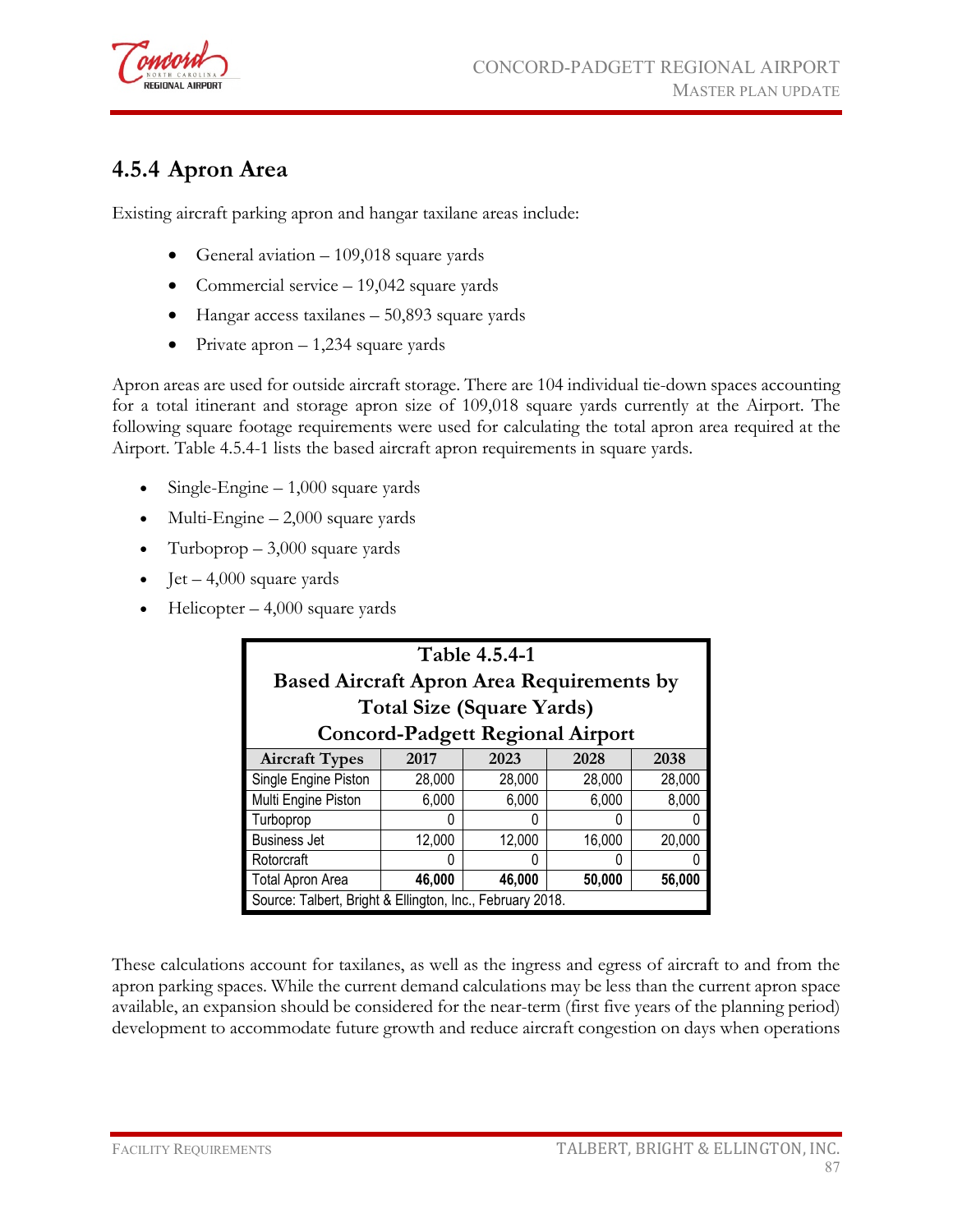

are higher due to race team flights. An additional 84,747 square yards of apron will be required during the first phase of the proposed airport development.

# **4.5.5 Transient Aircraft Storage**

Transient aircraft parking requirements typically make up the largest demand for apron space requirements. Typically, 80 percent of transient aircraft are stored on the apron while the remaining 20 percent are stored in conventional hangars. These percentages were used to calculate the transient aircraft storage areas required to meet the forecast demand. Table 4.5.5-1 lists the transient aircraft storage requirements based on the forecast transient aircraft activity at the Concord-Padgett Regional Airport.

| Table 4.5.5-1<br><b>Transient Aircraft Storage Requirements</b><br><b>Concord-Padgett Regional Airport</b> |                                                           |               |  |  |  |
|------------------------------------------------------------------------------------------------------------|-----------------------------------------------------------|---------------|--|--|--|
|                                                                                                            | <b>Conventional Hangars</b><br><b>Apron Area</b>          |               |  |  |  |
| Year                                                                                                       | (Square Yards)                                            | (Square Feet) |  |  |  |
| 2017                                                                                                       | 217,700                                                   | 101,800       |  |  |  |
| 2023                                                                                                       | 224,800                                                   | 105,100       |  |  |  |
| 2028                                                                                                       | 231,900                                                   | 108,400       |  |  |  |
| 2038                                                                                                       | 246,000<br>115,000                                        |               |  |  |  |
|                                                                                                            | Source: Talbert, Bright & Ellington, Inc., February 2018. |               |  |  |  |

# **4.5.6 Aircraft Storage Requirements Summary**

Table 4.5.6-1 lists the aircraft storage requirements for the 20-year planning period. These numbers include storage for both based and transient aircraft.

| Table 4.5.6-1<br><b>Total Aircraft Storage Requirements</b><br><b>Concord-Padgett Regional Airport</b> |                                                                    |                      |                 |                 |                 |  |
|--------------------------------------------------------------------------------------------------------|--------------------------------------------------------------------|----------------------|-----------------|-----------------|-----------------|--|
|                                                                                                        | Current                                                            |                      | Phase 1         | Phase 2         | Phase 3         |  |
| Facility                                                                                               | Capacity                                                           | <b>Existing Need</b> | $(2018 - 2023)$ | $(2024 - 2028)$ | $(2029 - 2038)$ |  |
| T-Hangar Units                                                                                         | 67                                                                 | 62                   | 63              | 63              | 63              |  |
| Conventional Hangar (sf)                                                                               | 365,800 sf<br>399,637 sf<br>403,100 sf<br>430,400 sf<br>509,000 sf |                      |                 |                 |                 |  |
| <b>Excess</b>                                                                                          |                                                                    | $+33,837$            |                 |                 |                 |  |
| Total Apron Area (sy)<br>178,953 sy<br>263,700 sy<br>270,800 sy<br>281,900 sy<br>302,000 sy            |                                                                    |                      |                 |                 |                 |  |
| <b>Deficiency</b>                                                                                      |                                                                    | $-84,747$            |                 |                 |                 |  |
| Source: Talbert, Bright & Ellington, Inc., February 2018.                                              |                                                                    |                      |                 |                 |                 |  |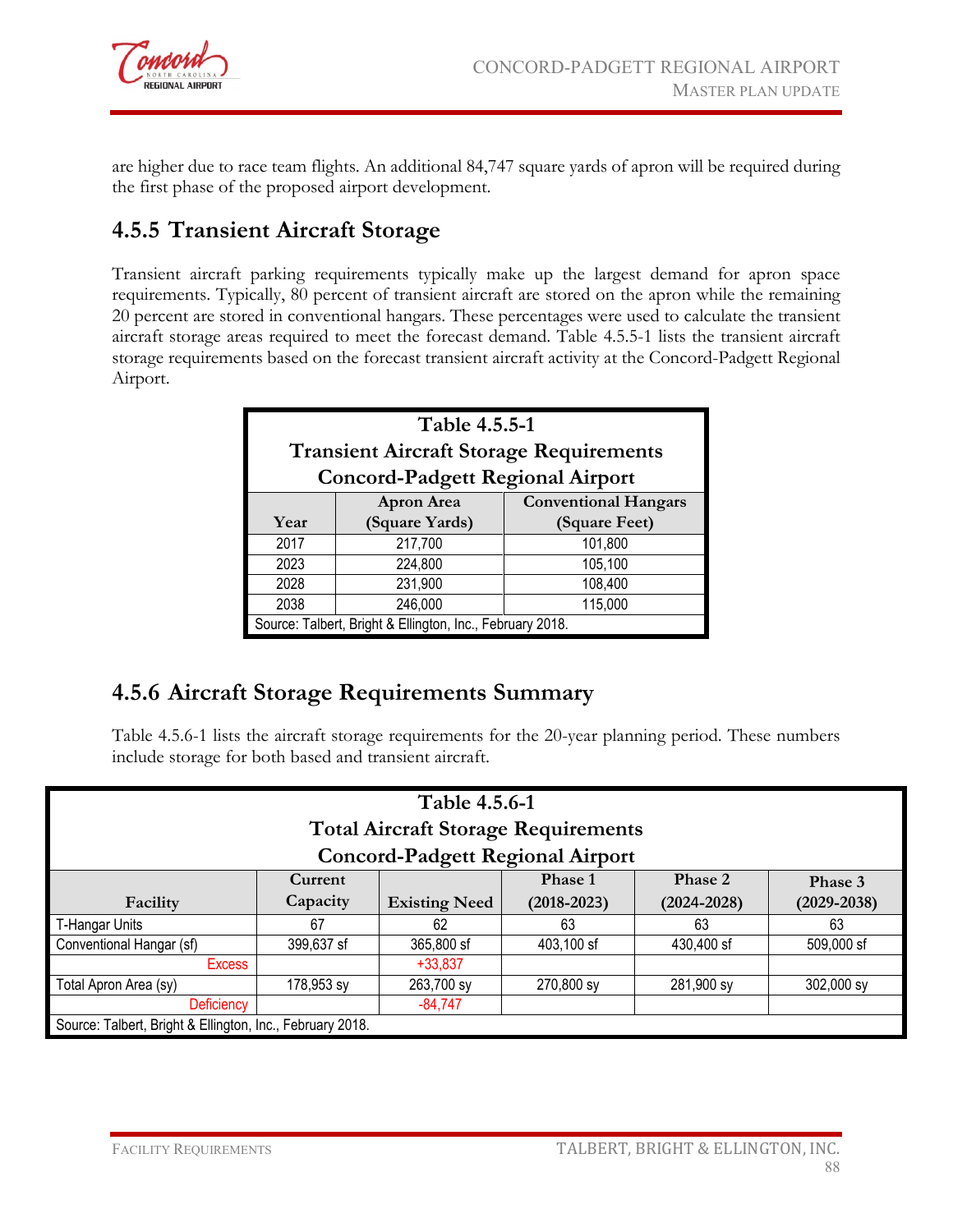

# **4.5.7 Fueling Facilities**

The Concord-Padgett Regional Airport fueling facilities currently consist of nine separate aboveground storage tanks. Fuel delivery schedules can be adjusted as the demand warrants, which temporarily eliminates the need for additional fuel storage tanks. However, one additional Jet A tank may be necessary over the 20-year planning period, as commercial air service increased. This proposed tank can be accommodated at the existing fuel farm. The existing and proposed fuel storage tanks are shown in Table 4.5.7-1.

| Table 4.5.7-1<br><b>Fuel Storage Requirements</b> |                                                           |             |                                 |  |  |
|---------------------------------------------------|-----------------------------------------------------------|-------------|---------------------------------|--|--|
|                                                   | <b>Concord-Padgett Regional Airport</b>                   |             |                                 |  |  |
| No. of                                            |                                                           | <b>Size</b> |                                 |  |  |
| Tanks                                             | Fuel                                                      | (gallons)   | <b>Status</b>                   |  |  |
|                                                   | Avgas                                                     | 15,000      | Existing                        |  |  |
| 4                                                 | Jet A                                                     | 15,000      | Existing                        |  |  |
|                                                   | Jet A                                                     | 20,000      | Existing (recently constructed) |  |  |
|                                                   | Unleaded Automobile Gas                                   | 1,000       | Existing                        |  |  |
|                                                   | Diesel                                                    | 500         | Existing                        |  |  |
|                                                   | Empty                                                     | 1,000       | Existing                        |  |  |
|                                                   | Jet A                                                     | 20,000      | Proposed                        |  |  |
|                                                   | 15,000<br>Proposed<br>Avgas                               |             |                                 |  |  |
|                                                   | Source: Talbert, Bright & Ellington, Inc., February 2018. |             |                                 |  |  |

The segregation of Avgas fueling facilities from Jet A facilities is recommended to enhance the flow of aircraft around the apron area. The smaller general aviation (GA) aircraft, which require Avgas are predominately located on the north side of the Airport. A relocated Avgas tank with self-fueling capabilities will increase the operations efficiency of the Airport. A one-way taxilane could be designated adjacent to this Avgas tank which would also increase movement efficiency and help to eliminate bottlenecks during fueling operations. This facility could be located adjacent to the northern apron areas. No relocation of the Jet A tanks is anticipated.

The fuel farm meets U.S. Environmental Protection Agency (USEPA) requirements and is in good condition. As the number of based aircraft increases, the demand on Avgas and Jet A fuel will also increase.

As the production of 100LL Avgas decreases in the U.S. due to USEPA leaded fuel restrictions, an alternative fuel will likely be introduced to the piston-powered aircraft fleet in coming years. This new fuel may potentially be blended with existing Avgas so that airports throughout the system would not be required to install additional fuel storage tanks when the new fuel is adopted. This new fuel will also eliminate the potential from lead contamination in the event of a fuel spill.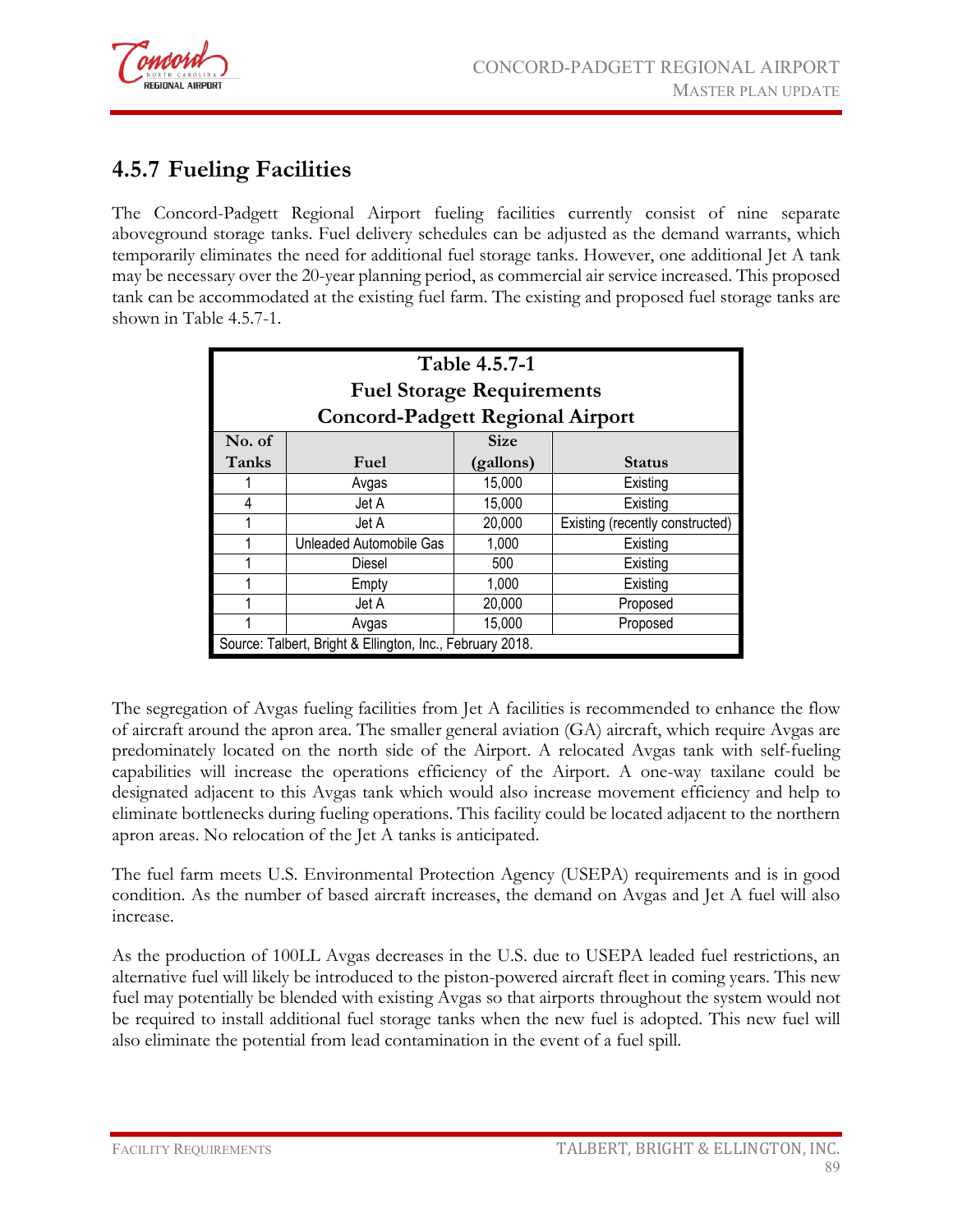

# **4.5.8 Airfield Maintenance Equipment and Storage Facilities**

The Airport currently operates a number of vehicles used for airfield maintenance including four tractors for grass cutting. The Airport currently has a 7,200-square-foot storage building located in the south apron area, adjacent to the fuel farm. It is anticipated that this facility will sufficiently accommodate the airfield storage needs over the 20-year planning period. However, an expansion of this storage space may be needed if additional maintenance equipment is acquired.

The Airport owns several pieces of aircraft service equipment including tugs, ground power units, fueling trucks, and courtesy vehicles. A list of these vehicles is included in Table 2.2.6-1 (pages 26 through 28). Additional Jet A and Avgas fueling trucks should be acquired over the 20-year planning period to meet the forecast fueling demand. Also, additional ground support equipment will be necessary to service more and larger aircraft in the future. The covered storage area for this equipment should be expanded adjacent to the existing terminal building.

## **4.5.9 Perimeter Fencing**

Perimeter fencing is crucial to the prevention of animal and human incursion on aircraft operating areas. A portion of the Airport is bounded by woods and undeveloped areas and subject to animal incursions. The terminal area of the general aviation airport is the most likely place for human incursions to occur. The Concord-Padgett Regional Airport has recently installed new perimeter fencing along the portions of the airport property line. This fencing meets FAA 14 CFR Part 139 standards and is in good condition but sections not replaced during the recent project may need to be replaced during the 20-year planning period.

### **4.5.10 Air Traffic Control Tower**

The existing ATCT at JQF is located on the airport terminal building. The top of the ATCT cab sits at approximately 701 feet AMSL, with an estimated eye-level height of 693 feet AMSL, which is approximately 11 feet lower than the end of Runway 20. In addition, the existing control tower cab size is not sufficient to accommodate new technological equipment, additional workstations, and counter space. Based on these deficiencies, an ATCT Site Selection Study was completed in December 2012 (Appendix E), which recommended the development of a new tower approximately 66 feet south of the existing ATCT.

Since the completion of the ATCT Site Selection Study in 2012, JQF has experienced significant changes including commercial services operations. Because of these changes, the location of the ATCT has been changed to Proposed Tower Site No. 4, which is located approximately 3,227.0 feet northeast of the existing general aviation terminal in an undeveloped area between Runway 02-20 and I-85. The site is located at Latitude 35° 23' 31.06" and Longitude 80° 42' 17.05" (Northing 601,921.54 and Easting 1,491,952.29) and has a ground elevation of 714.0 feet MSL. The proposed tower provides completely unobstructed views of controlled airport surface areas and maximum visibility of airborne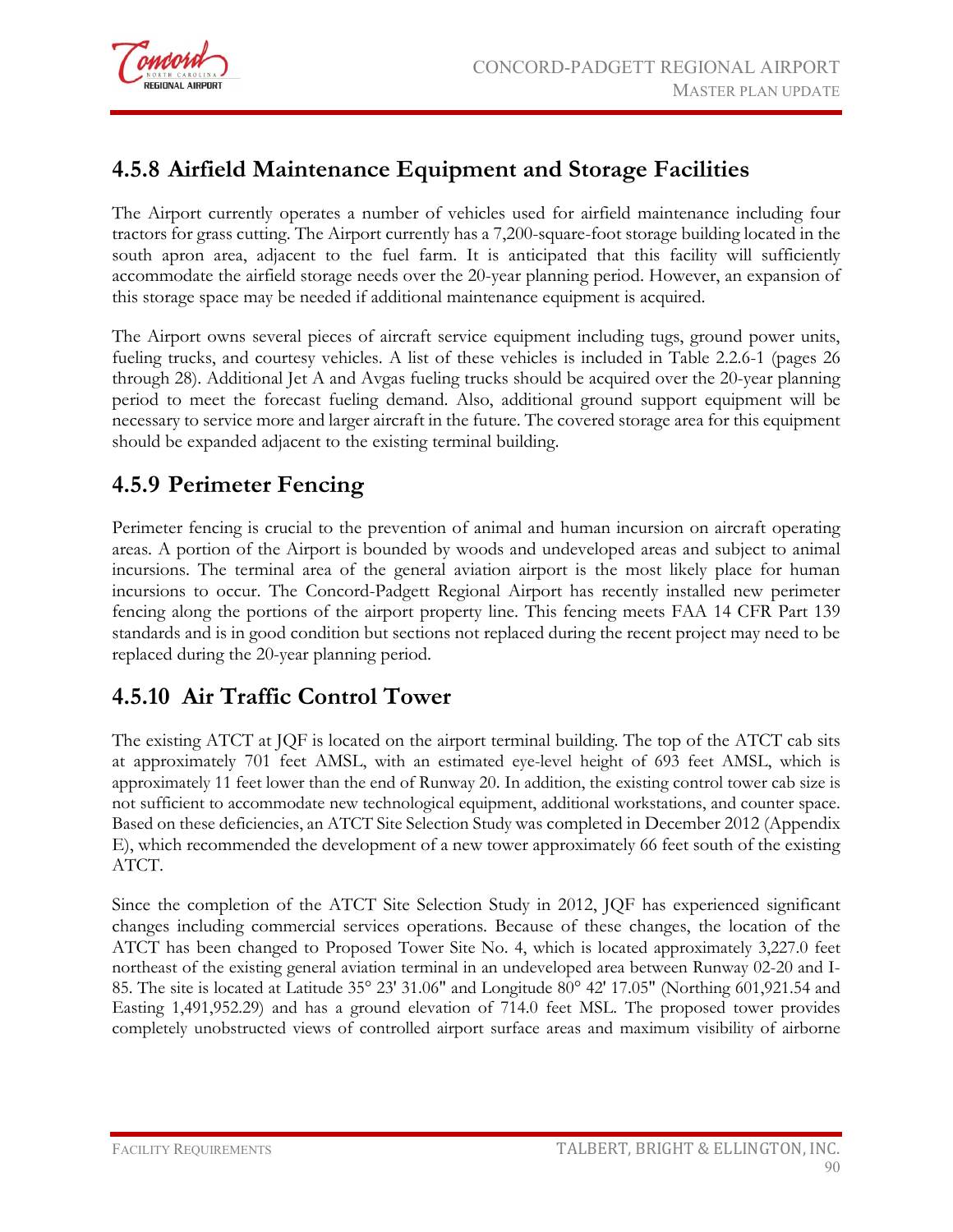

traffic. It is recommended that this new tower be designed and located within the first five years of the 20-year planning period.

# **4.6 Airspace and NAVAID Requirements**

It is important to research the airspace surrounding the Concord-Padgett Regional Airport and determine how it would impact aircraft approaching or departing from the Airport. It is also important to identify existing and potential obstructions to the airspace surfaces in the immediate vicinity of the airport.

## **4.6.1 Airspace Capacity**

The Concord-Padgett Regional Airport lies within the CLT Class B airspace. The Airport lies within a relatively congested area of airspace with CLT located 15 miles southwest. The assistance of Charlotte Approach and Departure Control has and will continue to aid in the navigation of instrument flights to and from JQF. The ILS approach at JQF is located on Runway 20 due to the proximity of CLT operations. It is recommended that future operations at JQF be conducted to and from the northeast of the Airport to continue to minimize conflicts with CLT operations. Approach operations to Runway 23 at CLT would conflict with the final approach course of an ILS approach to Runway 02 at JQF. To the extent possible, approach to JQF should be vectored in from the northeast, utilizing the Runway 20 approach capabilities. As additional aircraft take to the skies over the next 20 years, airspace efficiency will become a major concern. Every effort should be made to separate the GA operations at JQF from the faster-moving commercial operations at CLT.

As shown on the Charlotte Sectional and the approach plates, there are a few towers in the vicinity of the Concord-Padgett Regional Airport ranging in height from 919 feet AMSL to 2,049 feet AMSL. The construction of additional towers near the Airport needs to be assessed as to the impact of the safety of the customers at JQF and the impact upon the surrounding airspace.

The FAA is currently updating the air traffic control facilities and capabilities throughout the National Airspace System. This upgrade, known as NextGen, allows for more accurate navigation using GPS technology. Radar coverage at JQF is provided by the air traffic control facilities at the Charlotte-Douglas International Airport. Any NextGen facility improvements at JQF will be determined by the FAA.

# **4.6.2 Instrument Landing System**

The Concord-Padgett Regional Airport is equipped with a Category I ILS approach to Runway 20. This ILS approach currently meets CAT II capabilities via the installation of runway centerline and touchdown zone lights but requires FAA equipmet upgrades to provide a CAT II approach.. This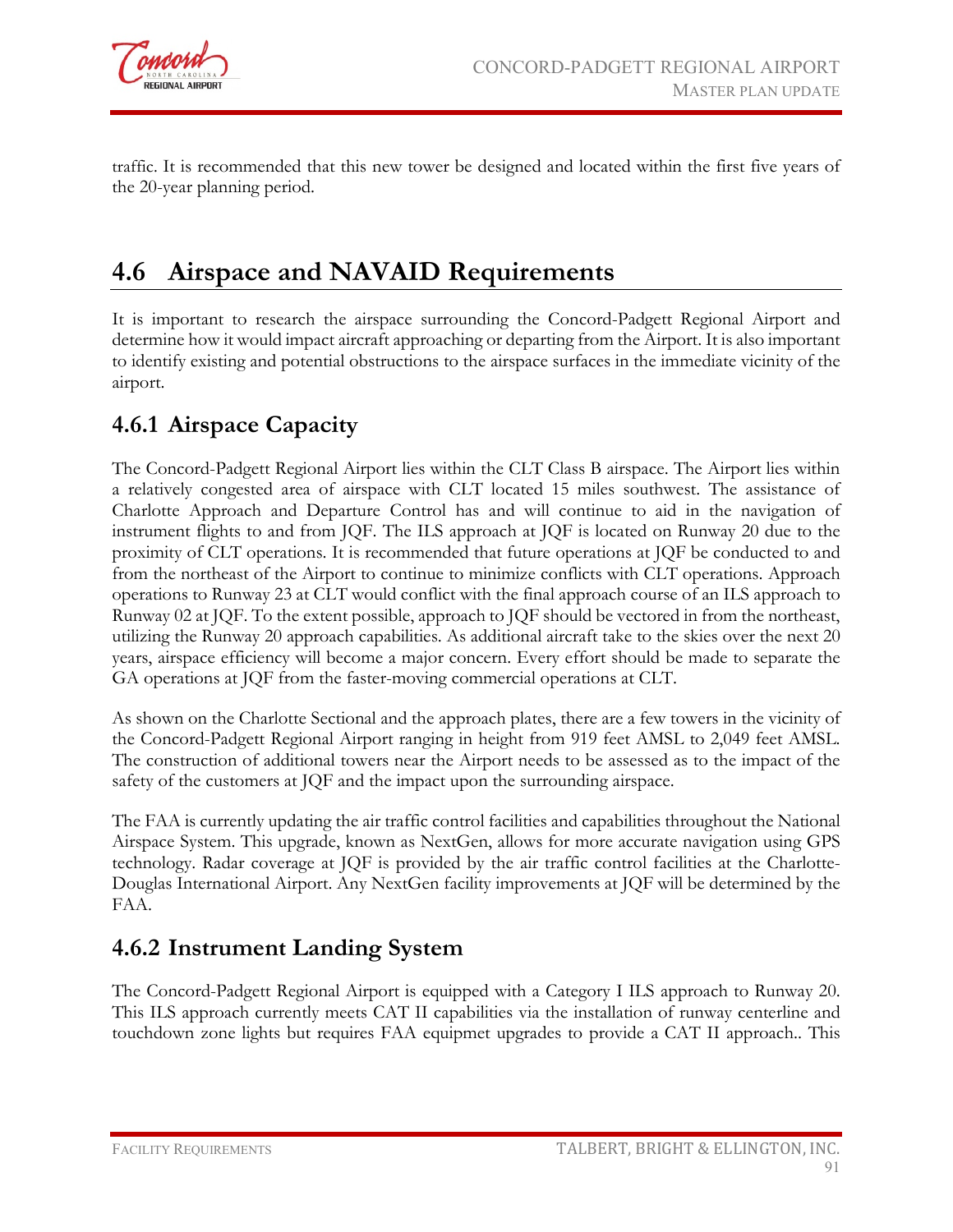

approach capability at JQF meets the current needs of the Airport and will accommodate the forecast requirements through the 20-year planning period.

The Airport is also equipped with area navigation (RNAV) GPS approaches to Runway 02 and 20. The GPS approach to Runway 02 is a non-precision approach while the localizer performance with vertical guidance (LPV) GPS approach to Runway 20 has the same minimums as the ILS approach. These approach capabilities will accommodate the existing and future approaches at the Airport.

## **4.6.3 Visual Guidance Lighting System**

The precision approach path indicator (PAPI) system is an instrument that provides electronic visual guidance to the pilot to allow vertical guidance to the runway end. The PAPI provides accurate guidance with one set of lights which indicate different slopes: above, on course, or below the glide slope.

It is generally recommended that PAPIs be installed on each end of an instrument runway or where maintaining vertical guidance is necessary (such as over populated areas). Four-box PAPIs are currently installed on the left side of each end of Runway 02-20 at the Concord-Padgett Regional Airport. Obstruction clearance planes are required for PAPIs. These surfaces extend four nautical miles from the touchdown point at a slope of 3 degrees. No improvements are needed for the existing PAPIs at the Airport.

### **4.6.4 Automated Weather Observing System**

The Concord-Padgett Regional Airport is currently equipped with an automated weather observing system (AWOS-3) system. It is recommended to upgrade this system to an AWOS-3-PT. This system has the standard features of an AWOS-3 plus the capability of present weather reporting and lightning detection information.

# **4.7 Landside Facility Requirements**

This section identifies landside facilities needed to satisfy the 20-year forecast of aviation demand at the Concord-Padgett Regional Airport. The identification of needed facilities does not constitute a requirement in terms of absolute design standards or goals but rather an option for facility improvements to resolve various types of facility or operational inadequacies, or to make improvements as demand warrants. The facilities recommended as part of this Master Plan Update have been identified from inventory and forecast findings and planned in accordance with FAA airport design standards.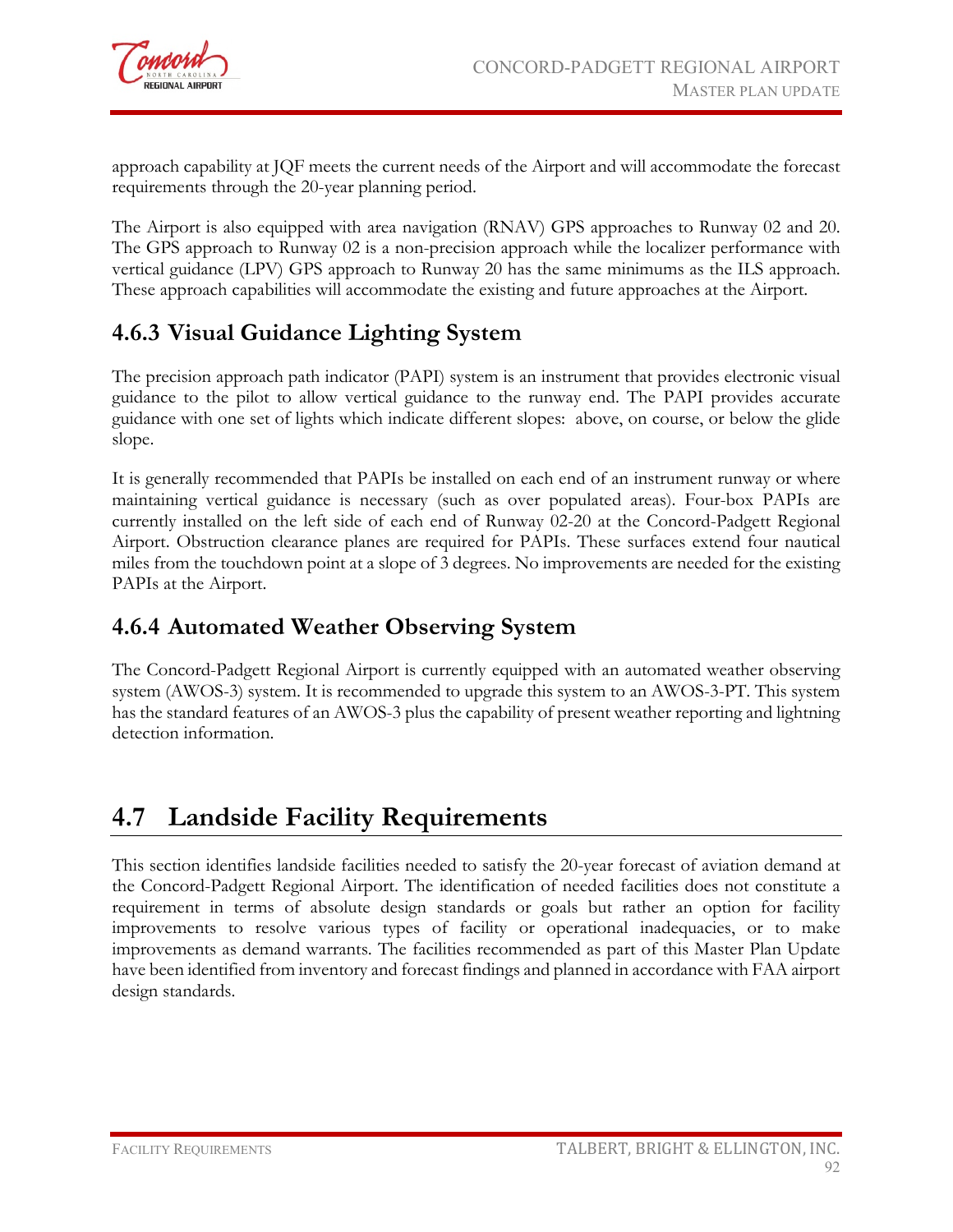

# **4.7.1 Terminal Buildings**

#### **4.7.1.1 Commercial Service Terminal**

The commercial service terminal building was built in 2016 and is approximately 25,000 square feet with 15 percent of the facility designated for private use by airlines and TSA and 85 percent to be available for public space. The building is located in an area that is a permanent SIDA status area 24-hours a day, seven days a week. Figures 2.2.6.3-1a and b (pages 34 and 35) illustrate the floor plan of the terminal building.

On December 20, 2013, Allegiant Air (an America[n low-cost](http://en.wikipedia.org/wiki/Low-cost_carrier) [airline](http://en.wikipedia.org/wiki/Airline) owned by Allegiant Travel Company, which operates scheduled and charter flights) initiated service between JQF and SFB. Since that initial launch date, Allegiant Air has added additional routes and provides service to and from JQF to:

- SFB (four days a week)
- PIE (three days a week)
- FLL (four days a week)
- PDG (two days a week)
- MSY (two days a week)

Estimated requirements for key functional areas of the passenger terminal building were determined based on facilities provided at comparable airports and guidelines published in Airport Cooperative Research Program (ACRP) Report 25 *Airport Passenger Terminal Planning and Design*. [17](#page-27-0) Required facilities are sized to accommodate average day peak month passenger demands and estimated based on forecasts presented in Table 4.7.1.1-1 (page 94). Table 4.7.1.1-2 (page 94) provides a generalized square footage terminal expansion guideline.

The guidelines in Table 4.7.1.1-2 (page 95) assume regular scheduled air carrier service and an hourly enplaned passenger growth percentage, resulting in the need to expand the commercial service terminal to 43,327 square feet. The final terminal expansion guideline should be developed in concert with an architectural expansion study where alternatives can be developed and physical constraints thoroughly reviewed to accommodate the needs of the airlines.

<span id="page-27-0"></span> $\overline{a}$ 17Transportation Research Board, Airport Cooperative Research Program (2010), "ACRP Report 25 Airport Passenger Terminal Planning and Design," <http://www.trb.org/Publications/Blurbs/163252.aspx >, accessed March 8, 2018.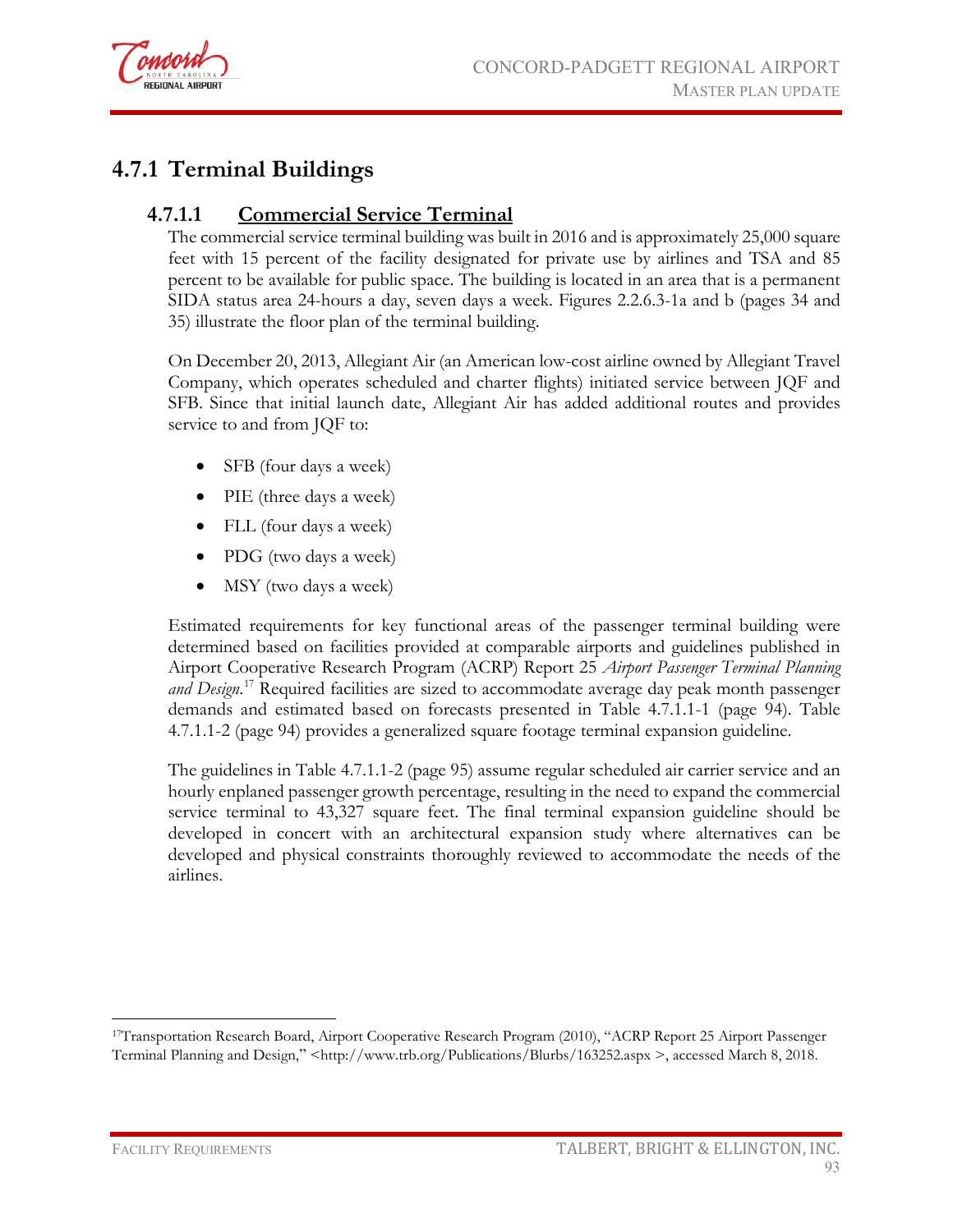

| Table 4.7.1.1-1                                                                                                                                                                                           |                                         |                               |  |  |  |
|-----------------------------------------------------------------------------------------------------------------------------------------------------------------------------------------------------------|-----------------------------------------|-------------------------------|--|--|--|
| <b>Peak Hour Enplanements Forecast</b>                                                                                                                                                                    |                                         |                               |  |  |  |
|                                                                                                                                                                                                           | <b>Concord-Padgett Regional Airport</b> |                               |  |  |  |
| Year                                                                                                                                                                                                      | <b>Annual Enplanements</b>              | <b>Peak Hour Enplanements</b> |  |  |  |
| 2017                                                                                                                                                                                                      | 115,074                                 | 326                           |  |  |  |
| 2018                                                                                                                                                                                                      | 117,491                                 | 333                           |  |  |  |
| 2019                                                                                                                                                                                                      | 119,958                                 | 340                           |  |  |  |
| 2020                                                                                                                                                                                                      | 122,477                                 | 347                           |  |  |  |
| 2021                                                                                                                                                                                                      | 125,049                                 | 354                           |  |  |  |
| 2022                                                                                                                                                                                                      | 127,675                                 | 362                           |  |  |  |
| 2023                                                                                                                                                                                                      | 130,356                                 | 369                           |  |  |  |
| 2024                                                                                                                                                                                                      | 133,094                                 | 377                           |  |  |  |
| 2025                                                                                                                                                                                                      | 135,889                                 | 385                           |  |  |  |
| 2026                                                                                                                                                                                                      | 138,742                                 | 393                           |  |  |  |
| 2027                                                                                                                                                                                                      | 141,656                                 | 401                           |  |  |  |
| 2028                                                                                                                                                                                                      | 144,631                                 | 410                           |  |  |  |
| 2029                                                                                                                                                                                                      | 147,668                                 | 418                           |  |  |  |
| 2030                                                                                                                                                                                                      | 150,769                                 | 427                           |  |  |  |
| 2031                                                                                                                                                                                                      | 153,935                                 | 436                           |  |  |  |
| 2032                                                                                                                                                                                                      | 157,168                                 | 445                           |  |  |  |
| 2033                                                                                                                                                                                                      | 160,468                                 | 455                           |  |  |  |
| 2034                                                                                                                                                                                                      | 163,838                                 | 464                           |  |  |  |
| 2035                                                                                                                                                                                                      | 167,279                                 | 474                           |  |  |  |
| 2036                                                                                                                                                                                                      | 170,792                                 | 484                           |  |  |  |
| 2037                                                                                                                                                                                                      | 174,378                                 | 494                           |  |  |  |
| 2038                                                                                                                                                                                                      | 178,040                                 | 504                           |  |  |  |
| Note: Two peak hour departures (July 2017) at 91 percent load factor increasing to three<br>peak hour departures by 2038 with 91% load factor.<br>Source: Concord-Padgett Regional Airport, January 2018. |                                         |                               |  |  |  |
| Talbert, Bright & Ellington, Inc., February 2018.                                                                                                                                                         |                                         |                               |  |  |  |

Should, within the 20-year planning period, commercial air service be discontinued at JQF, plans are in place to use the commercial service terminal building for the staging of NASCAR charters during race weeks instead of using the existing general aviation terminal to process NASCAR race teams.

#### **4.7.1.2 General Aviation Terminal**

The general aviation terminal building for Concord-Padgett Regional Airport was built in 1994. It is a two-story building located between the apron and parking lot. The terminal building includes space for the lobby, airport administration offices, FBO services, line services, additional staff offices, operations, restrooms, conference rooms, pilot's lounge,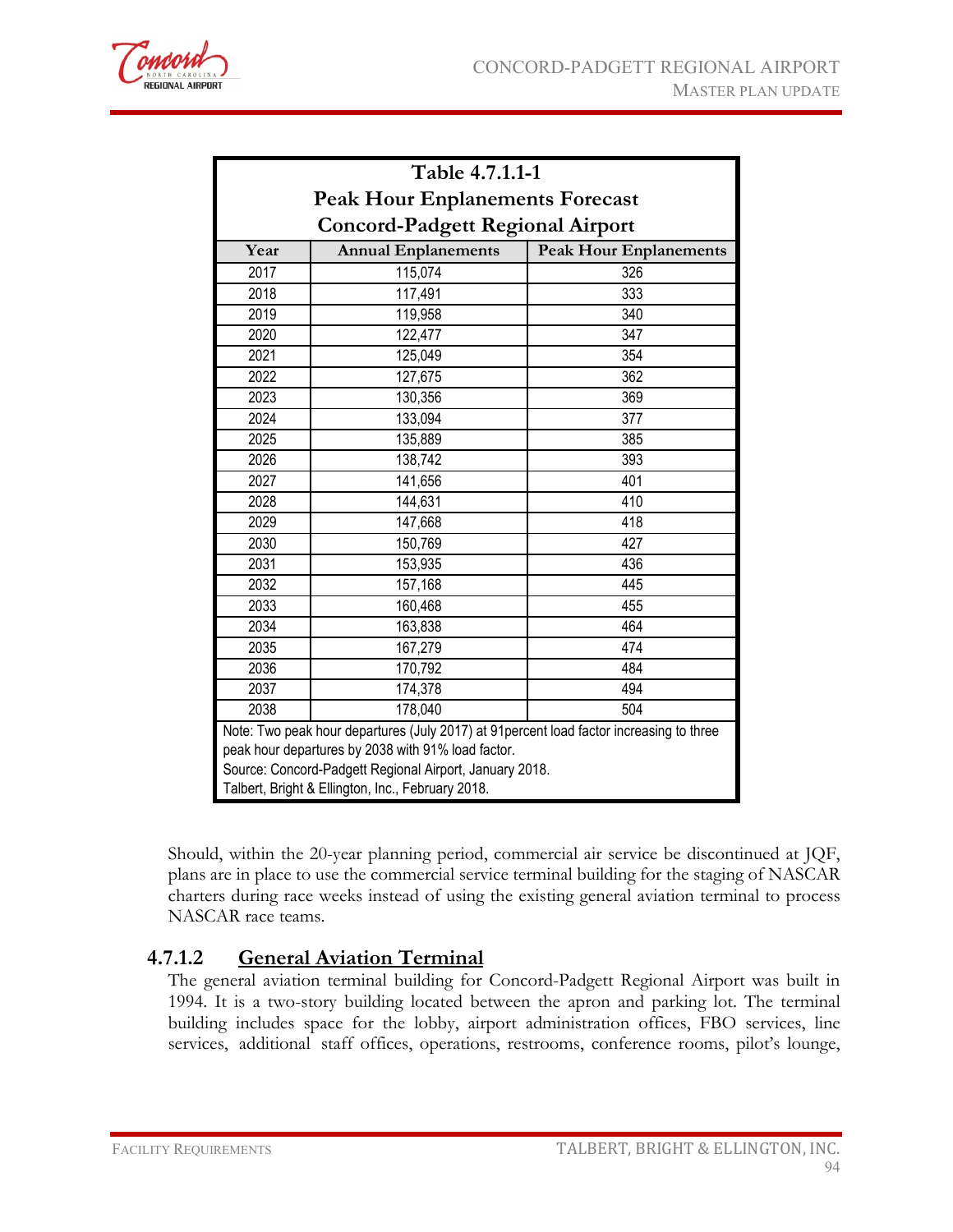

| Table 4.7.1.1-2                                      |                   |        |                    |                    |        |  |
|------------------------------------------------------|-------------------|--------|--------------------|--------------------|--------|--|
| <b>Existing/Proposed Commercial Service Terminal</b> |                   |        |                    |                    |        |  |
|                                                      |                   |        |                    |                    |        |  |
| <b>Building Space Utilization</b>                    |                   |        |                    |                    |        |  |
| <b>Concord-Padgett Regional Airport</b>              |                   |        |                    |                    |        |  |
|                                                      | Existing          | Year   |                    |                    |        |  |
| <b>Space Allocation</b>                              | Square<br>Footage | 2018   | 2023               | 2028               | 2038   |  |
| Design Hour Departing Passengers                     |                   | 333    | 369                | 410                | 504    |  |
| Growth Percentage                                    |                   |        | 110.8%             | 111.1%             | 122.9% |  |
| <b>PUBLIC SPACE</b>                                  |                   |        |                    |                    |        |  |
| Drop-off                                             | 861               | 861    | 954                | 957                | 1,058  |  |
| Entrance/Exit Vestibule                              | 410               | 410    | 454                | 456                | 504    |  |
| Lobby                                                | 1,391             | 1,665  | 1,845              | 2,050              | 2,520  |  |
| Check-In Queue                                       | 1,346             | 2,498  | 2,768              | 3,075              | 3,780  |  |
| Active Check-In Area                                 | 288               | 333    | 369                | 410                | 504    |  |
| <b>Checkpoint Queue</b>                              | 1,137             | 1,199  | 1,328              | $\overline{1,}476$ | 1,814  |  |
| Secure Restrooms                                     | 986               | 8,325  | $\overline{9,225}$ | 10,250             | 12,600 |  |
| Holdroom                                             | 6,833             | 752    | 833                | 836                | 924    |  |
| <b>Arrival Entry</b>                                 | 752               | 2,654  | 2,941              | 2,949              | 3,262  |  |
| <b>Bag Claim</b>                                     | 2,654             | 1,199  | 1,328              | 1,476              | 1,814  |  |
| Non-Secure Restrooms                                 | 724               | 129    | 143                | 143                | 159    |  |
| <b>TSA Counter Area</b>                              | 129               | 211    | 234                | 234                | 259    |  |
| ATO/TSA Hall                                         | 211               | 125    | 139                | 139                | 154    |  |
| Telecommunications Entrance Area                     | 125               | 173    | 192                | 192                | 213    |  |
| <b>Electrical Room</b>                               | 173               | 1,740  | 1,740              | 1,740              | 2,540  |  |
| Checked Baggage Inspection Area                      | 842               | 120    | 133                | 133                | 148    |  |
| <b>Breakroom Hall</b>                                | 120               | 175    | 194                | 194                | 215    |  |
| Police                                               | 175               | 1,600  | 2,400              | 2,400              | 2,400  |  |
| <b>Checkpoint Queue</b>                              | 2,446             | 2,446  | 3,669              | 3,669              | 3,669  |  |
| <b>Private Screening</b>                             | 102               | 102    | 113                | 113                | 125    |  |
| <b>Mezzanine Access</b>                              | 136               | 136    | 151                | 151                | 167    |  |
| Lost Baggage Storage                                 | 254               | 254    | 281                | 282                | 312    |  |
| <b>Airport Reception</b>                             | 97                | 97     | 107                | 108                | 119    |  |
| <b>Airport Storage</b>                               | 123               | 123    | 136                | $\overline{137}$   | 151    |  |
| <b>Bypass Corridor</b>                               | 154               | 154    | 171                | 171                | 189    |  |
| Fire Sprinkler Room                                  | 45                | 45     | 50                 | 50                 | 55     |  |
| <b>Subtotal</b>                                      | 22,514            | 27,525 | 31,898             | 33,792             | 39,658 |  |
| <b>PRIVATE SPACE</b>                                 |                   |        |                    |                    |        |  |
| ATO Counter Area                                     | 330               | 330    | 333                | 369                | 410    |  |
| ATO 1 Office                                         | 234               | 234    | 315                | 315                | 315    |  |
| ATO 2 Office                                         | 239               | 239    | 315                | 315                | 315    |  |
| <b>TSA Office</b>                                    | 340               | 340    | 340                | 377                | 378    |  |
| TSA/ATO/RCA Breakroom                                | 737               | 737    | 737                | 817                | 819    |  |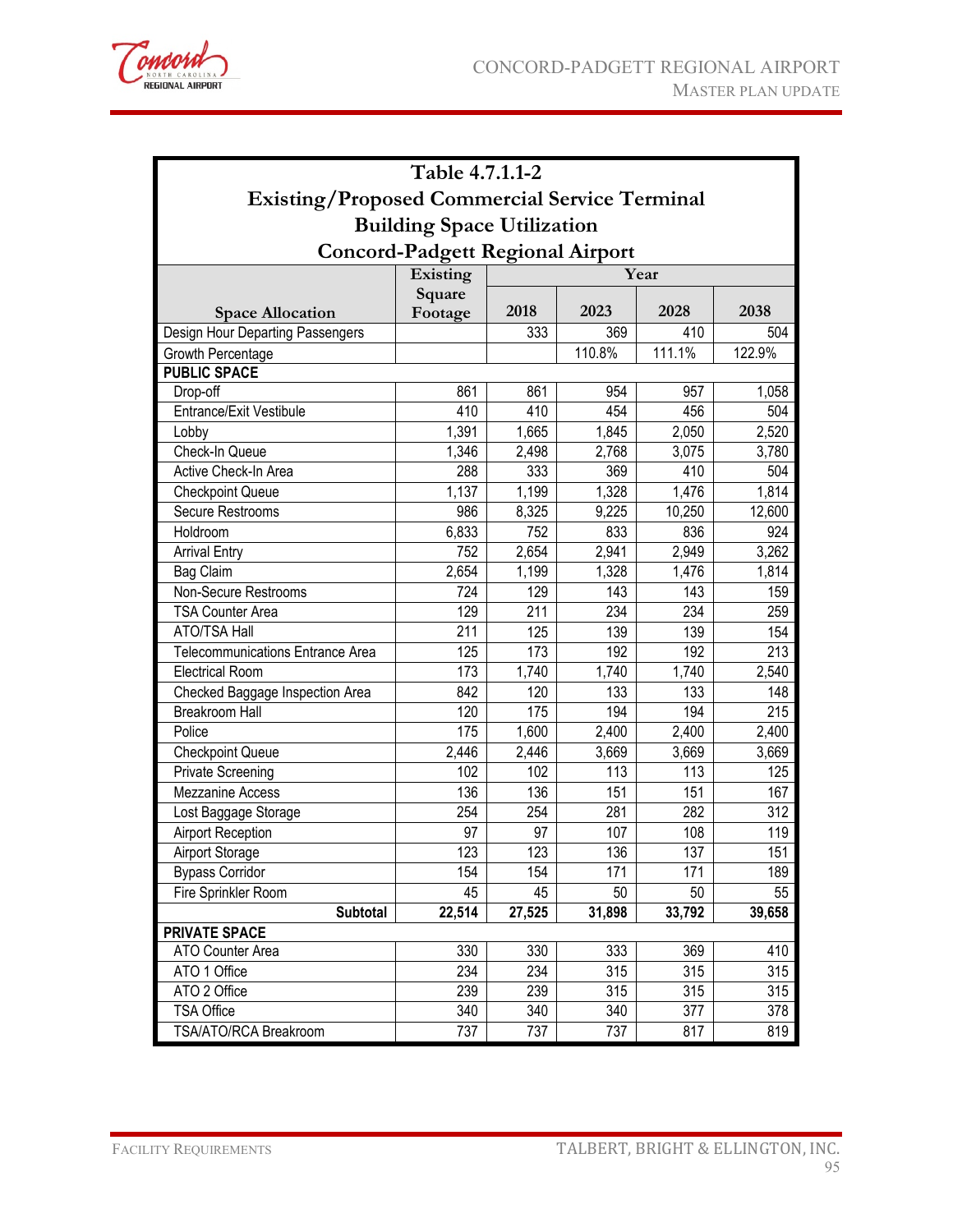

|                                                                                                        | Table 4.7.1.1-2                         |        |        |        |        |
|--------------------------------------------------------------------------------------------------------|-----------------------------------------|--------|--------|--------|--------|
| <b>Existing/Proposed Commercial Service Terminal</b>                                                   |                                         |        |        |        |        |
|                                                                                                        | <b>Building Space Utilization</b>       |        |        |        |        |
|                                                                                                        | <b>Concord-Padgett Regional Airport</b> |        |        |        |        |
|                                                                                                        | <b>Existing</b>                         | Year   |        |        |        |
|                                                                                                        | Square                                  |        |        |        |        |
| <b>Space Allocation</b>                                                                                | Footage                                 | 2018   | 2023   | 2028   | 2038   |
| TSA Telecommunications                                                                                 | 102                                     | 102    | 102    | 113    | 113    |
| <b>TSA Supervisor's Office</b>                                                                         | 217                                     | 217    | 217    | 240    | 241    |
| RCA 1 Office and Counter                                                                               | 337                                     | 337    | 337    | 373    | 374    |
| RCA 2 Office and Counter                                                                               | 329                                     | 329    | 329    | 365    | 366    |
| <b>Subtotal</b>                                                                                        | 2,865                                   | 2,865  | 3,025  | 3,284  | 3,331  |
| TOTAL                                                                                                  | 25,379                                  | 30,550 | 35,182 | 37,123 | 43,327 |
| Percent Public Area                                                                                    | 88.7%                                   | 90.6%  | 91.4%  | 91.2%  | 92.3%  |
| Percent Private Area                                                                                   | 11.3%                                   | 9.4%   | 8.6%   | 8.8%   | 7.7%   |
| <b>NOTES:</b>                                                                                          |                                         |        |        |        |        |
| Enplanements over the 20-year planning period determine the growth demand.                             |                                         |        |        |        |        |
| Aviation industry is moving towards larger aircraft, which puts peak hour demand stress on facilities. |                                         |        |        |        |        |
| Passenger peak hour (pph) illustrates demand for up to 11 ticket counter positions at 20-year          |                                         |        |        |        |        |

enplanement period. • Kiosks currently are not being used but demand shows there should be 7 in 2018.

• Currently there is 1 EDS machine. Demand supports 2 currently and 3 at 20-year enplanement period.

• Currently there is no outbound bag makeup.

• Restroom SF deficit could be remedied with additional sets of secure side and non-secure side restrooms

There are no retail or concessions.

Source: The Wilson Group, March 2018.

rental cars, storage, and mechanical rooms. Table 2.2.6.4-1 (page 36) and Figure 2.2.6.4-1 (page 37) illustrate the floor plan of the terminal building.

Table 4.7.1.2-1 (page 97) lists the current and proposed minimum square footage requirements for the general aviation terminal facility. The terminal usage requirements were determined using the previous JQF Airport Master Plan calculations with revised peak hour and enplaned passenger numbers. This formula was used as it more accurately reflects the terminal usage at the Airport when compared to the FAA guidelines. A minimum of a 9,600-square-foot terminal expansion is recommended to accommodate the airport needs over the next 20 years.

#### **4.7.2 Automobile Parking**

Concord-Padgett Regional Airport has the following automobile parking available (Figure 2.2.6.6-1 (page 40):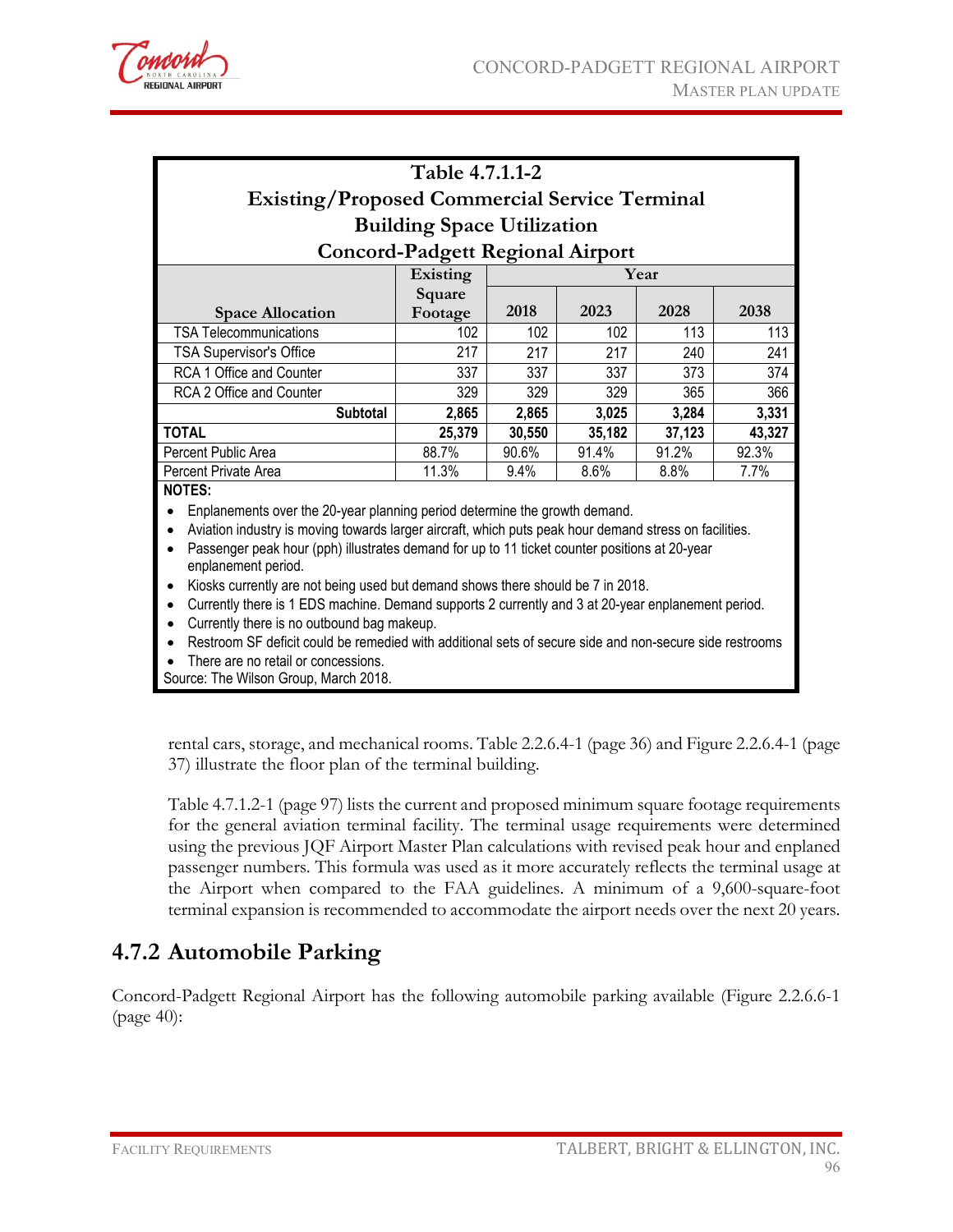

| Table 4.7.1.2-1                                                              |                                                      |                         |          |          |          |  |  |
|------------------------------------------------------------------------------|------------------------------------------------------|-------------------------|----------|----------|----------|--|--|
|                                                                              | <b>Existing/Proposed General Aviation Terminal</b>   |                         |          |          |          |  |  |
| <b>Building Space Utilization</b><br><b>Concord-Padgett Regional Airport</b> |                                                      |                         |          |          |          |  |  |
|                                                                              |                                                      |                         |          |          |          |  |  |
| <b>Terminal Area</b>                                                         | <b>Guidelines</b>                                    | Guidelines <sup>3</sup> | 2023     | 2028     | 2038     |  |  |
| Peak Hour Passenger                                                          |                                                      |                         | 296      | 319      | 357      |  |  |
| <b>Enplaned Passenger</b>                                                    |                                                      |                         | 148      | 160      | 179      |  |  |
| General Lobby                                                                | 100 sf peak/hour/passenger <sup>1</sup>              | N.A.                    | N.A.     | N.A.     | N.A.     |  |  |
| Departure Lobby                                                              | 500 to 1,200 sf <sup>1</sup>                         | 40 sf per seat          | 74 seats | 80 seats | 90 seats |  |  |
|                                                                              | 20 sf per seat                                       |                         | 2,960 sf | 3,200 sf | 3,600 sf |  |  |
| <b>Rental Car</b>                                                            | 8' by 6' min. = 48 sf per agency <sup>1</sup>        | 100 sf<br>per agency    | 300 sf   | 300 sf   | 300 sf   |  |  |
| Coffee Shop                                                                  | 80 seats (million pass)                              | 40 sf per seat          | 40 seats | 50 seats | 60 seats |  |  |
| (includes kitchen)                                                           | 35 sf to 40 sf per seat <sup>2</sup>                 |                         | 1,600 sf | 2,000 sf | 2,400 sf |  |  |
|                                                                              | 1,000 sf to 3,000 sf <sup>1</sup>                    |                         |          |          |          |  |  |
| <b>Vending Machines</b>                                                      | 50 sf min. <sup>2</sup>                              | 50 sf                   | 50 sf    | 50 sf    | 50sf     |  |  |
|                                                                              | 80 sf min. <sup>1</sup>                              |                         |          |          |          |  |  |
| Snack Bar                                                                    | 400 sf to 600 sf <sup>1</sup>                        | 400 sf                  | 400 sf   | 400 sf   | 400 sf   |  |  |
|                                                                              | 15% to 25% <sup>2</sup> of coffee shop               |                         |          |          |          |  |  |
| Bar/Lounge                                                                   | 200 sf min. <sup>1</sup>                             | 400 sf                  | 400 sf   | 400 sf   | 400 sf   |  |  |
|                                                                              | 25% to 35% <sup>2</sup> of coffee shop               |                         |          |          |          |  |  |
| Newsstand                                                                    | 150 sf min. <sup>2</sup>                             | 300 sf                  | 300 sf   | 300 sf   | 300 sf   |  |  |
|                                                                              | 600 sf to 700 sf                                     | with gift shop          |          |          |          |  |  |
|                                                                              | per million passengers                               |                         |          |          |          |  |  |
| Gift Shop                                                                    | 600 sf to 700 sf per million passengers <sup>2</sup> | N.A.                    | N.A.     | N.A.     | N.A.     |  |  |
|                                                                              | combine with newsstand at small airport              |                         |          |          |          |  |  |
| Maintenance/Storage                                                          | 12% to 18% of airport <sup>2</sup>                   | 15% of airport          | 796 sf   | 925 sf   | 1,092 sf |  |  |
| Circulation                                                                  | 20% to 30% of airport <sup>1</sup>                   | 20% of airport          | 1,062 sf | 1,234 sf | 1,455 sf |  |  |
| Restrooms                                                                    | 1,500 sf to 1,800 sf per 500                         | 300 sf                  | 300 sf   | 300 sf   | 300 sf   |  |  |
|                                                                              | peak/hour/passengers <sup>2</sup>                    |                         |          |          |          |  |  |
| Security                                                                     |                                                      | 150 sf                  | 150 sf   | 150 sf   | 150 sf   |  |  |
| Total                                                                        |                                                      |                         | 7,468 sf | 8,409 sf | 9,597 sf |  |  |

2FAA, "*Advisory Circular 150/5360-13 – Planning and Design Guidelines for Airport Terminal Facilities*," April 22, 1988. Source: Talbert, Bright & Ellington, Inc., February 2018.

- Daily Parking (in front of the general aviation terminal) 32
- Car rental (south of daily parking) 24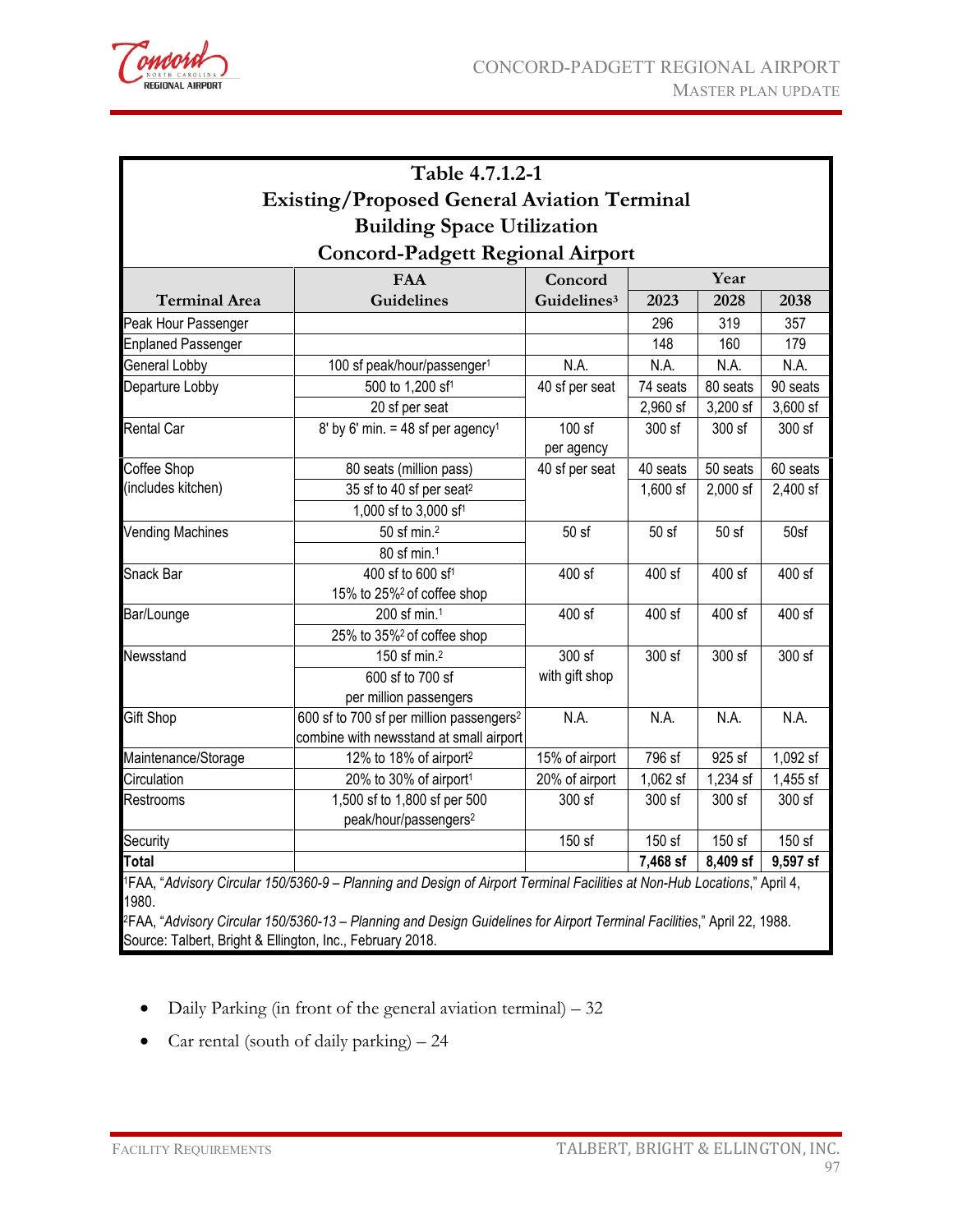

- South parking Lot 174North lot (next to Hangar A) 90
- South long-term (gravel lot on south side of Aviation Boulevard) 359
- North long-term (gravel lot on north side of Aviation Boulevard) 134
- Parking Deck (in front of commercial service terminal) 700
- Total spaces  $-1,513$

An adequate number of automobile parking spaces should be provided for airport employees, tenants, and the general public that use the commercial service and general aviation terminals.

#### **4.7.2.1 Commercial Service Terminal Parking**

There are currently 700 total automobile parking spaces in the parking deck in front of the commercial service terminal. Using a ratio 1.5 parking spaces times the number of peak hour passengers plus 15 percent, the parking deck would need to expanded another 200 spaces to accommodate peak hour passenger the 20-year planning period. The two long-term gravel parking lots should be paved over the 20-year planning period.

#### **4.7.2.2 General Aviation Terminal Parking**

The general aviation terminal currently has 32 automobile parking spaces in front of the terminal. The north and south short- and long-terms are expected to provide sufficient parking for the 20 year planning period. However, if JQF determines to redevelop the south parking lot (174 spaces) as conventional hangar space, the area in front of the general aviation should be redeveloped as parking deck outside the 20-year planning period.

### **4.7.3 Cell Phone Lot**

Many airports have instituted cell phone lot waiting areas to allow meeter/greeters to park near the airport terminal and wait for their arriving party to call when they are ready for pickup. However, the requirements for meeter/greeters using the cell phone lot can vary from airport to airport. For instance, some airports require drivers to remain in their vehicles while waiting while other airports may apply parking time limits implying drivers may leave their vehicles for a short period while using the cell phone lot.

JQF proposes to construct a 24-space cell phone lot on Zephyr Place west of the parking garage for the commercial service terminal. The location of the cell phone lot will allow meeter/greeters to wait in their vehicles for arriving passengers without queueing in front of the terminal building. Once the arriving passenger is on the curb waiting to be picked up the meeter/greeter can arrive in a matter of minutes. This reduces congestion and security problems in front of terminal.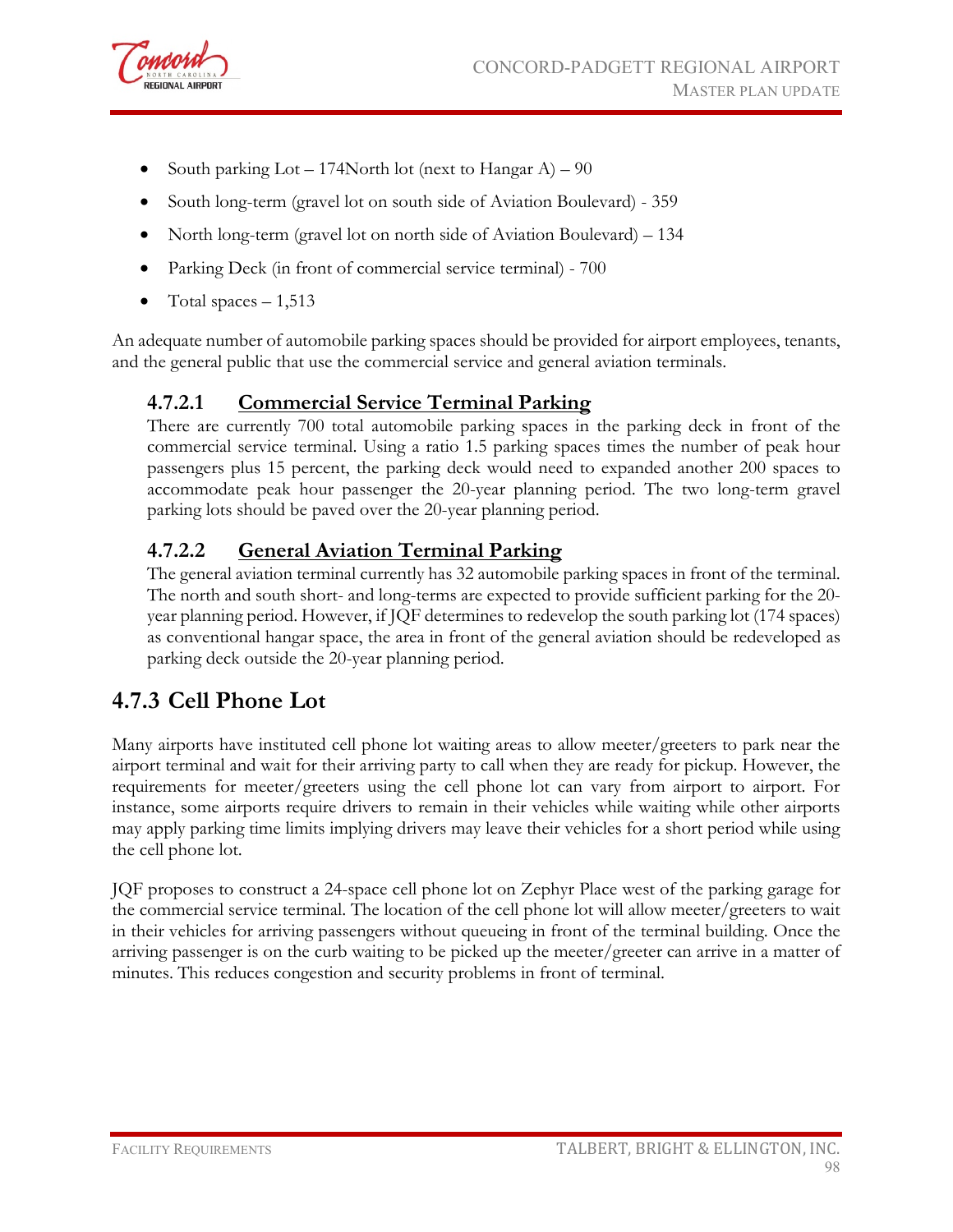

### **4.7.4 Landside Access**

Aviation Boulevard provides direct access to the Airport from Derita Road. Airport facilities are accessed via Aviation Boulevard with the exception of the northernmost hangars located off of Myint Lane from Derita Road and the commercial service terminal and south hangar area accessed from Zephyr Place. A relocated commercial service terminal roadway is recommended to access the existing commercial service terminal area, as current access from Aviation Boulevard causes confusion for commercial service passengers. This will give airport automobile traffic a central airport entrance from Derita Road and more efficient access to all airport facilities. This commercial service terminal roadway roadway is recommended for the first phase of the development plan.

Derita Road, which is currently two lanes, is being widened to a total of five lanes to accommodate the increased development between Poplar Tent and Concord Mills Boulevard. This improvement will include turning lanes to allow for entering and exiting vehicles to not impede non-airport related traffic.

Additional future access to I-85 may be achieved through the development of a dedicated airport interchange between the Poplar Tent Road exit and Concord Mills Boulevard exit. This interchange is primarily dependent upon the development of the eastern side of the airport property. However, the automobile traffic along the existing access roads may warrant the development of this interchange to reduce future congestion and increase airport ingress and egress. A widening of Interstate 85 may limit airport development on the southeastern side of Runway 02-20.

# **4.8 Facility Requirements Summary**

Table 4.8-1 (page 100) summarizes the facility requirements for the Concord-Padgett Regional Airport and lists the phases in which various facilities will be needed, as driven by demand.

Additional airport facilities not included in the previous sections include additional ARFF equipment and command center as the operations/based aircraft increase at the Airport. There is no anticipated change in the ARFF index of the Airport due to future operations. Snow removal equipment is also recommended due to the number of airport users impacted by a shutdown of the Airport during a snowstorm.

One of the key components of the future facility additions will be the short- and long-term sustainability of the Airport. It is important for the Airport to provide the most benefit while utilizing the fewest resources possible. These resources may include fuel, electricity, consumables (such as paper), and water. The Concord-Padgett Regional Airport has taken steps to reduce electric consumption with the addition of LED taxiway lights, which use a fraction of the electricity that halogen bulbs use.